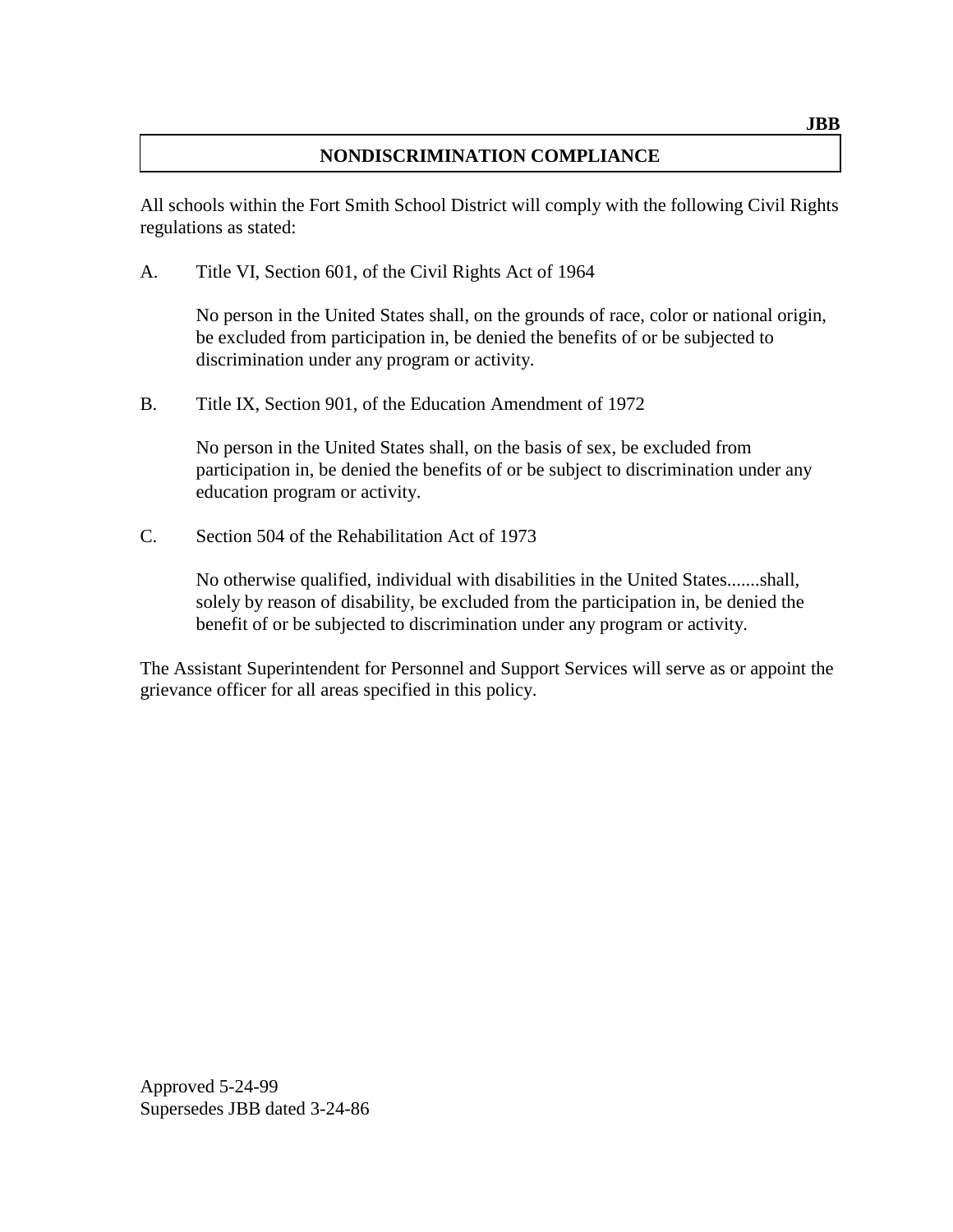## **COMPULSORY SCHOOL ATTENDANCE**

#### A.C.A. 6-18-201 mandates as follows:

Every parent/guardian or other person residing within the state of Arkansas having custody or charge of any child/children age 5-17 years on or before September 15 of that year, both inclusive, shall enroll and send the child/children to a public, private or parochial school or provide a home school for the child/children as described in Section 6-15-601 et seq. Under such penalty for noncompliance as shall be set by law with the following exceptions:

- A. Any student who has received a high school diploma or its equivalent as determined by the State Board of Education is not subject to attendance requirement;
- B. Students may enter kindergarten in the public schools of this state if they will attain the age of 5 years on or before August 1 of the year in which they are seeking initial enrollment. Any student who has been enrolled in a state-accredited or approved kindergarten program in another state or country or at least 60 days, who will become 5 years old during the year in which he/she is enrolled in kindergarten and who meets the basic residency requirement for school attendance may be enrolled in kindergarten upon written request to the School District.

Any parent/guardian or other person residing within the state and having custody or charge of any child/children may elect for the child/children not to attend kindergarten if the child/children will not be age 6 on September 15 of that particular school year. If such an election is made, the parent/guardian or other person having custody or charge of the child/children must file a signed kindergarten waiver form with the local District administrative office. Such form shall be prescribed by regulation of the Arkansas Department of Education. Upon filing the kindergarten waiver form, the child/children shall not be required to attend kindergarten in that school year; and

C. Any student age 16 or above enrolled in a post-secondary vocational/technical institution, a community college or a 2-year or 4-year institution of higher education is not subject to this attendance requirement.

Any child who will be 6 years of age on or before September 15 of the school year of enrollment and who has not completed a state-accredited kindergarten program shall be evaluated by the District and placed either in the first grade or kindergarten, depending upon the results of the evaluation.

A parent/guardian electing to waive the kindergarten requirement must file a kindergarten waiver with the Superintendent of Schools or the District's Director of Student Services. The Fort Smith School District recognizes its responsibility to meet the legal requirements as set forth by state law regarding attendance, curriculum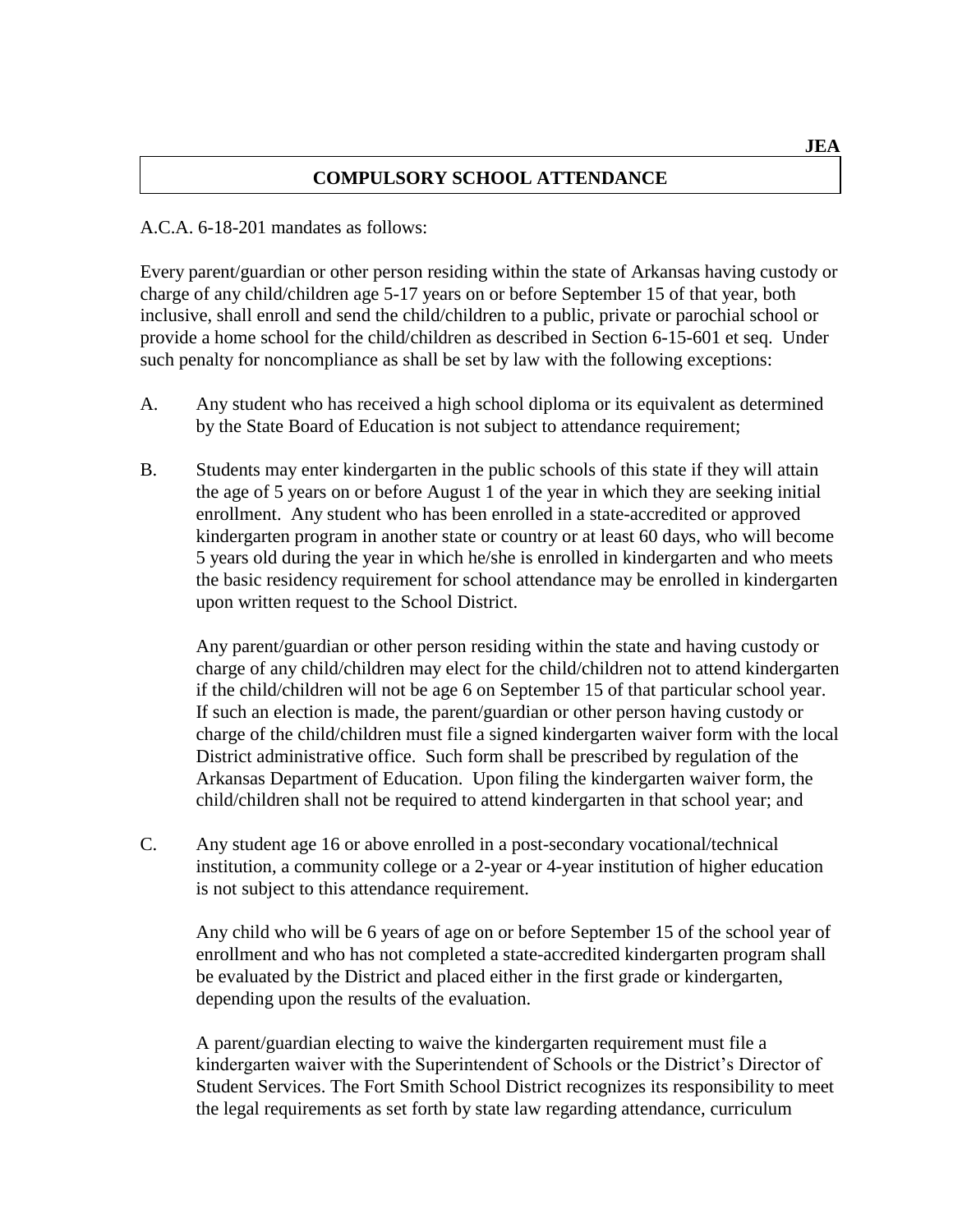and the general welfare of the student.

Students within the compulsory attendance age as defined above and not yet 18 years of age shall not be dropped from the roll of any school unless they have:

- 1. Moved from the Fort Smith School District;
- 2. Died;
- 3. Received a high school diploma or its equivalent as determined by the State Board of Education;
- 4. Entered private, parochial or home school;
- 5. Been committed to an institution; and/or
- 6. Been recommended to be dropped by the Superintendent of Schools.
- D. Records shall be maintained on all students in Grades 7–12 leaving school prior to the completion of the high school graduation. Records shall show, as required by Statute 6-18-214, the following:
	- 1. School site;
	- 2. Gender;
	- 3. Date of birth;
	- 4. Racial or ethnic identification;
	- 5. Educational disabling condition, if any; and
	- 6. Reason for leaving. Reporting forms shall include, but not be limited to, the following reasons for leaving school:
		- a. Enrollment in another accredited public, private or parochial school program leading to a high school diploma;
		- b. Failing grades;
		- c. Lack of interest;
		- d. Conflict with school;
		- e. Suspension or expulsion;
		- f. Economic hardship;
		- g. Pregnancy or marriage;
		- h. Peer conflict;
		- i. Incarceration;
		- j. Alternative plans other than those listed; and/or
		- a. Did not return after end of previous semester, and none of the reasons listed herein is known to apply.

Data shall also be maintained for those students entering home school programs and students who have run away and their location is unknown.

Approved 7-22-13 Supersedes JEA dated 6-23-11 Supersedes JEA dated 5-24-99 Supersedes JEA dated 2-17-92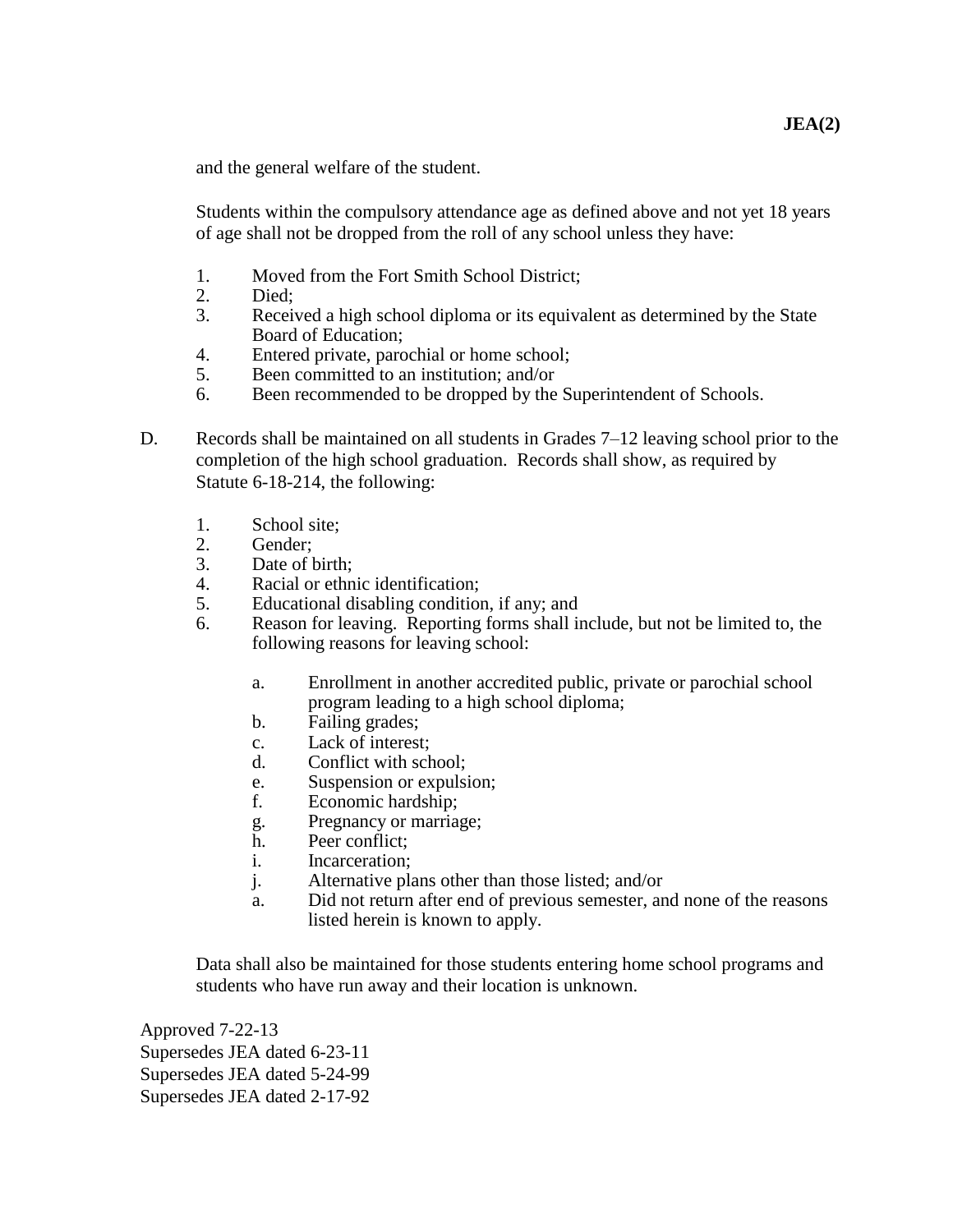## **ELIGIBILITY FOR ENROLLMENT**

Children who are legal residents of Fort Smith School District, ages 5–20 inclusive, and otherwise meet the entrance requirement as established by state law shall be eligible to enroll in the Fort Smith School District.

For the purpose of this section, residence shall be determined by the child's residence and the congruent residence of the parent/guardian of his/her body or a person in loco parentis to the child.

No student shall, as prohibited by law, be eligible for attendance if they are living separate and apart from the parent/guardian for the primary purpose of school attendance except as provided for those age 18–20. All persons ages 18–20 must have a parent/guardian or person over 21 years of age living within the Fort Smith School District to serve as the responsible party for school purposes.

Students residing within the Fort Smith School District must attend the school in the attendance area within which they reside unless otherwise assigned by the Superintendent or his/her designee.

Nonresident students may attend Fort Smith Schools only by means of an approved application under the Public School Choice Act of 2013 (ACA 6-18-901) or by means of a tuition agreement between districts. School Choice applications must be submitted annually to the Department of Student Services prior to June 1. Students approved for attendance in the District will be assigned, based on guidelines developed by the school administration, to a school for attendance purposes.

Adults, who are not parents or legal guardians but have students living with them, must obtain a valid *loco parentis* from the Student Services Department prior to enrollment. A notarized power of attorney from the parent or legal guardian must be presented when applying for the *loco parentis.* A *loco parentis* cannot be used solely for the purposes of attending a particular school. The *loco parentis* may be revoked by either party.

Affidavits for resident students whose parent/guardian lives outside the Fort Smith School District shall be submitted to the Director of Student Services, subject to final review by the Board of Education. Each affidavit shall be submitted in the designated form required by the school administration.

Exchange students and I-20 students may attend one of the two Fort Smith Public Schools high schools with the permission of the District and principal for an educational experience in the United States. They will be issued certificates but not diplomas**.**

A student exempted by age from the compulsory school attendance laws will not be permitted to enroll after the fifteenth day of the first semester or the fifteenth day of the second semester unless determined by the Superintendent or his/her designee to be eligible for enrollment or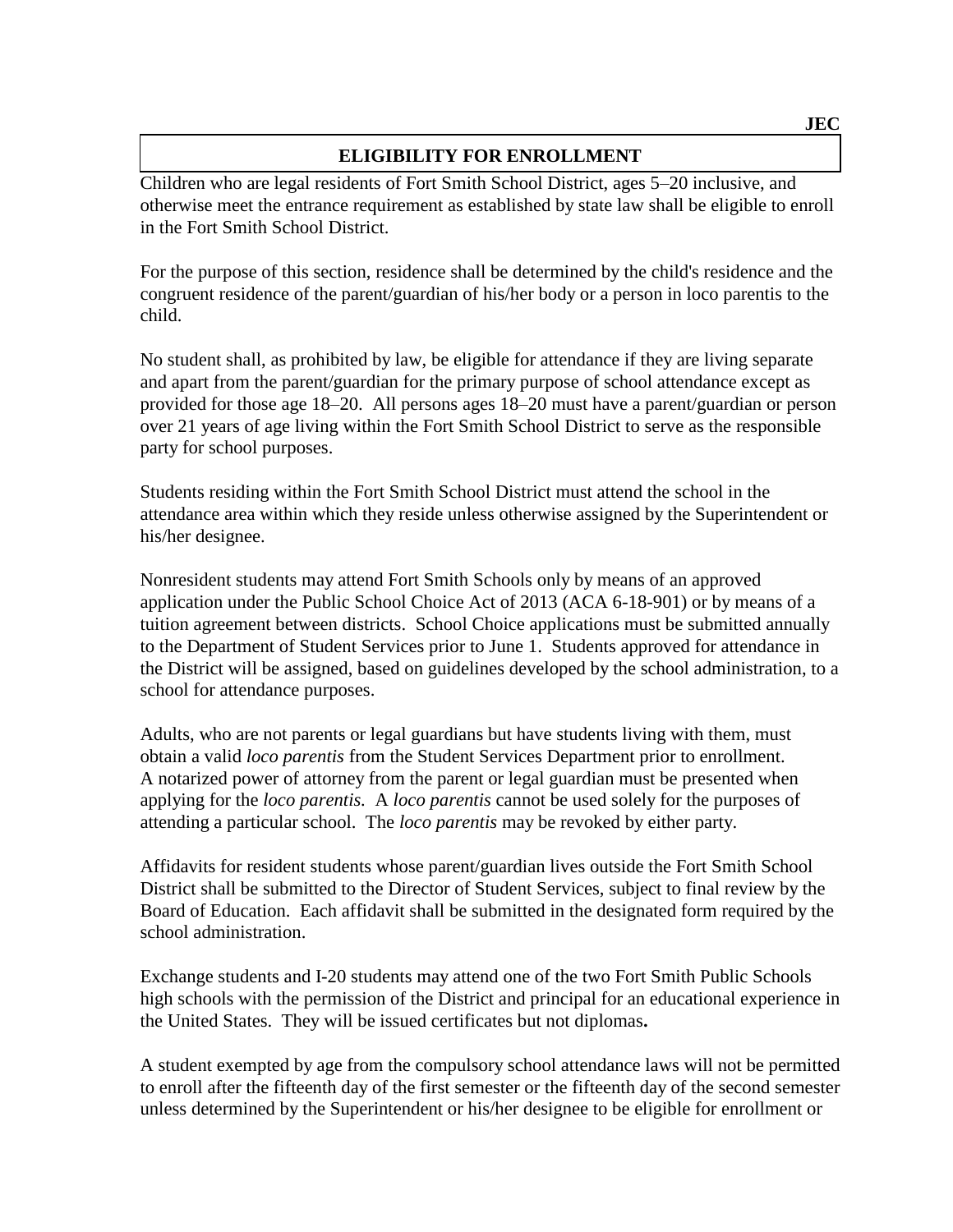## **JEC (2)**

re-enrollment due to extreme extenuating circumstances. Exceptions may be made only for students who were in good standing (not suspended or expelled) at the last school of

Students entering the Fort Smith School District from another school must be in good standing and eligible to continue enrollment in the former school. Students on suspension from another school district in any state will not be eligible to enroll in the Fort Smith Schools until the full terms of the suspension have been completed.

A student who has been expelled from another school district is prohibited from enrolling in the Fort Smith School District until the specified expulsion has expired (A.C.A. 6-18-510).

Parents must provide proper documentation to the school in order to enroll a student. This includes a social security card, an updated immunization card, and one of the following forms of identification:

- 1. Birth certificate (government-issued);
- 2. Statement by the local registrar or county recorder certifying the child's date of birth;
- 3. Attested baptismal certificate;
- 4. Passport;
- 5. Affidavit of the date and place of birth by the child's parent or guardian;
- 6. Previous school records; or
- 7. United States military identification card.

Additionally, kindergarten students must provide documentation of a physical examination by a medical doctor.

The following are legal exemptions to the documentation normally required for enrollment of a student:

A. Homelessness

Students enrolled and classified as homeless are not required to provide all of the enrollment documents at the time of enrollment. However, schools must obtain the required documentation as soon as possible. To obtain these documents, schools and families may need the assistance of the homeless liaison. The office for homeless educational services is located at Parker Center, 811 North T Street.

#### B. Immunizations Exemptions

A parent may apply for a medical or non-medical exemption for immunizations by contacting the Arkansas Department of Health at (501)-661-2169. Application must be made within 30 days of enrollment. A copy of the application must be provided to the school nurse.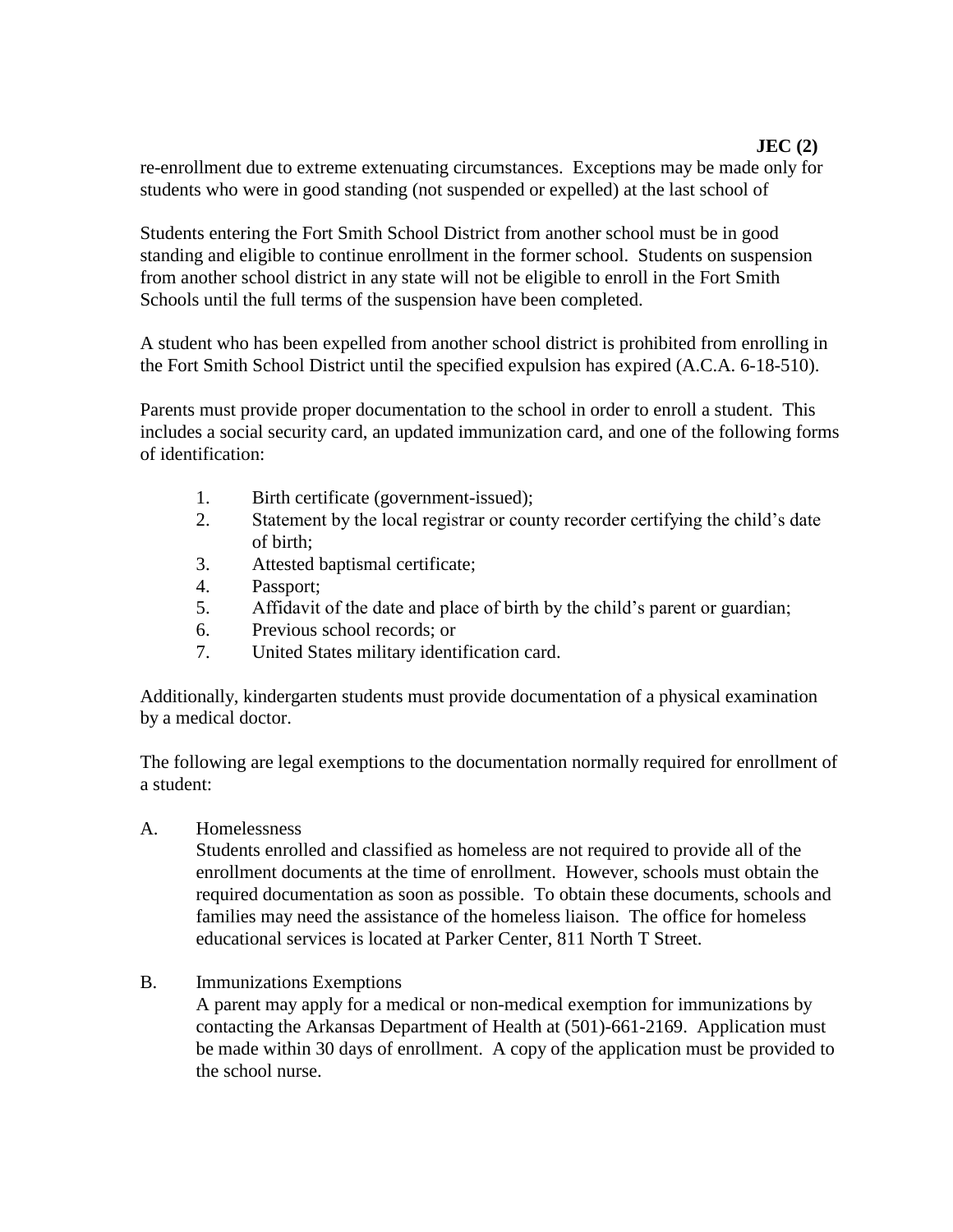#### C. Assigned Student ID Number

If a parent does not want his or her student's social security number used, a student ID number will be assigned by the Fort Smith Public Schools' Student Services Department. This number must be requested prior to registration.

D. Foster Children

Students assigned to foster care by the Department of Human Services are not required to provide all of the enrollment documents at the time of enrollment. However, the schools will work closely with the Department of Human Services and the foster parent(s) to obtain the needed documents as soon as possible after enrollment.

Approved 7-22-13 Supersedes JEC dated 7-23-12 Supersedes JEC dated 6-22-09 Supersedes JEC dated 7-25-05 Supersedes JEC dated 3-28-05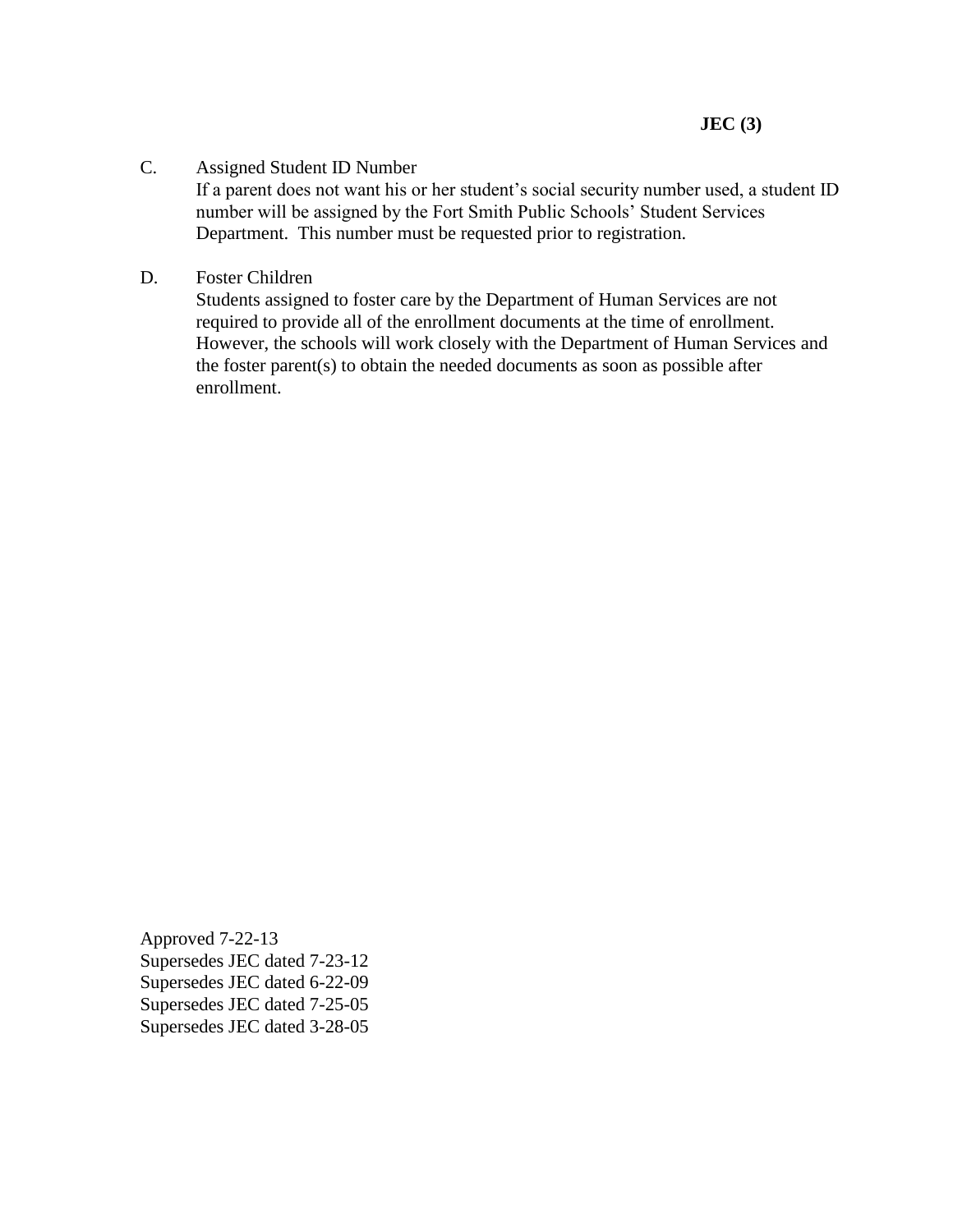#### **ADMISSION**

Arkansas Laws 6-18-208 and 6-18-702 require all students entering in a public or private school within the state of Arkansas to have been immunized for diphtheria, pertussis, tetanus (DPT), polio, rubeola (hard, red 3-week measles), rubella (German 3-day measles), to present a state-issued birth certificate and a Social Security Card.

### A. KINDERGARTEN AND ELEMENTARY SCHOOL Admission to kindergarten and/or elementary school shall be accomplished in accordance with Arkansas statutes.

- 1. Students may enter kindergarten in the public schools of this state if they will attain the age of five (5) years on or before August 15 of the year in which they are seeking enrollment. A student who will attain the age of five (5) years between the dates of August 2 and September 15 of 2010 (inclusive) and has attended at least 100 days at a state approved pre-kindergarten program during the 2008-2009 and 2009-10 school years may enroll for the 2010-2011 school year as a kindergarten student. Parents should provide proper documentation of pre-kindergarten attendance (ACA 6-18-207). Any student who has been enrolled in a state**-**accredited or approved kindergarten program in another state for at least 60 days, who will become 5 years old during the year in which he/she is enrolled in kindergarten and who meets the basic residency requirement for school attendance may be enrolled in kindergarten upon written request.
- 2. Students may enter the first grade in the public schools of this state if they will attain the age of 6 years on or before September 15 of the school year in which they are seeking enrollment. Any student who has been enrolled in first grade in a state-accredited or approved elementary school in another state for a period of at least 60 days, who will become age 6 years during the school year in which he/she is enrolled in first grade and who meets the basic residency requirement for school attendance may be enrolled in first grade.

### B. JUNIOR HIGH SCHOOL

A student may enter the seventh grade of the junior high school who has successfully completed the sixth grade of an approved elementary school here or elsewhere.

# C. SENIOR HIGH SCHOOL To enter the Fort Smith senior high schools, students must complete 1 year in the ninth grade in an approved secondary school and earn 3 units of credit.

Approved 6-21-10 Supersedes JECA dated 6-22-09 Supersedes JECA dated 5-24-99 Supersedes JECA dated 2-17-92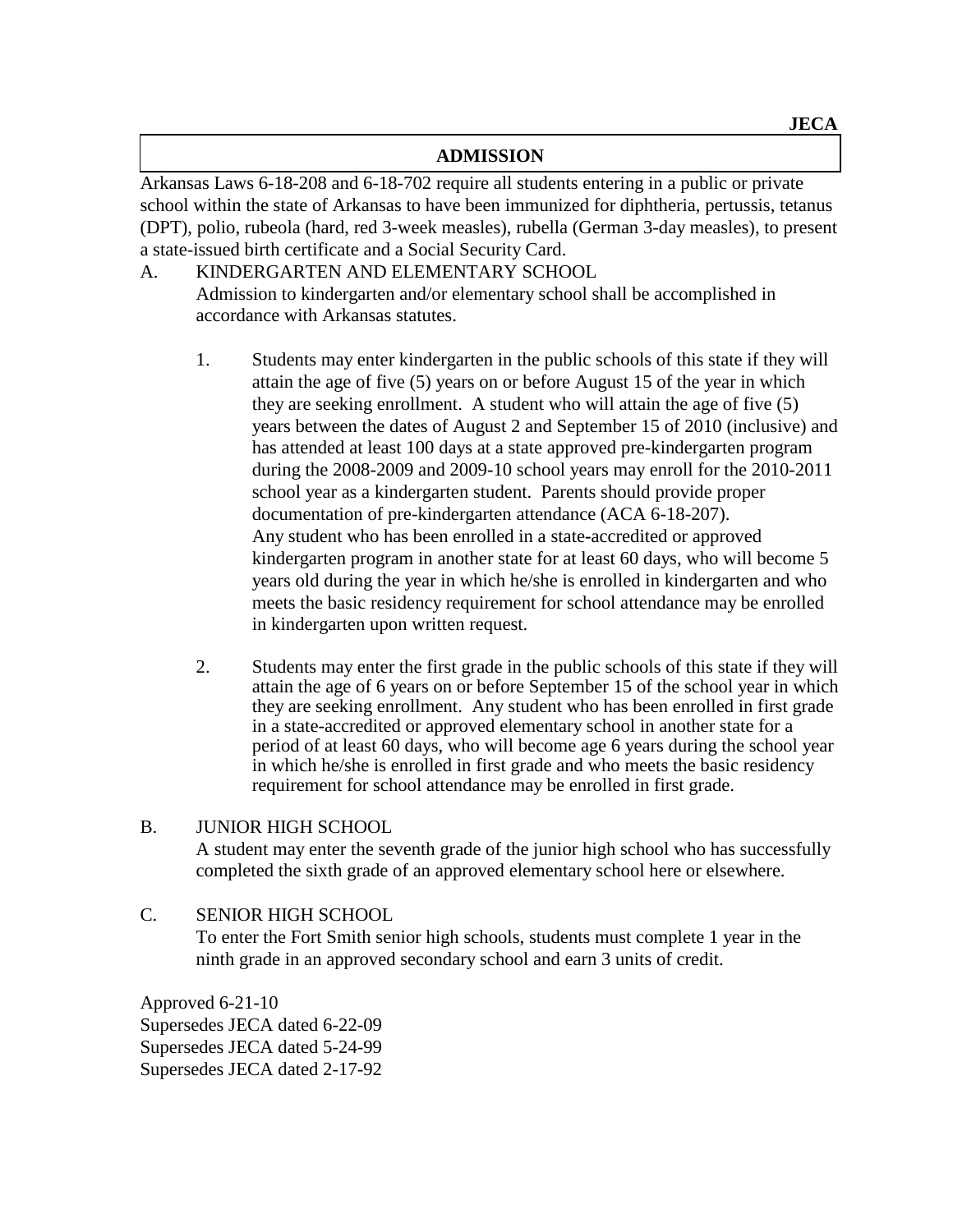## **STUDENT CLASSROOM ASSIGNMENT OF MULTIPLE BIRTH SIBLINGS**

Classroom assignments are made by the school principal or designee. A parent of multiple birth siblings in prekindergarten through sixth grade may request in writing to the principal that the school place the siblings in the same classroom or in separate classrooms. The request must be made within the first 30 days of enrollment. If the school determines that the placement is detrimental to the educational achievement of one or more of the siblings, the school may make a placement different than the parent's request. The parent may appeal the school's decision to the Director of Elementary Instruction. All provisions of ACA 6-18-106 shall apply.

Approved 6-23-11 New Policy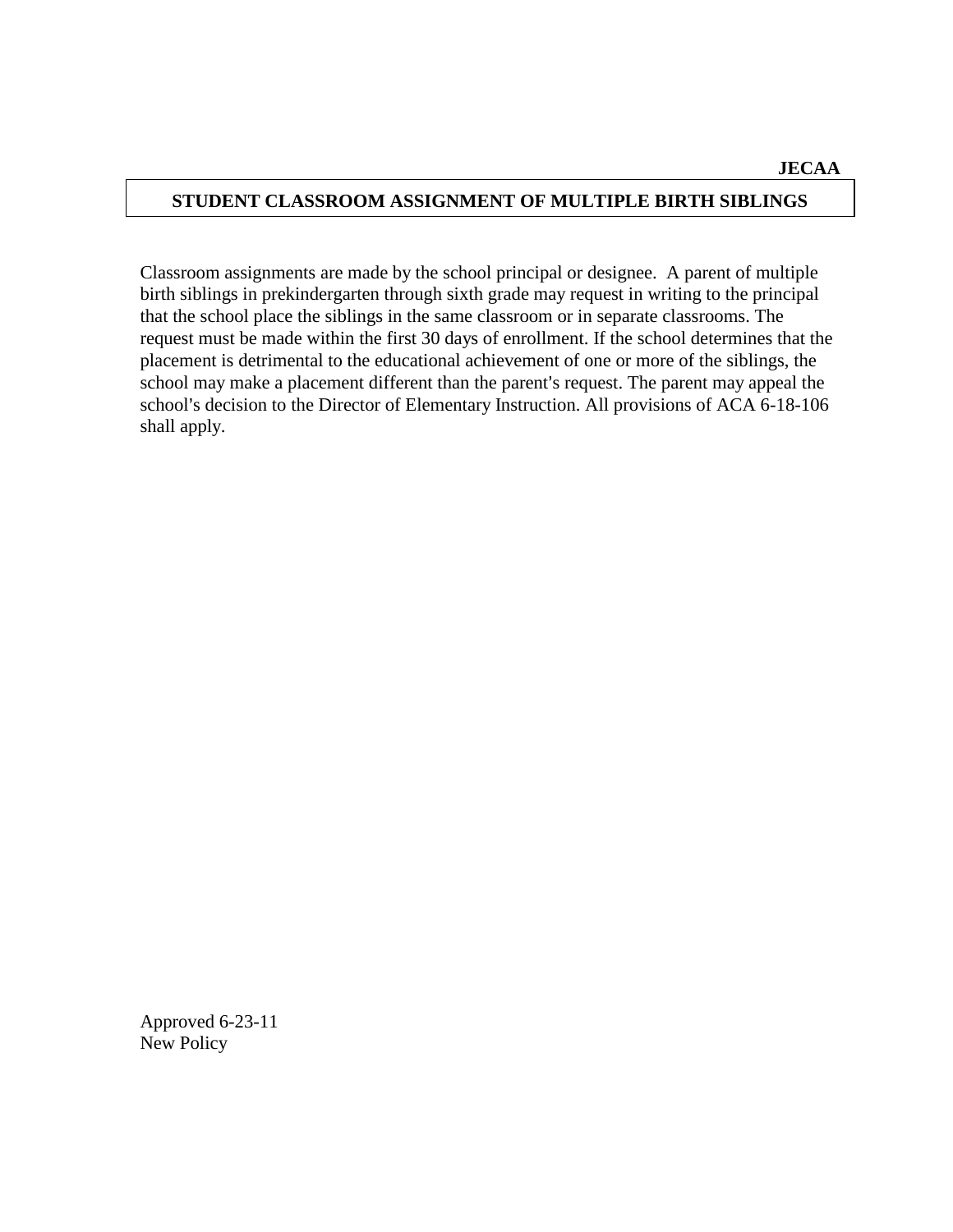## **TRANSFER CREDIT AND PLACEMENT OF STUDENTS**

The following procedures are used by the Fort Smith School District for placement of students transferring from other districts or schools:

- A. Any student transferring from a school accredited by the Arkansas Department of Education, the North Central Association of Colleges and Schools, Arkansas Nonpublic Schools Accrediting Association (ANSAA), other comparable nationally recognized regional independent accrediting agencies or other state education agency shall be placed in the same grade to which the student would have been assigned had the student remained at the former school;
- B. Extension or correspondence courses offered for high school credit by an institution of higher education with North Central Association accreditation (or its regional counterpart) or state accreditation standards will be accepted for credit;
- C. Correspondence courses offered by private schools accredited by the North Central Association (or its regional counterpart) will be accepted for credit; and
- D. A student transferring from any type school, including a home school, which is not accredited by the North Central Association, an NCA regional counterpart, the Arkansas Department of Education or other accredited state educational agency shall be placed utilizing the following steps:
	- 1. The student's records will be reviewed by appropriate staff members;
	- 2. The student will be interviewed by the counselor and/or other appropriate staff members;
	- 3. Secondary students earning credit from a non-accredited school may have the credit accepted by demonstrating mastery. Mastery will be determined by the student's successfully completing a comprehensive examination for each course the student is seeking to transfer. The Fort Smith School District will select or design and administer the examination; and
	- 4. Elementary students will be placed in a grade or class on a trial basis. If the trial placement is unsuccessful, an alternative placement will be made based on a thorough evaluation. The evaluation may include, but not be limited to, a program of formal testing, an interview by the counselor and/or other staff members and other procedures as determined by the principal.

Approved 12-20-04 Supersedes JECB dated 7-28-03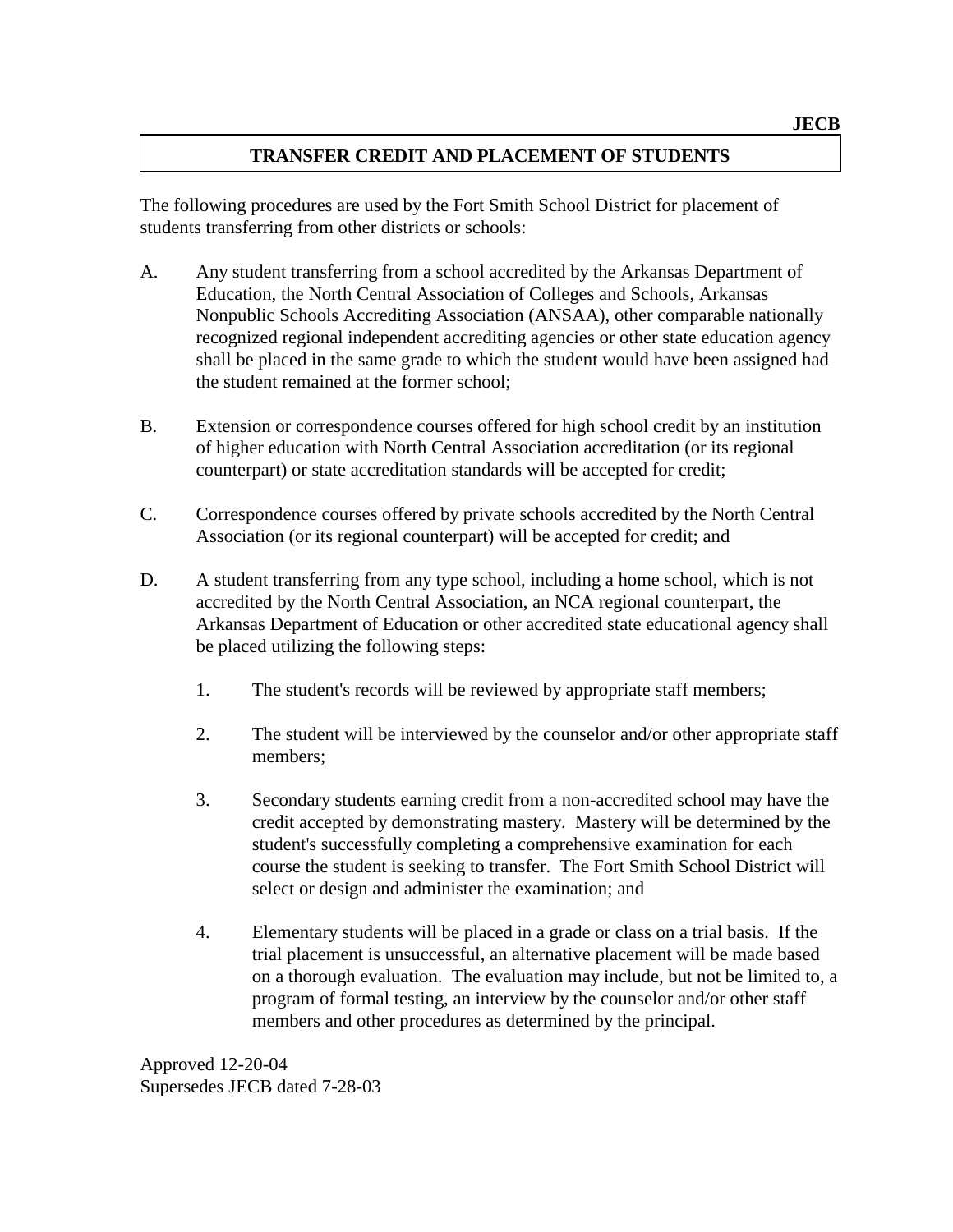### **SCHOOL CHOICE – INTERDISTRICT–**

(Transfer from one school district to another)

#### A. PURPOSE

Students in Arkansas' public schools and their parent/guardian will become more informed and involved in the public education system if students and their parent/guardian are provided greater freedom to determine the most effective school for meeting individual educational needs.

#### B. ESTABLISHMENT

A public school choice program is hereby established to enable any student to attend a school district in which the student does not reside, subject to the restrictions in this policy. The Fort Smith Board of Education hereby resolves to participate in the School Choice Program.

#### C. APPLICATION PROCEDURES

A nonresident student's parent/guardian must submit an application to the Director of Student Services of the Fort Smith School District. This application must be submitted in accordance with the Arkansas Department of Education guidelines.

#### D. BASIS FOR ADMISSION DECISIONS

The Board of Education has adopted specific guidelines for acceptance and rejection of applications. The Fort Smith School District reserves the right to assign a transferring student to an appropriate school within the District in compliance with these standards. Transferring secondary students will be assigned to Kimmons Junior High, Darby Junior High or Northside High School. Transferring elementary students will be assigned to schools with available space. Nothing in this policy requires the School District to add teachers or classrooms or in any way exceed the requirements and standards established by existing law or regulations.

#### E. NOTICE TO APPLICANTS

Within 60 days of the receipt of an application from a nonresident student seeking admission under the terms of this policy, the Fort Smith School District shall notify the parent/guardian and the resident district in writing as to whether the student's application has been accepted or rejected. If an application is rejected, the nonresident district must state in the notification letter the reason(s) for rejection.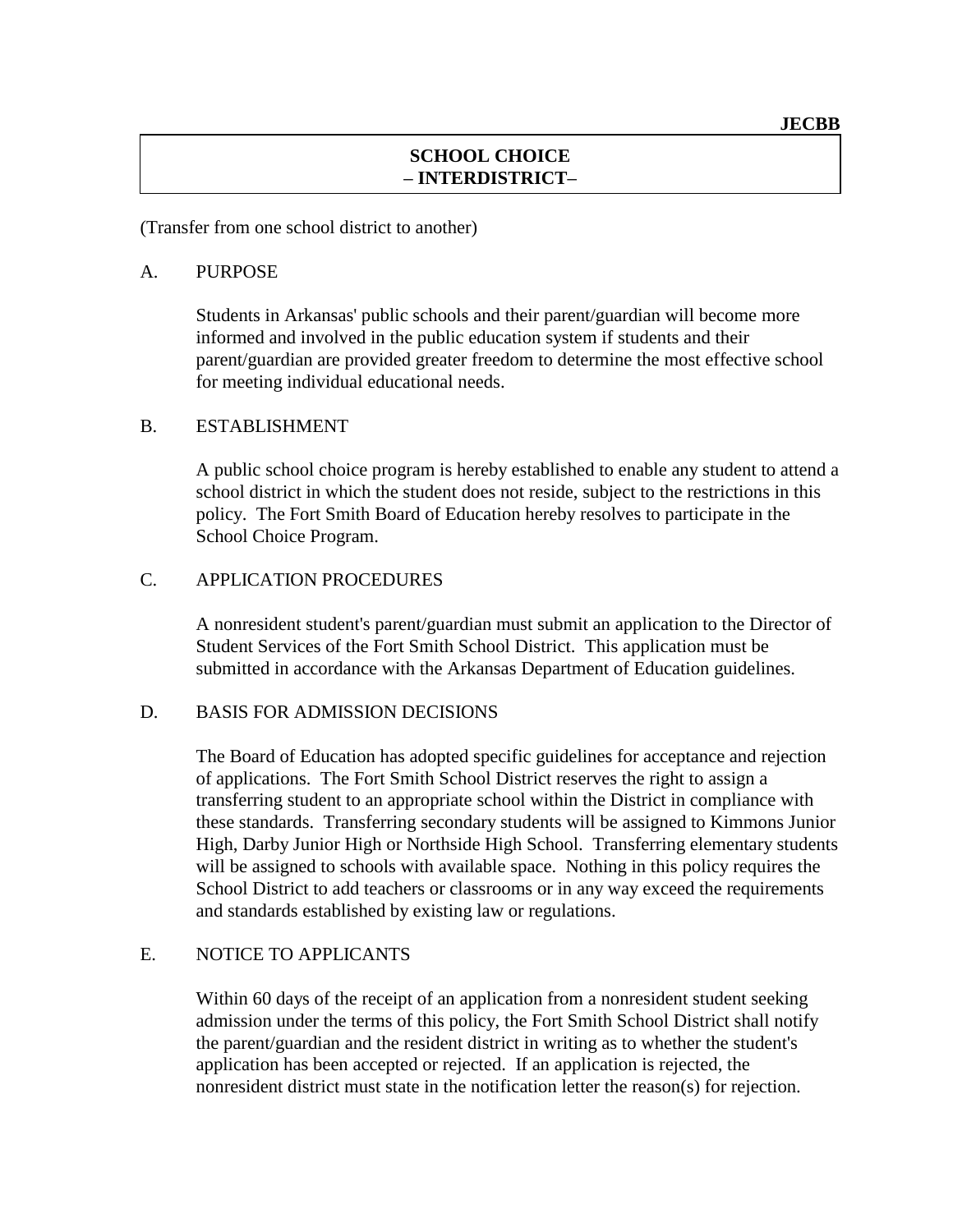#### F. TRANSPORTATION

The responsibility for transportation for a nonresident student shall be borne by the student. The Fort Smith School District shall assume no responsibility for any transportation.

#### G. GRADUATION CREDITS

The Fort Smith School District shall accept credits toward graduation that were awarded by another accredited school district. The Fort Smith School District shall award a diploma to a nonresident student if the student meets the graduation requirements of the Fort Smith School District.

#### H. LIMITATIONS

The provisions of this policy and all student choice options created hereby shall in no way negatively affect the racial balance of any school district. No student may transfer to a nonresident district where the percentage of enrollment for the student's race exceeds that percentage in his/her resident district.

The Arkansas Department of Education will publish a listing of the school districts and their racial compositions each year. The racial composition will be determined from the October 1 enrollment reports.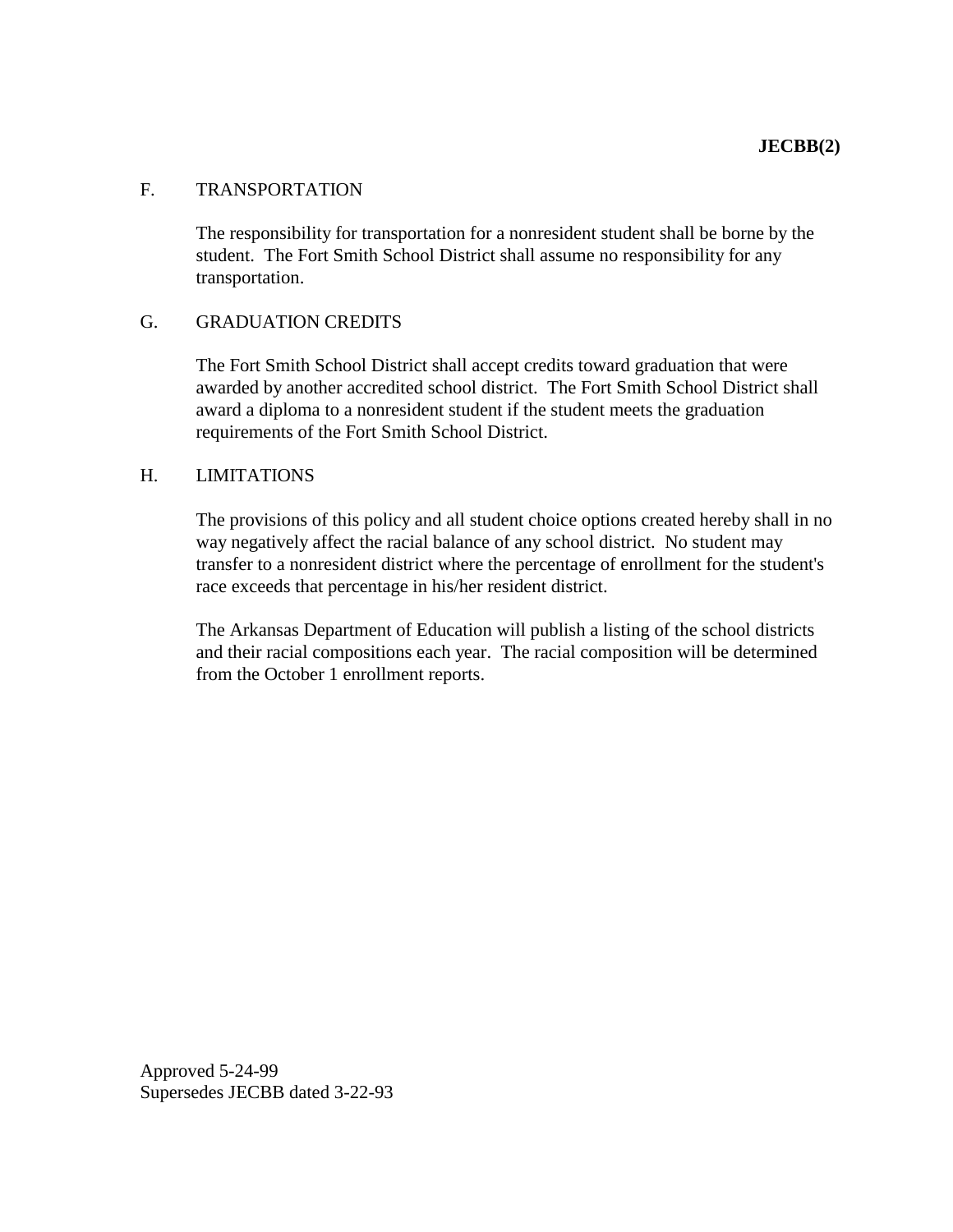## **CLASSIFICATION OF STUDENTS**

Students presenting themselves for enrollment not having the proper credentials with them at the time of registration may be conditionally enrolled. These students will be classified and enrolled temporarily upon filing a formal request for Social Security Card, state-issued birth certificate, immunization record and official school records from the school of last attendance. Upon receipt of the official school records and other documentation, the school shall determine the formal classification and status of the student.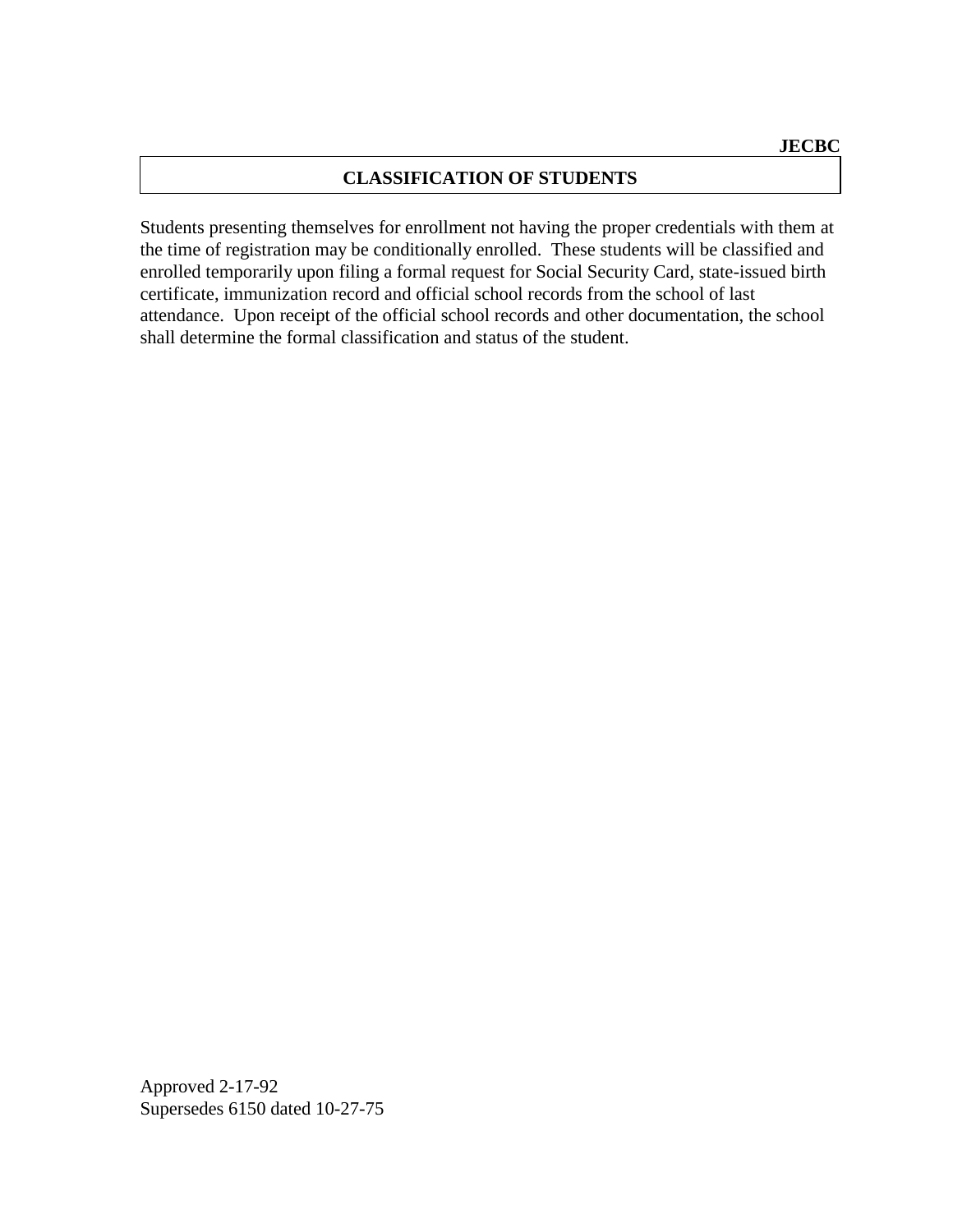#### **TRANSFER OF STUDENTS**

A. A student legitimately enrolled in and attending an elementary or a secondary school for 20 or more school days of the school year may have the option of staying in his/her present school in the event his/her parent/guardian move their place of residence to another attendance area within the Fort Smith School District.

A parent/guardian exercising this option must transfer their student to the school which serves the attendance area where his/her family resides at the beginning of the fall term of the following school year.

- B. Students legitimately enrolled in a Fort Smith Public School whose parent/guardian is in the process of building or renting a new residence within the District may elect to transfer to the school within the new attendance area by providing proof that the new residence will be completed within 60 days after the beginning of the new school year. Accepted proof may be in the form of a letter from a real estate firm, owner of a rental unit, or a contractor stating the approximate completion date of the new residence or the time the rental unit is expected to be occupied.
- C. A student legally enrolled and in senior status at the beginning of the fall school term whose parent/guardian moves to a place of residence outside the Fort Smith School District may have the option of completing the current semester at his/her present Fort Smith school if the following conditions are met:
	- 1. The student must have been legitimately enrolled in a Fort Smith school for a period of 20 or more school days of the current school year;
	- 2. The student must furnish a letter from the school board, superintendent or principal of the district of the new place of residence that he/she cannot receive the same or similar courses of instruction in that district. The letter should be addressed to the Superintendent of Schools, Fort Smith Public Schools, P.O. Box 1948, Fort Smith, AR 72902; and
	- 3. A legal, mutually approved Petition of Transfer is executed between the resident Arkansas school district and the Fort Smith School District.
- D. All arrangements to attend a school other than the one assigned must be made through the Superintendent or Director of Student Services. Changes made under these provisions will be reported to the Board of Education and shall be final unless the Board votes to change any recommendation.
- E. Assignments of students to schools other than their home attendance area will be made by the Director of Student Services or his/her designee in accordance with, but not limited to, class size, attendance area exception, school choice or other guidelines.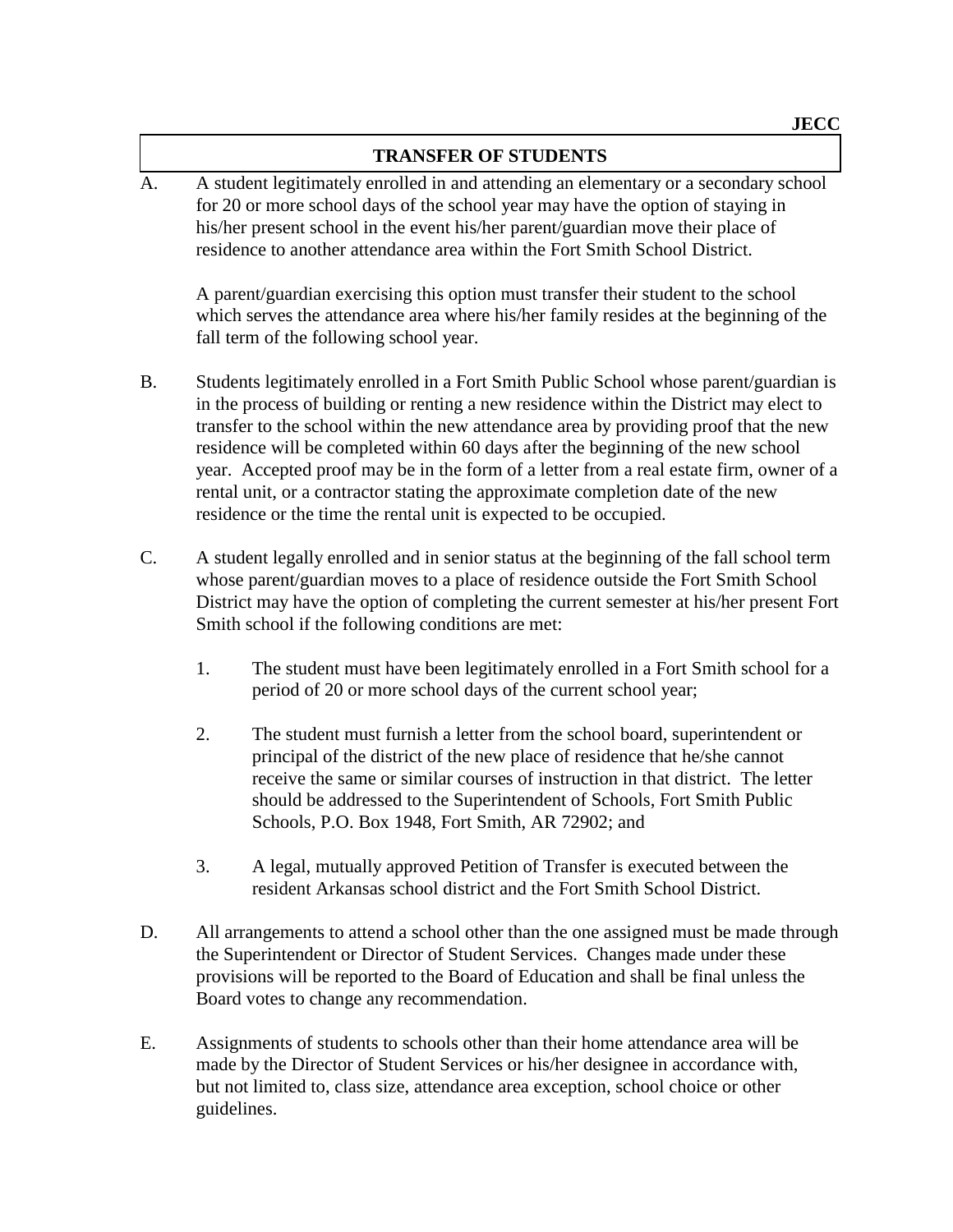Any attendance area exception transfer is approved for the current school year and must be approved in accordance with application schedules specified by the Director of Student Services.

- F. Senior high school students may transfer to a school in an attendance area outside the area in which the student lives for the purpose of taking a course or courses not offered at the school within the home attendance area. Space must be available in said course at the time of the transfer. No course of less than 1-year duration may be considered for an attendance area exception. Applications must be submitted to and approved by the Director of Student Services. Students withdrawing from this program will be required to return to the home attendance area.
- G. Assignments are made to special education classes without regard to the student's attendance area. The school assignment of students with disabilities shall be made to special education classes in attendance area locations where appropriate educational programming is available.

Approved 5-19-08 Supersedes JECC dated 5-24-99 Supersedes JECC dated 2-17-92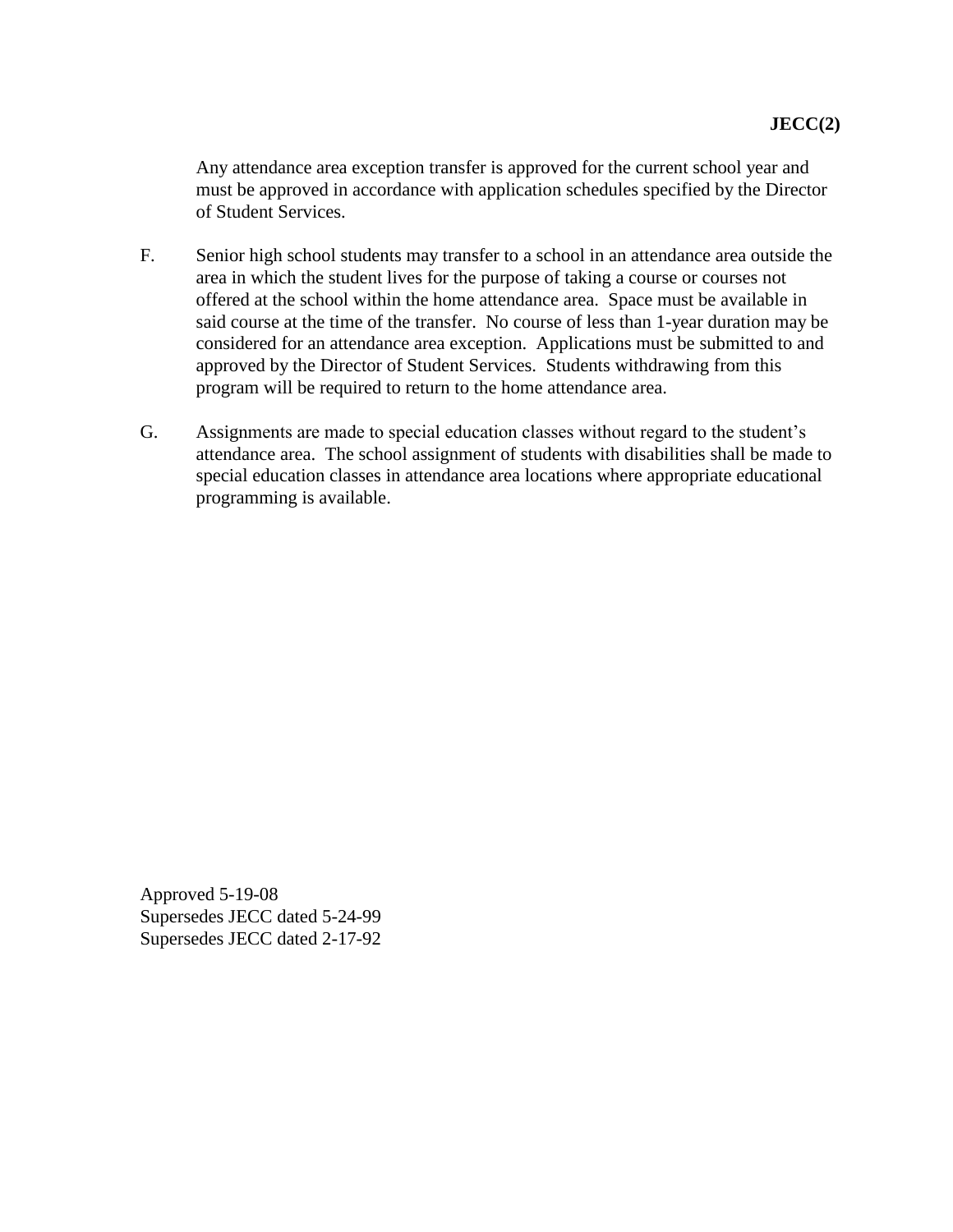## **GUIDELINES FOR EXCUSED AND UNEXCUSED ABSENCES**

The Board of Education of the Fort Smith School District recognizes that prompt, regular attendance in school is extremely important. Excessive absenteeism not only adversely effects the learning process of students but may impede the normal progression of a student through the grades. The Board expects each student to attend all scheduled classes and daily activities except when a student has been excused by the principal or principal's designee. Students who report to school but fail to attend all scheduled classes and activities, except where officially excused, are contributing to the potential disruption of the instructional program.

A parent/guardian or person in loco parentis has the responsibility to require of his/her student prompt, regular school attendance. A parent/guardian should be familiar with the educational program of the school and rules regarding attendance and student behavior. Unless a student has an excused absence from school, he/she should be in attendance. Excessive absences may result in a denial of promotion or graduation *(A.C.A. 6-18-222).* Excessive unexcused absences may result in the filing of a Family in Need Services (FINS) petition with the juvenile court.

### ATTENDANCE

Types of absences: Excused, Parental Permission, and Unexcused A. ABSENCES

- 1. Excused An absence is excused in the following instances:
	- a. Personal illness of the student or the student's child with official written verification.
	- b. Official school sponsored activity.
	- c. Court appearances with official written verification.
	- d. Medical/dental appointments with official written verification. Parents/guardians are urged to schedule medical or dental appointments after school hours. When this is not possible, the appointment should be scheduled during a study hall or scheduled so that the student will not miss the same class(es) repeatedly.
	- e. Death or serious illness in the immediate or extended family. (Official written verification may be required.)
	- f. Participation in basic combat training for the Arkansas National Guard between the  $11<sup>th</sup>$  and  $12<sup>th</sup>$  grade. The student must supply his/her principal with written verification.

An excused absence will afford the student the privilege of making up all assignments and/or class activities as the teachers direct.

Official written verification includes signed doctor, dentist, court or legal documents identifying the office and/or the name of the professional who provided the service.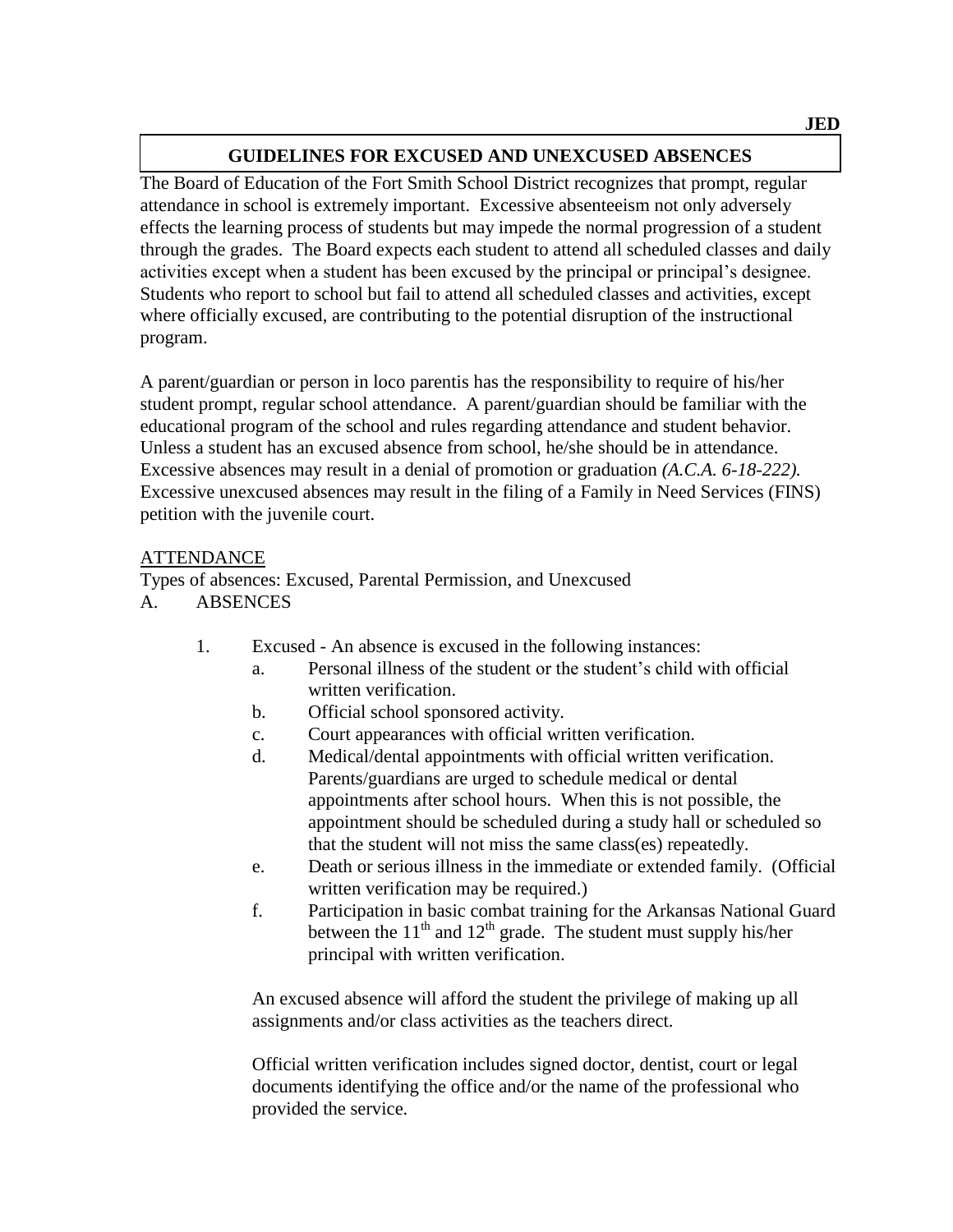- a. Parental permission may be granted for any reason, including personal illness without written verification, provided the parent has contacted the attendance office, by note or phone call, the day the absence occurs.
- b. The student may not exceed five (5) parental permission absence days for the school year. If a student exceeds five (5) days of parental permission absence in any class for the school year, all parental permission days thereafter are classified as unexcused.
- c. Parental permission will afford the student the privilege of making up all assignments and/or class activities as the teachers direct.
- d. Absences for parental permission will not be granted in conflict with semester examination schedules.
- 3. Unexcused
	- a. An unexcused absence will be considered to be a willful absence (truant) from school if it is without the knowledge of the student's parent/guardian.
	- b. Any other absence not considered excused in the two preceding sections will be counted as unexcused.
	- c. Any student who is truant or has an unexcused absence forfeits the right to make up any work for credit.
	- d. Students on short-term suspension from school (not to exceed ten days) will be considered absent but excused for the purpose of absenteeism. These students will be expected to make up their school work and may receive full credit upon satisfactory completion. The sole responsibility for completing assigned work rests with the student. All make-up work should be returned to the appropriate teacher upon the student's return to school.
	- e. A student with four or more unexcused absences per semester may be assigned consequences.

Minimum—reprimand; Maximum—suspension.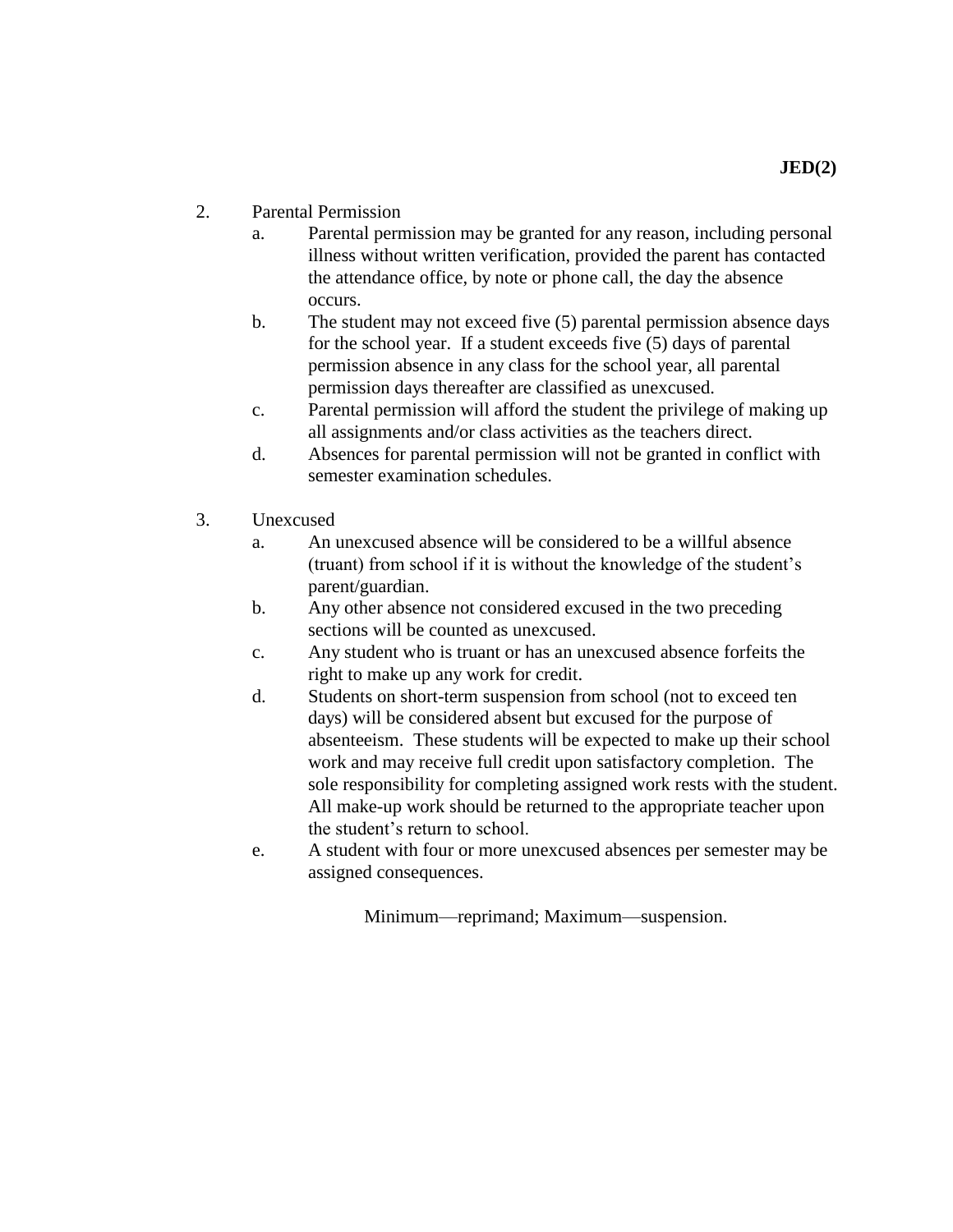#### B. PARENT/GUARDIAN CONTACT

The parent/guardian should contact the school by 9:00 a.m. any day that a student will be absent. In addition to assisting the school with the attendance record, parent/ guardian notification to the school is a security measure to verify the locations of all students.

Upon the  $5<sup>th</sup>$  unexcused absence in any semester a letter will be sent to the parent/guardian notifying him/her that upon the  $10<sup>th</sup>$  unexcused absence of the same semester the student may be denied promotion or credit. Before a student accumulates the  $10<sup>th</sup>$  day of unexcused absence for the semester the student, the student's parents, or guardian, may petition the school principal for a conference to address the student's absences (Act 1223 of 2011).

Students with long-term, medically documented illness or injury may be allowed to Make-up work and may be given assistance in obtaining credit for courses in which they are enrolled.

#### C. LEGAL NOTIFICATION

Upon notification by the School District that a student of mandatory school age is no longer attending school or has ten consecutive absences in any class, the County Prosecuting Attorney or City Prosecuting Attorney will be notified that the student is no longer attending school. Students with unexcused absences in excess of four total days in any one semester may be considered delinquent, and appropriate notification to the County Prosecuting Attorney or City Prosecuting Attorney may be made subject to the directions of the Superintendent or his/her designee.

The Fort Smith School District shall notify the Arkansas Department of Finance and Administration whenever a student 14 years of age or older is no longer attending school, and the Department of Finance and Administration shall suspend the student's learner permit or driver's license until the student re-enrolls and is successfully attending school.

#### D. COURSE CREDIT

Credit may be denied to a student Grades 9–12 enrolled in credit courses when a student has more than 15 days of total absence in a semester.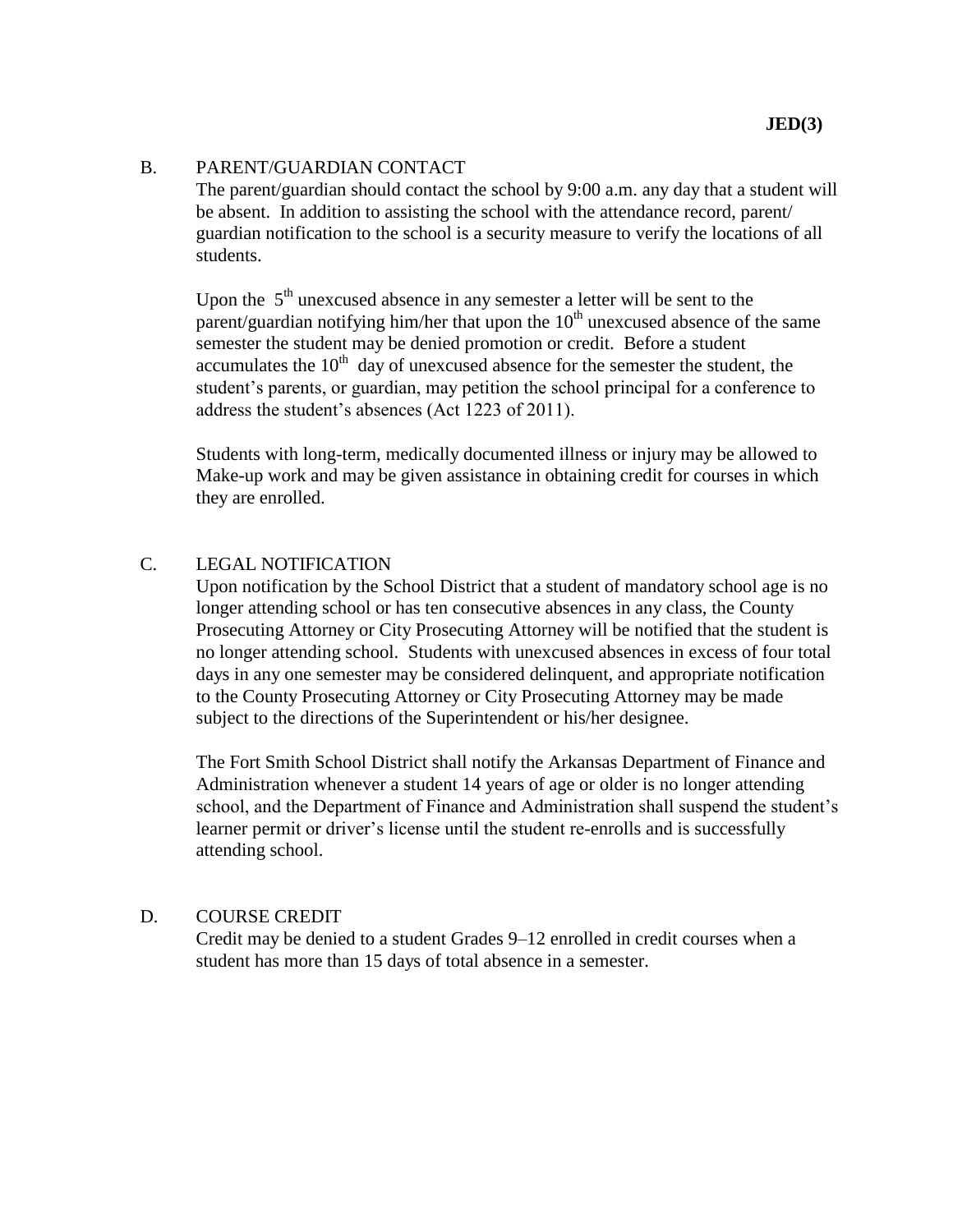#### E. DENIAL OF PROMOTION

Excessive unexcused absences (10 days per semester) may be a basis for denial for promotion, credit, or graduation. Before a student reaches 10 days of unexcused absence in a semester, the parent or guardian may petition the principal for a conference to address the student's absences. The plan to address the absence problem will be formalized into a written agreement to include the conditions of the agreement and the consequences for failing to fulfill the requirements of the agreement.

#### F. GRADING

A student who is absent from any given class will be permitted to make up major tests and major assignments if the student has an excused absence. The student must make arrangements with the teacher(s) on the first day the student returns to class to complete work missed because of an excused absence. A student will be given an "O" or "F" if the assignment(s) missed is the result of "unexcused" absence.

Approved 7-22-13 Supersedes JED dated 7-23-12 Supersedes JED dated 6-23-11 Supersedes JED dated 6-21-10 Supersedes JED dated 6-22-09 Supersedes JED dated 6-26-06 Supersedes JED dated 5-24-99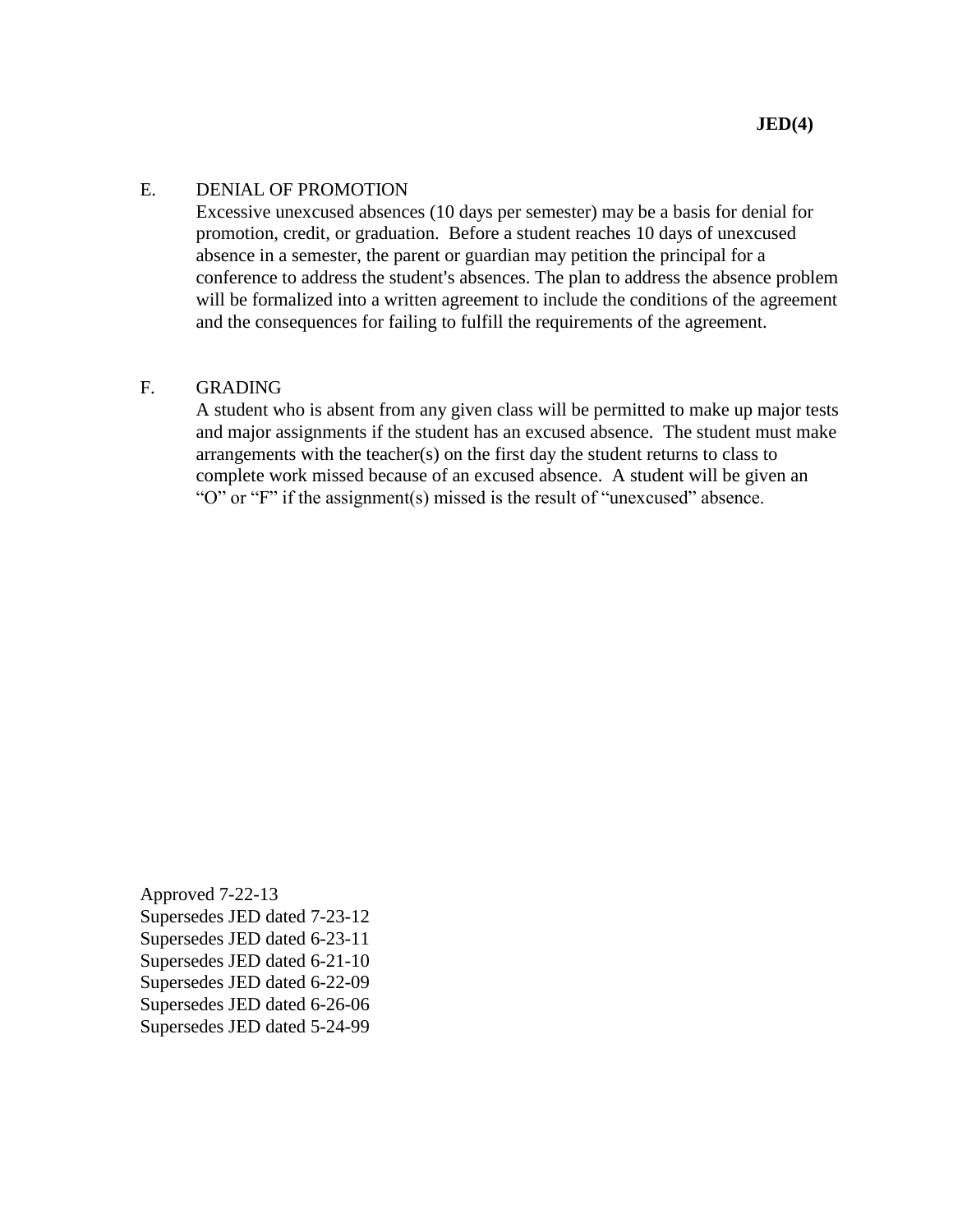## **STUDENT RIGHTS AND RESPONSIBILITIES**

Students have rights which should be recognized and respected. Every right carries with it certain responsibilities. Among these rights and responsibilities are the following:

- A. The right to attend free public schools—the responsibility to attend school regularly and to observe school rules essential for permitting others to learn at school;
- B. The right to a quality education—the responsibility to put forth best efforts during the educational process;
- C. Civil rights—including the rights to equal educational opportunity and freedom from discrimination and the responsibility not to discriminate against others;
- D. The right to due process of law with respect to suspension and expulsion; and
- E. The right to privacy which includes privacy in respect to the student's school records.

As part of the educational process, students should be made aware of their legal rights and of the legal authority of the Board of Education to make and delegate authority to its staff to make rules regarding the orderly operation of the schools. If the policy guidelines adopted by the Board are to be successful, it must be understood that school officials and teachers have the authority to interpret and apply them in a given situation. Students must obey any such interpretation subject to an appeal.

Petitions may not be circulated in school buildings without the approval of the principal or Superintendent of Schools. Prevention of disruption in the educational process is paramount in ensuring a continuous, positive learning environment.

When the rights and responsibilities of individuals are clearly understood, the elements of respect and cooperation will result in the harmonious and constructive education of the student.

Approved 5-24-99 Supersedes 6523 dated 10-27-75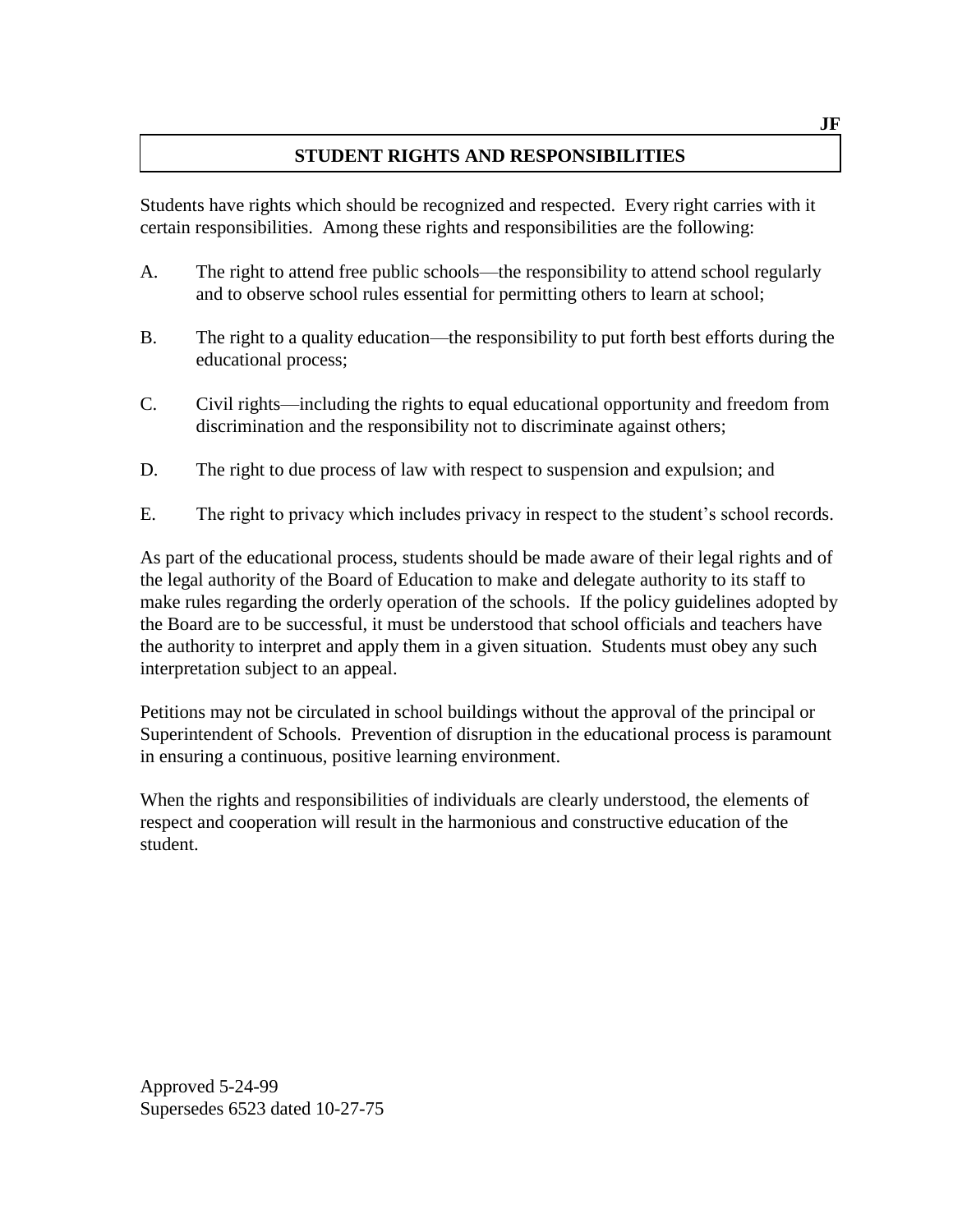## **STUDENT HANDBOOKS**

The Board hereby authorizes and approves student handbooks developed by individual school sites to the extent that the contents of the handbooks do not contradict the Fort Smith Public Schools Student Handbook.

Approved 7-26-04 New Policy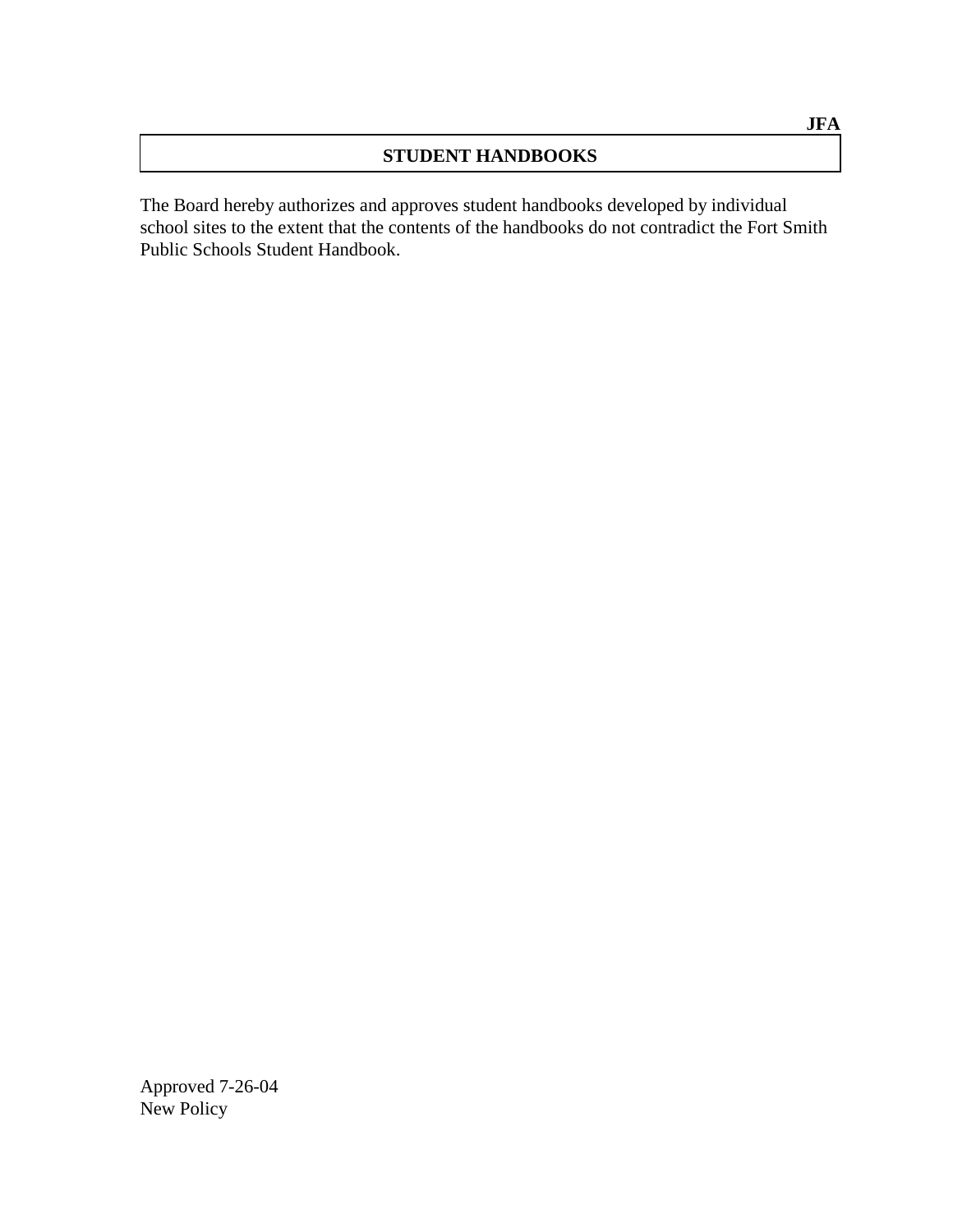## **STUDENT CONDUCT NOT PERMITTED ON SCHOOL PREMISES OR AT ANY ACTIVITY RELATED TO SCHOOL**

### A. DISREGARD OF DIRECTIONS OR COMMANDS

A student shall comply with reasonable directions or commands of teachers, student teachers, substitute teachers, paraprofessionals, principals, administrative personnel, the Superintendent, transportation staff, school security officers or other authorized school personnel. Students will be considered insubordinate when they refuse to obey any rule or regulation of the school or School District or the reasonable instructions of School District personnel.

> Minimum Penalty—Reprimand Maximum Penalty—Expulsion

### B. DISRUPTION AND INTERFERENCE WITH SCHOOL No student shall:

- 1. Block the doorway or corridor;
- 2. Prevent students from attending a class or school activity;
- 3. Block normal pedestrian or vehicular traffic;
- 4. Use violence, force, noise, coercion, threat, intimidation, harassment, fear, passive resistance or any other conduct intentionally to cause a disruption;
- 5. Refuse to identify themselves to a staff member upon request;
- 6. Encourage other students to violate any rule or Board of Education policy;
- 7. Engage in conduct disruptive to educational objectives;
- 8. Engage in reckless, negligent or malicious conduct which might cause physical harm to the student or others; and/or
- 9. Use any form of bullying or intimidation that may include, but is not limited to teasing, taunting, threatening, frightening, and/or hurting other students physically or emotionally, or influencing others to use such practices.
- 10. Urge or induce others to violate school policies.
- 11. Participation in hazing in any form including initiation into an organization, extracurricular activity, or sports program.
- 12. Interfere with or distract another student during the period of silence. Students are to remain silent during this time period (ACT 576 of 2013).

Minimum Penalty-Reprimand

Maximum Penalty-Expulsion

### C. IMMORALITY

A student shall abstain from indecent and immoral acts. A student may not possess any material which depicts or otherwise describes any indecent or immoral acts.

Minimum Penalty—Reprimand

Maximum Penalty—Expulsion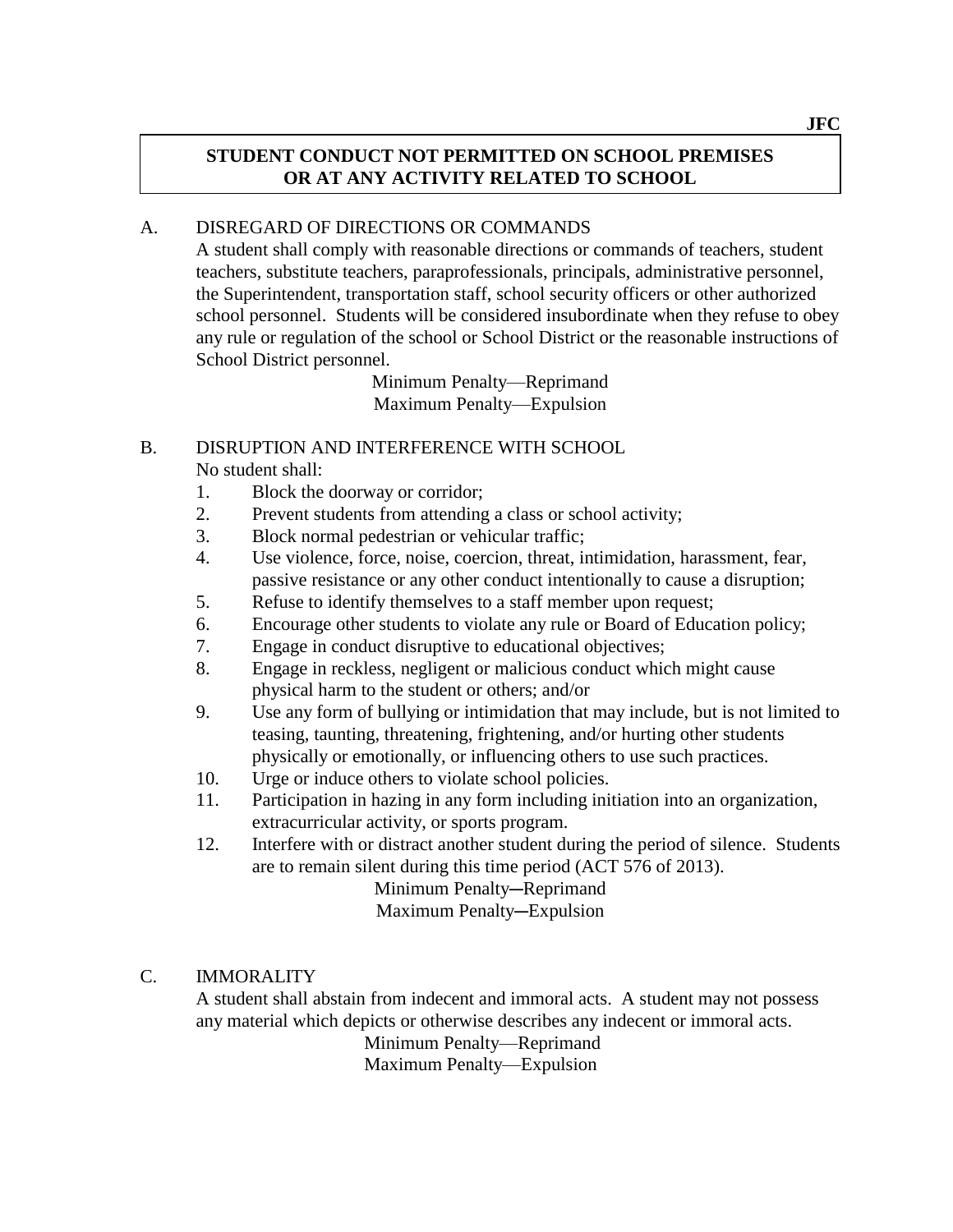#### D. FIREWORKS, EXPLOSIVES AND OTHER INCENDIARY DEVICES

A student shall not possess, handle or store matches, cigarette lighters, firecrackers, smoke bombs or any other kind of fireworks and/or explosive or incendiary devices that could cause injury to persons or damage to school property or that could be disruptive to the learning climate of the school. Neither shall a student possess any device resembling any of the above items.

> Minimum Penalty—Reprimand Maximum Penalty—Expulsion

#### E. GAMBLING

A student shall not participate in any activity which may be termed gambling or wagering where the stakes are money or any other object or objects of value. Minimum Penalty—Reprimand

Maximum Penalty—Expulsion

### F. ABUSE OR ASSAULT OF SCHOOL STAFF (*A.C.A. 6-18-502 & 6-17-106*)

- 1. A student shall not assault, threaten to assault or physically or verbally abuse a school employee or any other individual.
- 2. Any teacher who in the line of duty and in compliance with school policy, who is the recipient of abuse (physical or other) from any student shall file a written report of the incident. Teachers shall have the right to ask for an investigation and hearing relative to the incident and action taken with those involved.

Minimum Penalty—Reprimand Maximum Penalty—Expulsion

## G. THE POSSESSION OF ANY FIREARM OR OTHER WEAPON PROHIBITED ON SCHOOL PROPERTY OR AT SCHOOL FUNCTIONS (*A.C.A. 5-73-122, 6-18-502 & 6-21-608)*

- 1. A student shall not possess, handle or transmit any object that can be considered a weapon or dangerous instrument including, but not limited to, firearms, knives, throwing stars, air guns, or any device designed to resemble a weapon. Pursuant to federal law, the Board has the right to expel a student for 365 calendar days for a weapons violation unless modified by the superintendent (Gun Free Schools Act of 2002).
- 2. A student shall not possess, handle or store contraband materials while on school property or at school-sponsored events.

Minimum Penalty—Reprimand Maximum Penalty—Expulsion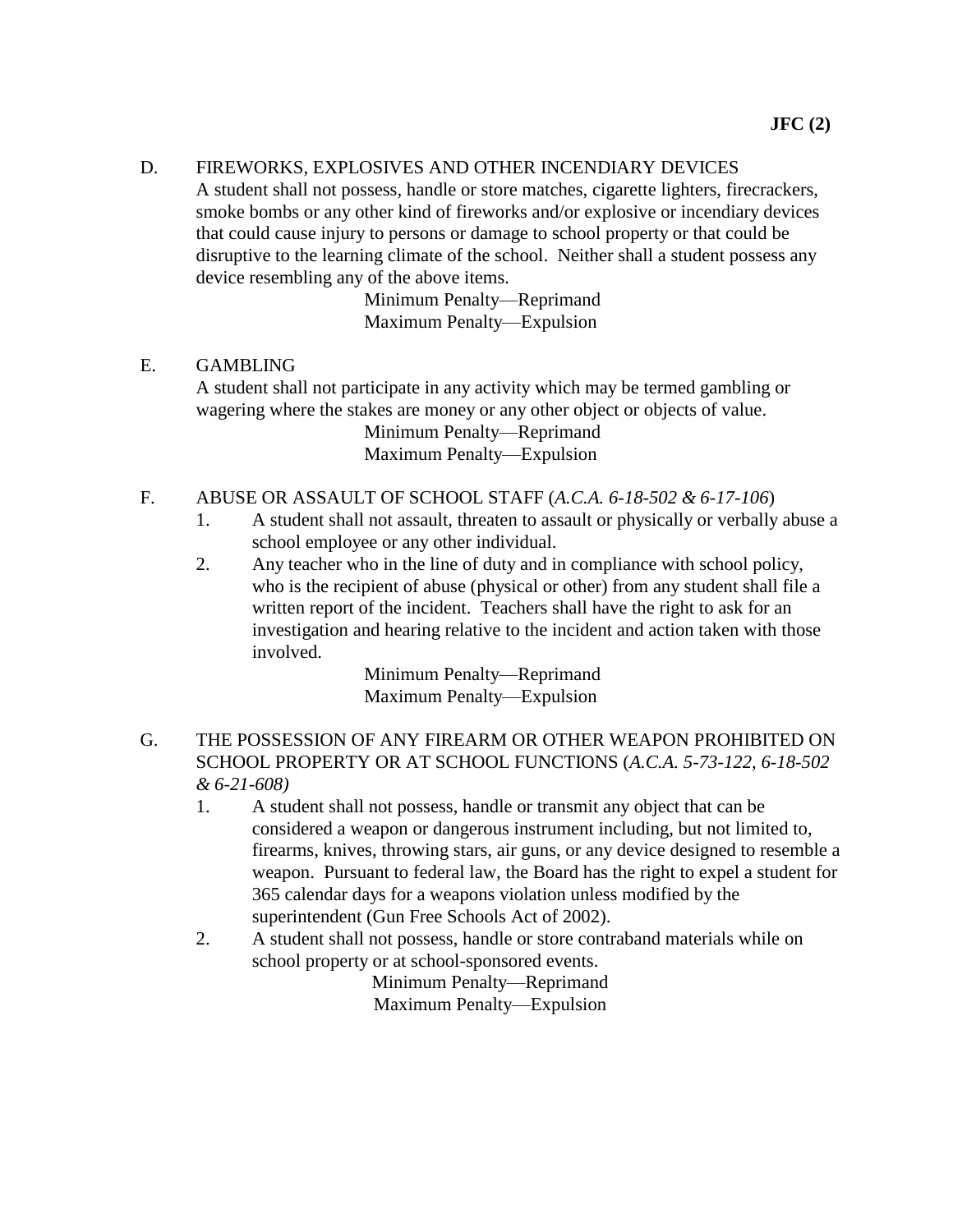- H. USING, OFFERING FOR SALE OR SELLING BEER, ALCOHOLIC BEVERAGES, OTHER INTOXICANTS OR MOOD-ALTERING SUBSTANCES OF ANY KIND ON SCHOOL PROPERTY OR AT SCHOOL FUNCTIONS (*A.C.A. 5-64-101 & 6-18-502*)
	- 1. A student shall not possess, sell, use, transmit or be under the influence of any narcotic drug, hallucinogenic drug, amphetamine, barbiturate, marijuana, beverage containing alcohol, other intoxicant or mood-altering substance of any kind or other controlled substances, as defined in the state of Arkansas Uniform Controlled Substances *Act 5-64-101.* The student may not possess any substance represented to be a controlled substance. The student may not possess any drug or alcohol paraphernalia while on school property or at any school function.
	- 2. All medications for students, both prescription and non-prescription, are required to be stored and administered as outlined in the Fort Smith School District Medication Policy, Section III.C. This policy is available for review in the office of all schools.

Minimum Penalty—Reprimand Maximum Penalty—Expulsion

### I. DAMAGE OR DESTRUCTION OF SCHOOL PROPERTY (*A.C.A. 6-18-502*)

- 1. A student shall not cause or attempt to cause damage to school property or steal or attempt to steal school property.
- 2. The student shall make restitution for damages and/or theft of school property. Minimum Penalty—Reprimand Maximum Penalty—Expulsion
- J. POSSESSION OF TOBACCO PRODUCTS (*A.C.A. 6-21-609*) All Fort Smith Public School property and all school activities are smoke-free. A student shall not possess or use tobacco products including electronic cigarettes in any form on school property or at school functions.

Minimum Penalty—Reprimand Maximum Penalty—Expulsion

### K. PROVIDING FALSE INFORMATION

Students shall provide to the District valid information regarding identity, address, telephone number and other relevant data requested by the school.

Students providing invalid or false information shall be in violation of this policy. Minimum Penalty—Reprimand Maximum Penalty—Expulsion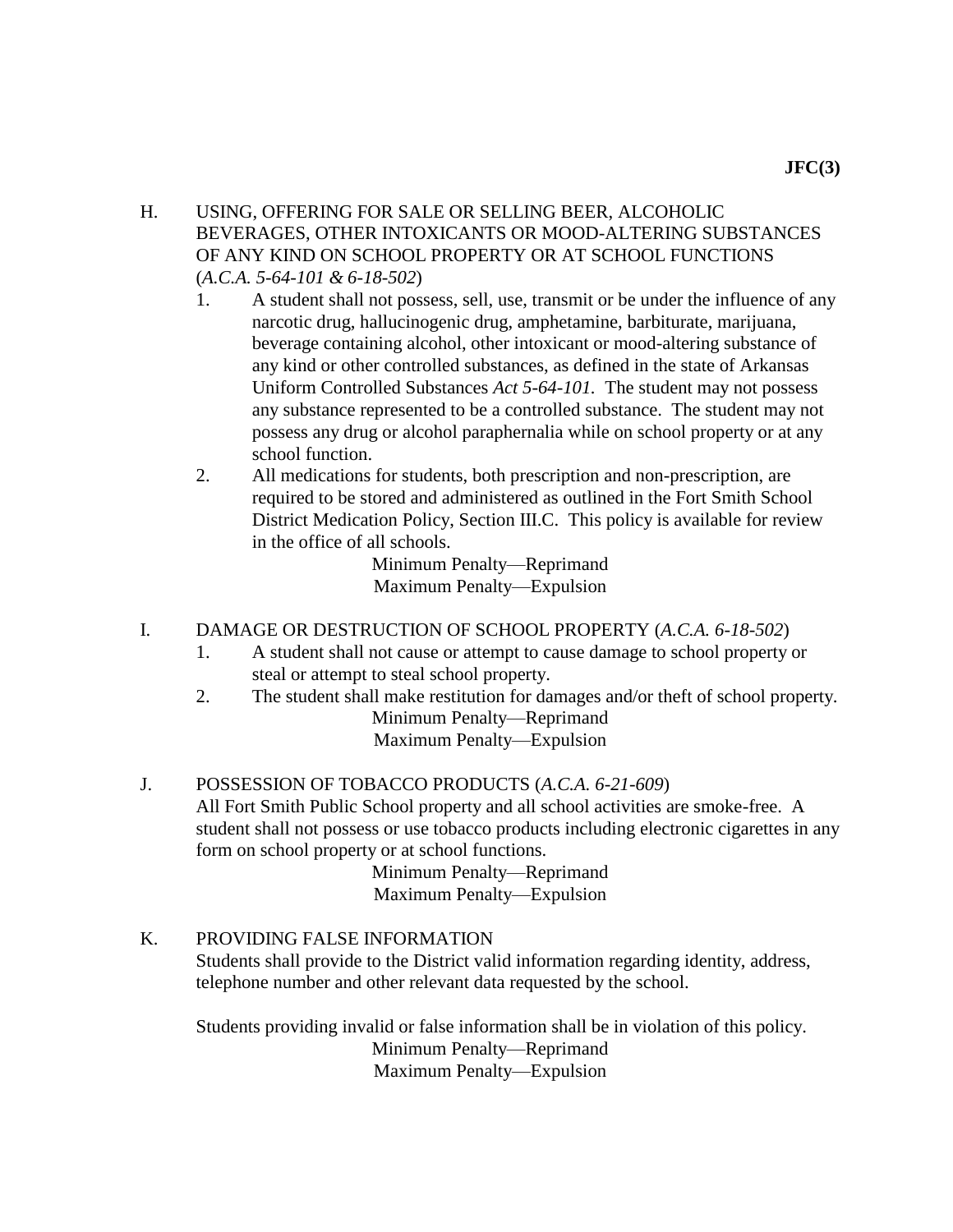### L. FRATERNITIES, SORORITIES, OR OTHER SECRET ORGANIZATIONS OR SOCIETIES (*A.C.A. 6-18-601* through *6-18-607*) No student shall participate in, recruit for or display the symbols of a fraternity, sorority or other secret organization or society which fosters undemocratic practices and seeks to perpetuate itself by taking in additional members from the students enrolled in that school or local school district on the basis of the decision of its membership.

Minimum Penalty—Reprimand Maximum Penalty—Expulsion

### M. FALSE ALARMS (*A.C.A. 5-71-210*)

No student shall communicate a false emergency alarm. False alarms shall include, but not be limited to, fire alarms, bomb threats, 911 emergency calls and severe weather alarms.

> Minimum Penalty—Reprimand Maximum Penalty—Expulsion

### N. ELECTRONIC DEVICES (*A.C.A. 5-71-227*)

No student shall possess any unauthorized electronic devices such as pagers, laser pointers, 2-way radios, CD/MP3 players, radios, televisions, electronic games, or any other electronic device that might interfere with the educational process of the school during school hours. No student shall make any audio and/or video recording (including still photography) on a school campus or at a school activity which might interfere with the educational process of the school.

Digital devices such as smart phones, electronic notebooks, or laptops may be used in a classroom if the teacher has granted permission for their use under the Internet Acceptable Use Policy, Section XII.

Elementary students may not operate cellular telephones on campus during school or at school-supervised activities.

Secondary students may not operate cellular telephones on campus from the sounding of the first bell in the morning to the sounding of the last bell in the afternoon.

Secondary students may use cellular telephones outside school hours and at extracurricular activities as long as such use does not interfere with or disturb the activity.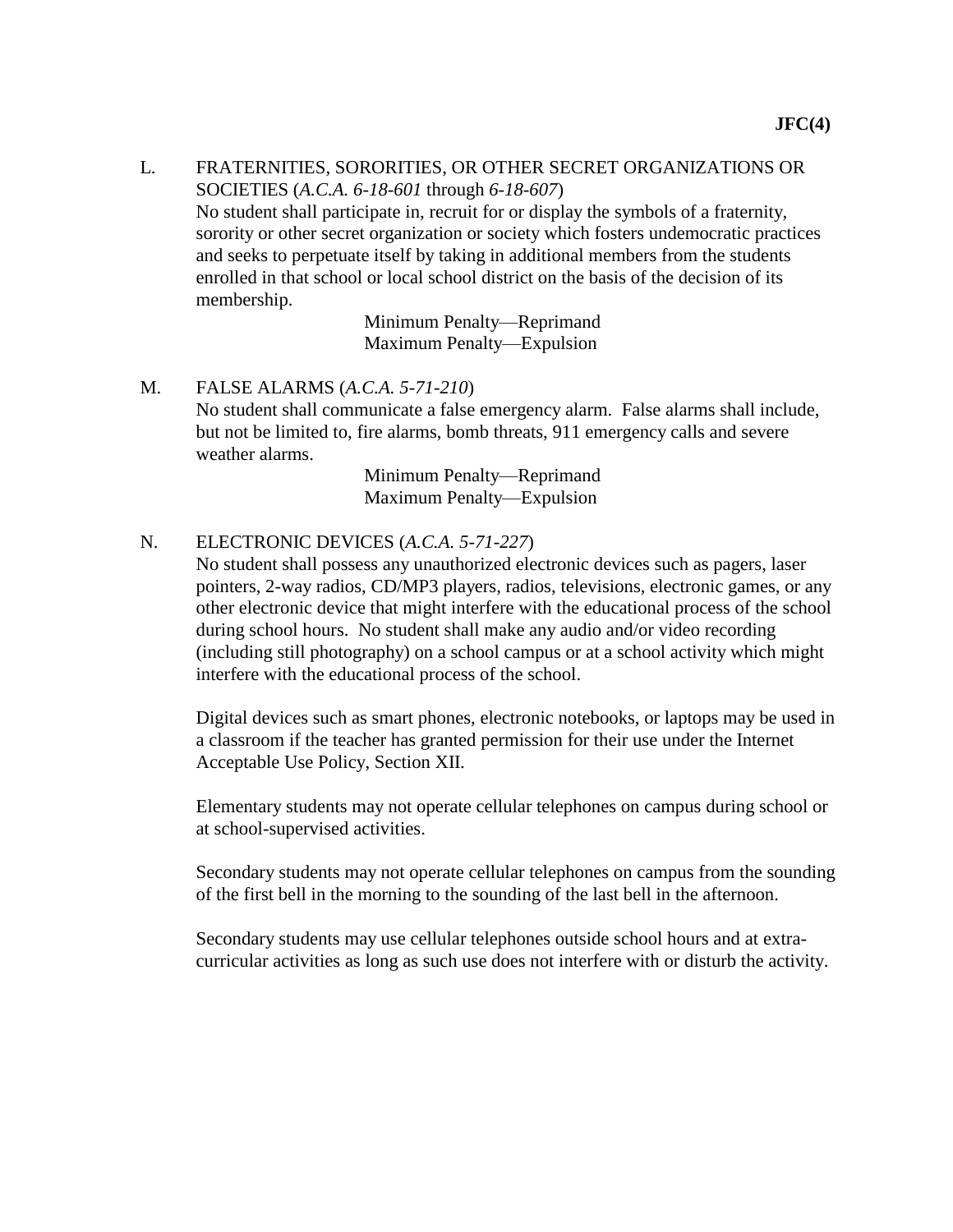Schools will not be responsible for lost or stolen cellular telephones or for the loss of or damage to confiscated items.

> Minimum Penalty—Reprimand Maximum Penalty—Expulsion

### O. PETS ON CAMPUS

No pets of any kind are allowed on school property or at any school activity without the express permission of the building principal.

### P. BEHAVIOR NOT COVERED ABOVE (*A.C.A. 6-18-502*)

- 1. The School District reserves the right to discipline student behavior that occurs on or in reasonable proximity to school property which is not conducive to good order and discipline in the schools, even though such behavior is not specified in the preceding written rules.
- 2. Students shall make restitution of any property stolen by them and shall be subject to other disciplinary measures.

Minimum Penalty—Reprimand Maximum Penalty—Expulsion

- Q. SEXUAL HARASSMENT
	- 1. POLICY

It is the policy of the Fort Smith School District to maintain a school environment that is free from sexual harassment. Sexual harassment is against the law, deemed unacceptable conduct in the school environment and will not be tolerated. It shall be a violation of this policy for any student to harass another student, an employee or agent of the District through conduct or communications of a sexual nature as defined below.

For the purposes of this policy, "sexual harassment" is defined as any unwelcome sexual advances, requests for sexual advances, requests for sexual favors and/or other inappropriate verbal, visual, written or physical conduct of a sexual nature whenever such harassment occurs on School District property or at school-sponsored events.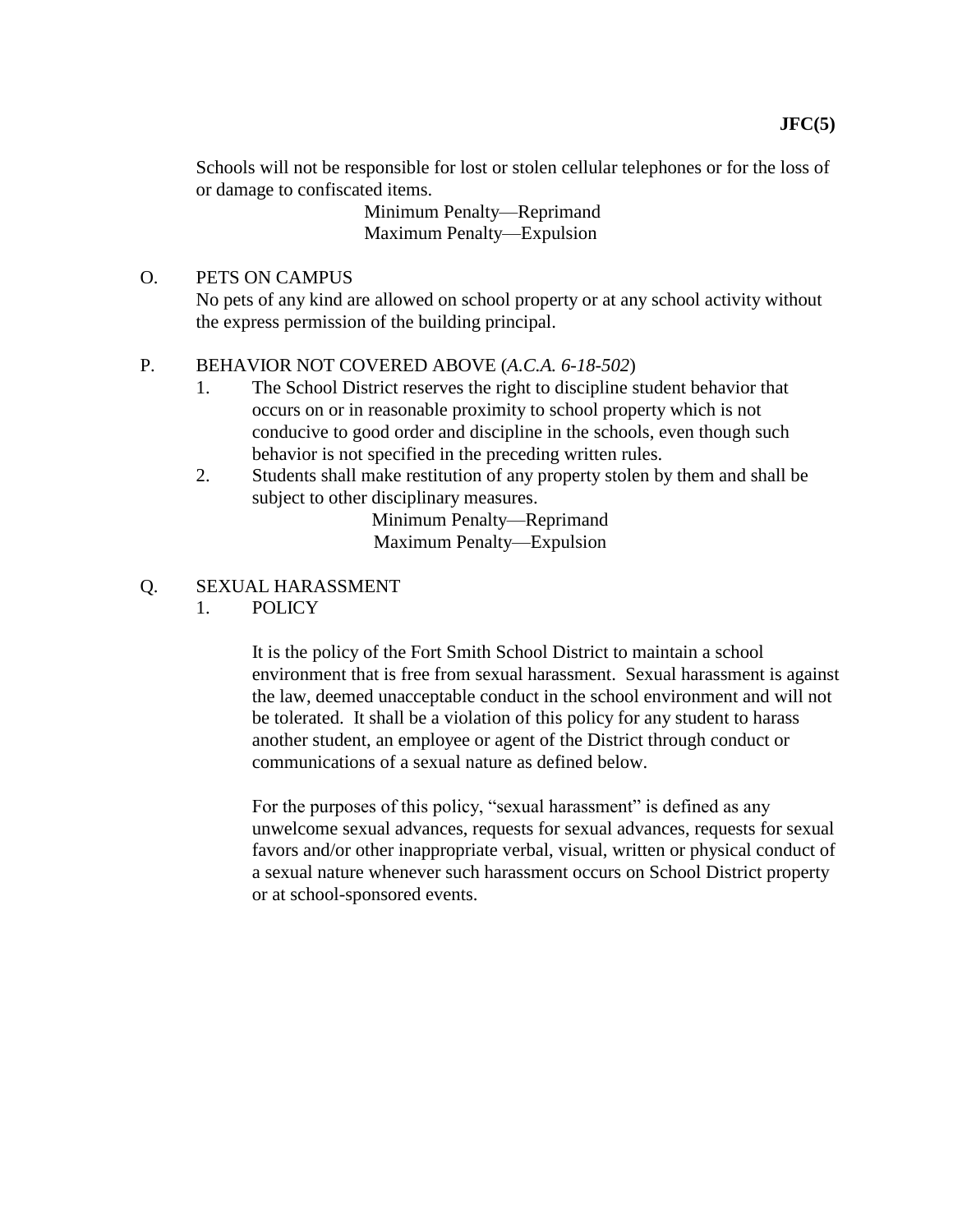### 2. BEHAVIORS THAT CONSTITUTE SEXUAL HARASSMENT

Sexual harassing behaviors may include, but are not limited to, the following actions:

- a. Verbal harassment or abuse;
- b. Pressure for sexual activity;
- c. Repeated remarks to a person with sexual or demeaning implications;
- d. Unwelcome touching;
- e. Suggesting or demanding sexual involvement accompanied by implied or explicit threats concerning one's grades, honors, programs or activities available at or through the school; and/or
- f. Non-verbal harassment (gifts, pictures, drawings, cartoons).

## 3. RETALIATION PROHIBITED

- a. The District will discipline any student who retaliates against any person who reports alleged sexual harassment or who retaliates against any person who assists in an investigation or proceeding relating to a sexual harassment complaint.
- b. Retaliation includes, but is not limited to, any form of intimidation, reprisal or harassment.
- c. Punishments for retaliation include, but may not be limited to, a warning, transfer, suspension or expulsion.

### 4. REPORTING AND INVESTIGATION

- a. Alleged violations of this policy should be reported to the building principal or assistant principal. In the event the administrator is the suspected harasser, the student can report to the school counselor or to the District Sexual Harassment Coordinator. Any investigation will be conducted expeditiously and will be impartial. Investigations will be conducted in accordance with the District's Sexual Harassment Complaint Procedures.
- d. School District employees and agents are responsible for reporting alleged violations of this policy in accordance with the District's Sexual Harassment Complaint Procedures.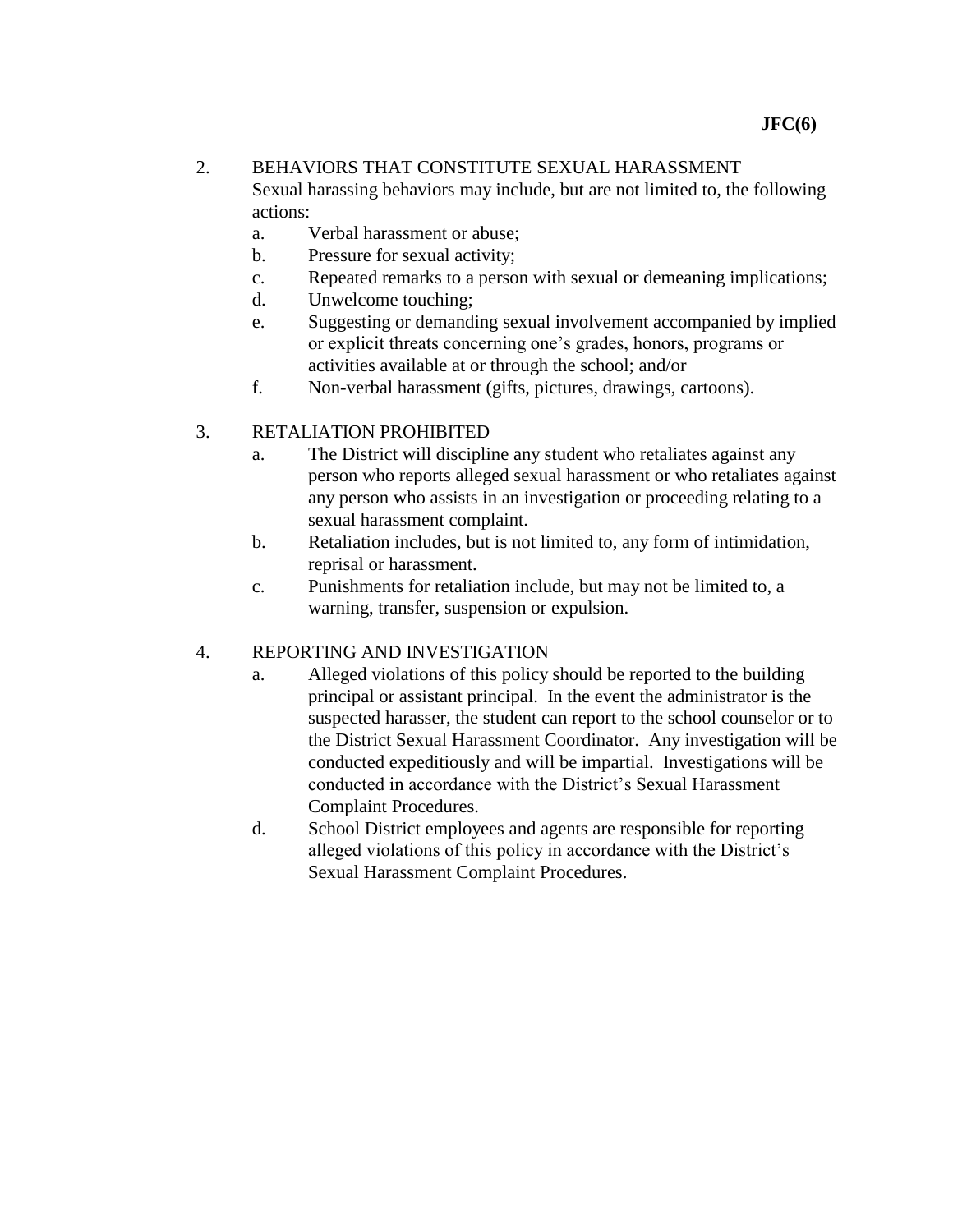#### 5. PUNISHMENT

Punishment can include, but may not be limited to, a warning, transfer, suspension or expulsion.

Minimum Penalty—Reprimand Maximum Penalty—Expulsion

Approved 7-22-13 Supersedes JFC dated 7-23-12 Supersedes JFC dated 6-23-11 Supersedes JFC dated 6-21-10 Supersedes JFC dated 6-22-09 Supersedes JFC dated 6-25-07 Supersedes JFC dated 7-24-06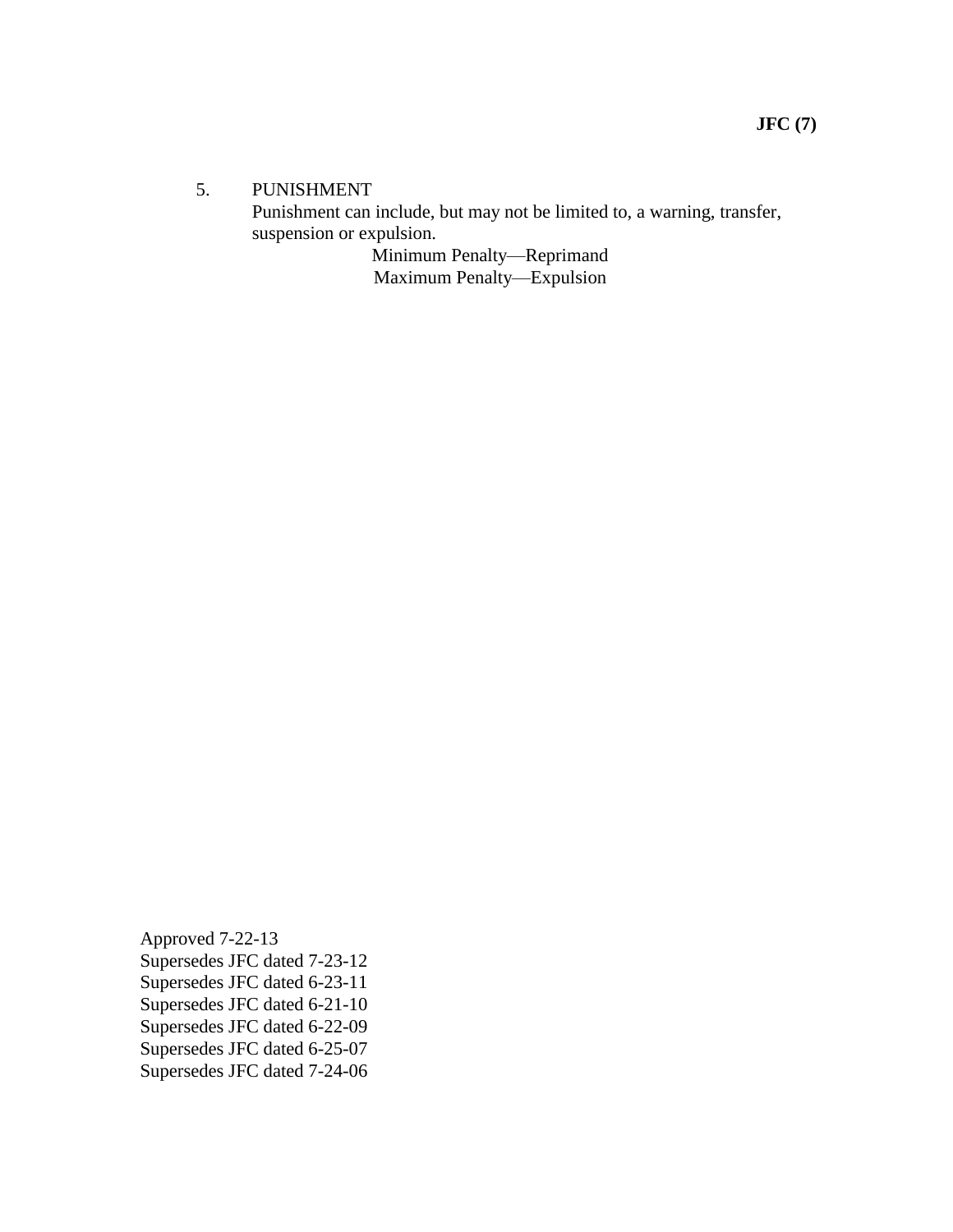### **STUDENT DRESS CODE**

Students will be expected to be dressed and groomed so as to present a respectable image in keeping with good taste, neatness, cleanliness and decency.

Students will not be permitted to wear clothing or accessories which denote membership in a fraternity, sorority or other secret organization or society (A.C.A. 6-18-605).

Students are prohibited from wearing clothing that exposes underwear, buttocks, or the breast of a female while on school campus or at a school sponsored activity. This provision does not apply to an authorized costume or uniform worn by a student while participating in a school sponsored activity or event. (ACA 6-18-605). Each school handbook has additional guidelines.

> Minimum Penalty-Reprimand Maximum Penalty-Expulsion

Approved 6-23-11 Supersedes JFCA dated 8-28-95 Supersedes 6510 dated 9-23-85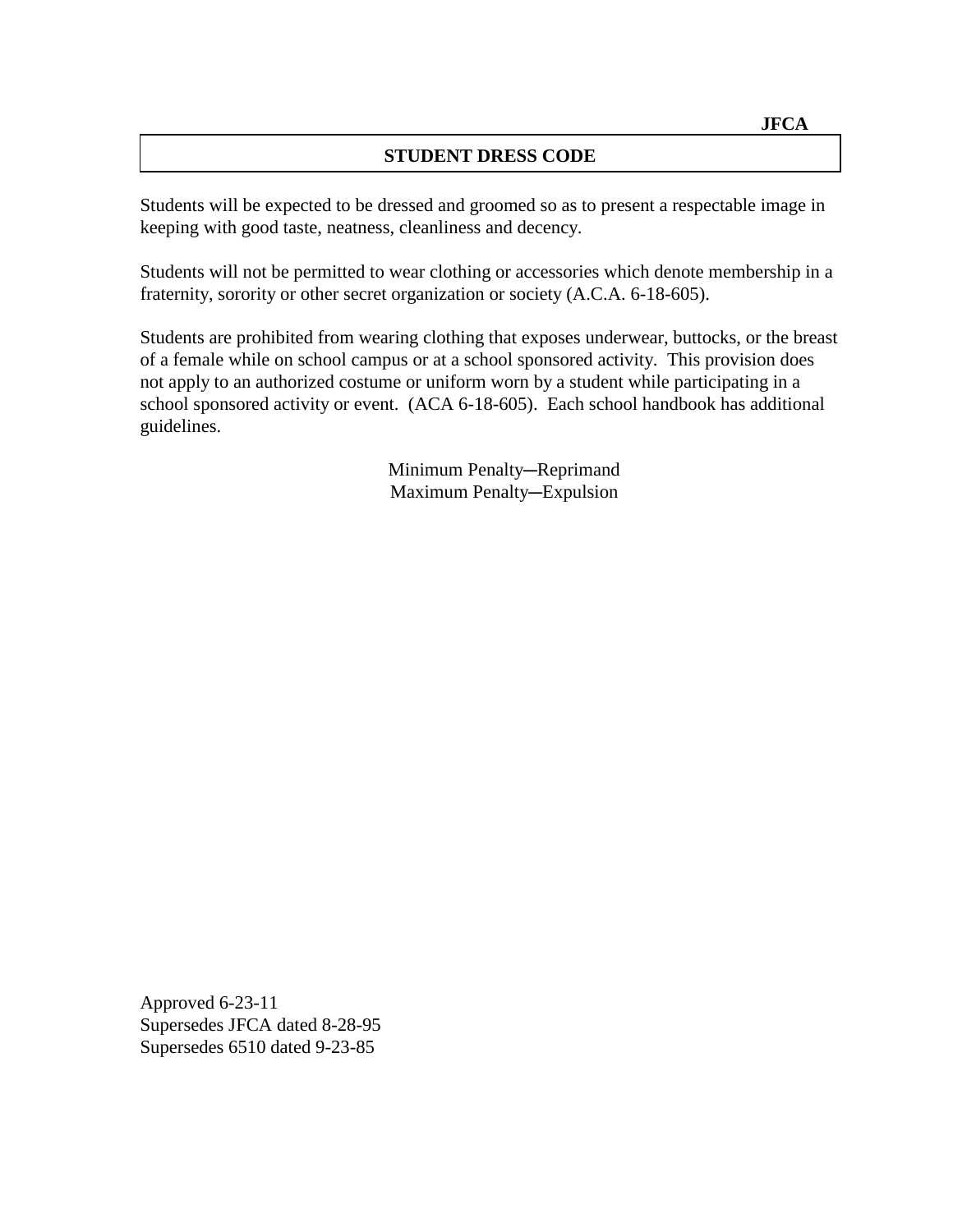## **DISTRIBUTION OF LITERATURE**

Students may not possess or distribute any literature that causes disruption of school, is in violation of Board of Education policy or is obscene.

Approved 9-23-85 New Policy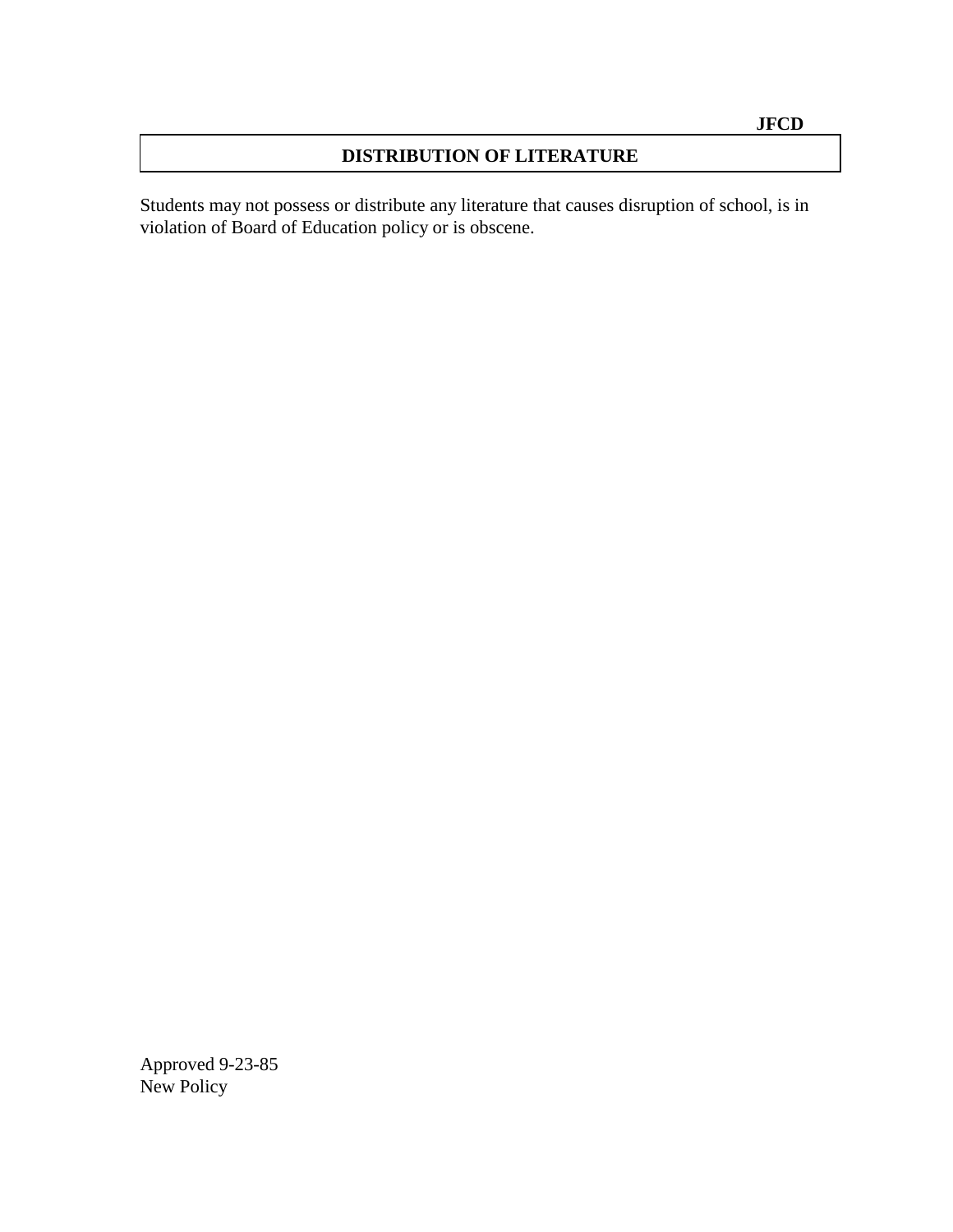#### **TOBACCO-FREE ENVIRONMENT**

#### **RATIONALE**

A tobacco-free facility will provide a healthier, cleaner, and safer environment for employees, students, visitors, and patrons. Use of tobacco products at school facilities conflicts with the schools' goals of setting high standards and providing good role models for students.

#### **CONTENT**

In recognition of repeated warnings from the Surgeon General that being in close proximity to a smoke-filled environment can create potential health hazards, effective immediately smoking or use of tobacco or products containing tobacco in any form in or on any property owned or leased by the Fort Smith School District, including school buses, is prohibited. A student shall not possess or use tobacco products in any form on school property or at school functions *(A.C.A. 6-21-609*).

#### **PREVENTION EDUCATION**

The school district has available to staff members or students information on tobacco use cessation programs and products.

#### **MARKETING/SPONSORSHIP PROHIBITION**

All forms of tobacco advertising on school premises are strictly prohibited, including brand name tobacco gear, paraphernalia, and clothing. Acceptance of gifts or funds from any representative of the tobacco industry is strictly prohibited.

#### **ENFORCEMENT**

Arkansas State Law prohibits smoking of tobacco or products containing tobacco in any form in a public school. Legal action may be taken on any violations in accordance with *A.C.A. 6*-21-609. This includes a possible fine of not less than ten dollars (\$10.00), nor more than one hundred dollars (\$100.00).

For students the provisions of the Fort Smith Public Schools' Student Conduct and Discipline Handbook specify the minimum and maximum penalties for noncompliance. Alleged violations are to be reported to the building principal or assistant principal who has primary enforcement responsibility.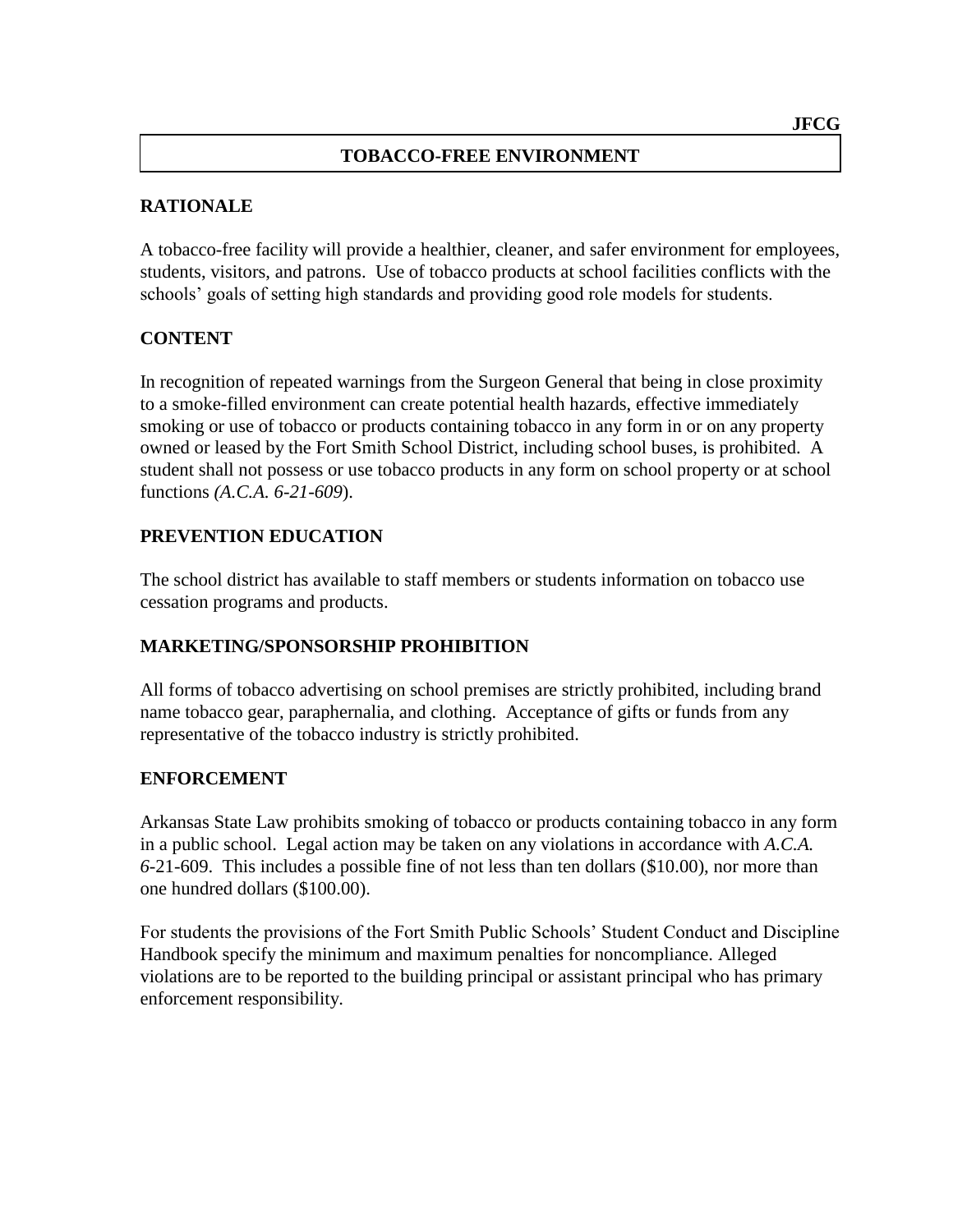## **SUPPORT**

As an alternative to suspension, school authorities may offer access to tobacco education classes or other incentives which encourage students not to use tobacco. Information on voluntary cessation will also be provided.

## **COMMUNICATION MECHANISM**

The Fort Smith Board of Education policy regarding tobacco-free schools will be made available to all district administrators and/or teachers. Students will be provided similar information via the FSPS Student Conduct and Discipline Handbook. A copy of *A.C.A. 6-21-609* will be posted in a conspicuous location at every entrance to each building owned or leased by the Fort Smith School District and on every school bus used to transport public school students. Sufficient tobacco-free signs will be posted throughout the campuses, at entrances, in gyms, and on bleachers.

Tobacco-free policies will be explained at new student orientations for junior high, high school, and alternative school students. The tobacco policy will be advertised in student newspapers and announced for athletic events, plays, dances, and concerts.

Attention will be directed to the tobacco-free policy in the employee hiring or contracting process.

## **PROCEDURES**

This policy will be enforced by the principal or assistant principal at each school location and by the district safety and security officer at athletic fields and gymnasiums during games. Teachers will also supervise cafeterias or other areas where students gather and identify any violations. All staff members and students will be provided the rules and expectations of the Board of Education's school policy as it pertains to them. School district guidelines and regulations will be included in employee handbooks and student discipline and conduct handbooks.

This policy will be reviewed on a periodic basis and revised as appropriate. All schools will be expected to conform to the provisions of the Board of Education school district-wide policy.

Secondary student assistance support groups will be utilized at each secondary school to assist in resolving major problems which develop regarding this policy. All students and staff members will be made aware of the school district policies and expectations regarding a tobacco-free environment.

Approved 7-28-03 Supersedes JFCG dated 8-28-95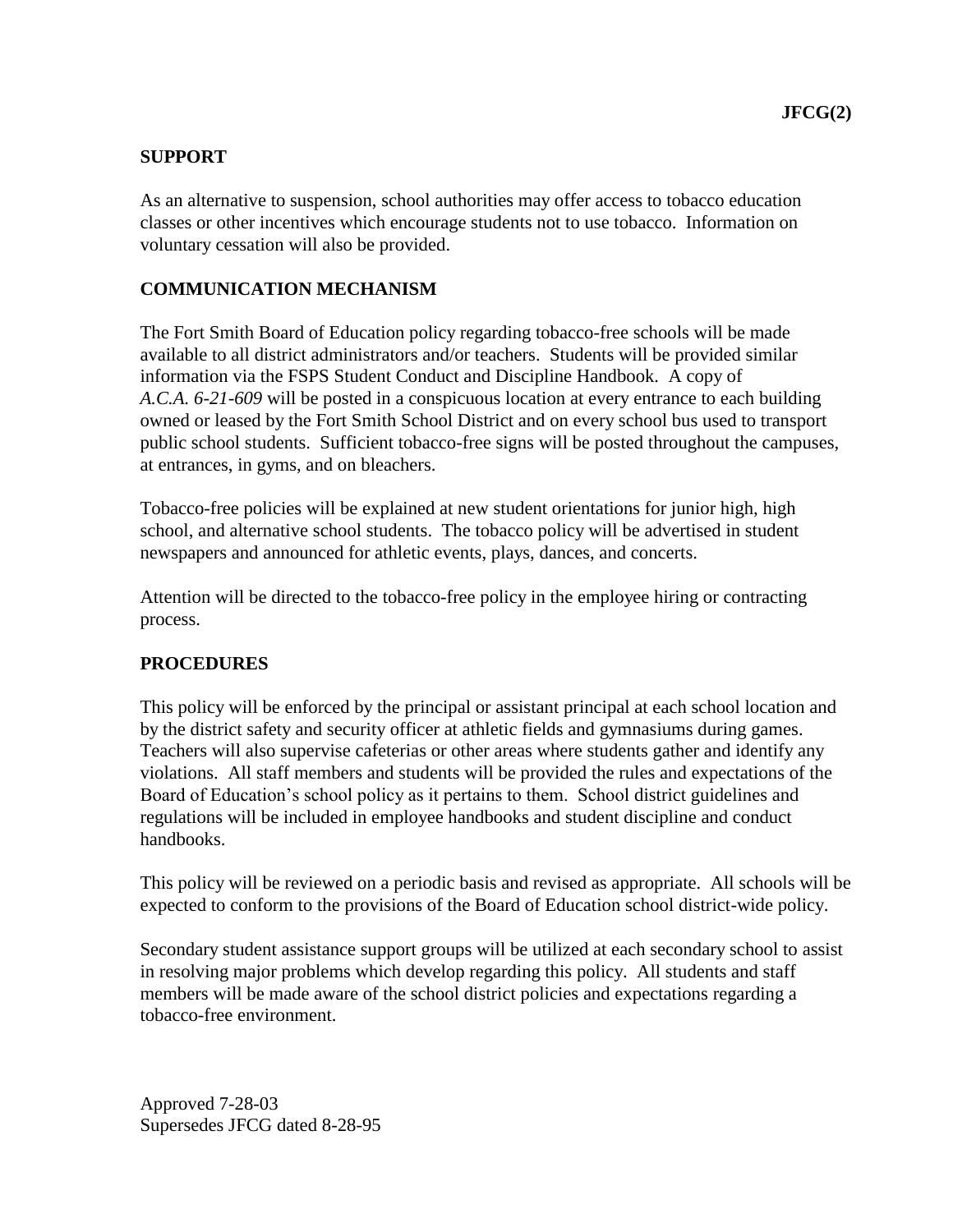## **SEARCH, SEIZURE, AND MONITORING**

Search and seizure are permissible when there is reasonable belief that a controlled substance, weapon or items in violation of school policy are present (A.C.A. 6-21-608).

Student lockers are to be used to protect personal items and books and are not to be used to store or conceal illegal or prohibited items or material. Lockers remain the property of the Fort Smith School District and are subject to inspection by school officials for reasonable cause.

Privately owned automobiles parked on school property may be searched by a school administrator if there is reasonable suspicion that the search would produce evidence indicating the student has violated the law or school rules.

School buildings and campuses (including parking lots) are subject to periodic search by the canine unit of the Fort Smith Police Department in an effort to reduce the presence of illegal and prohibited items on the campus.

Fort Smith schools use video surveillance to assist in security and investigations.

Approved 7-23-12 Supersedes 6529 dated 8-28-95 Supersedes 6529 dated 9-23-85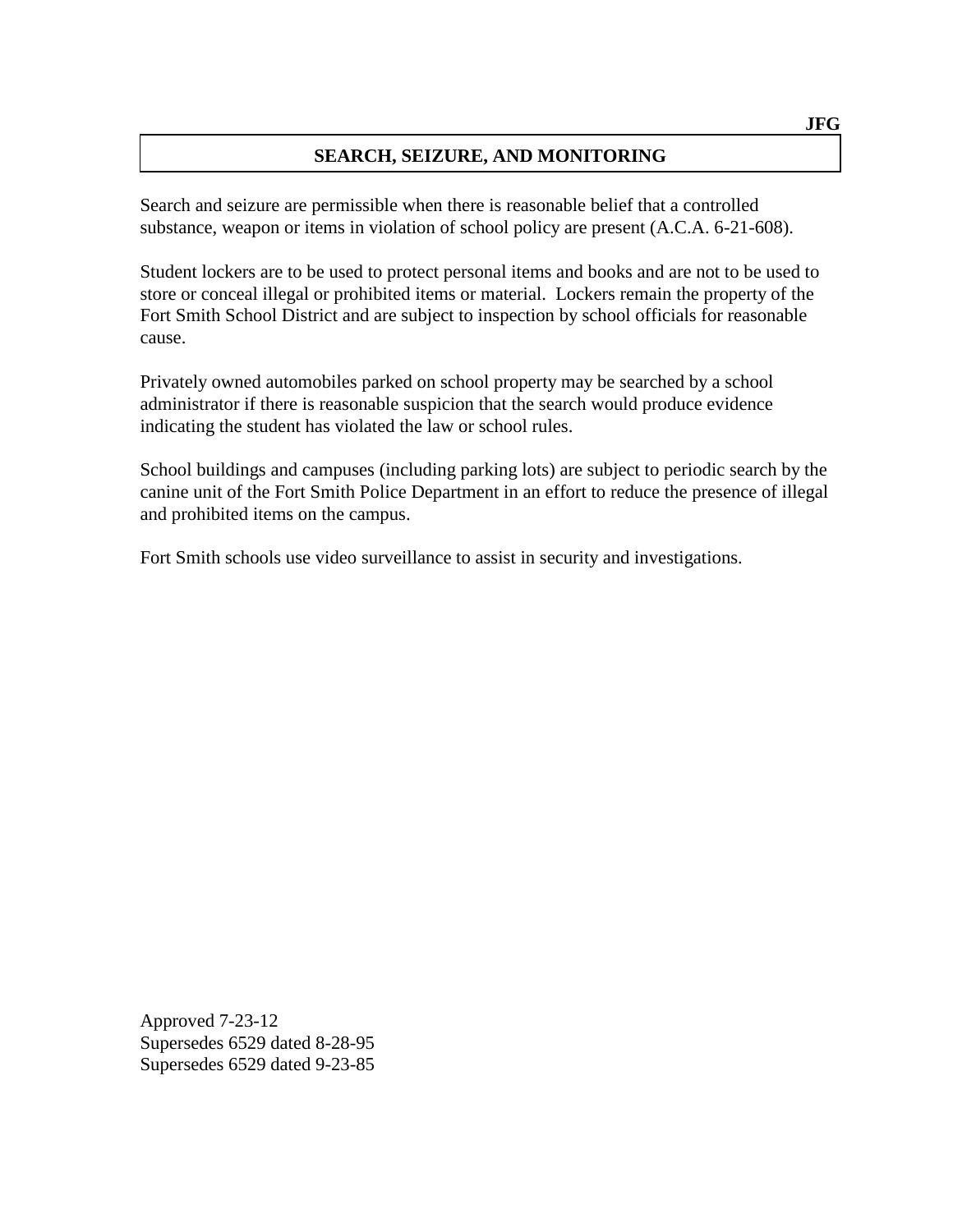## **STUDENT CONTROL-RESTRAINT**

School officials will only use restraint when the student is in danger of hurting himself/herself or others.

Approved 6-21-10 New Policy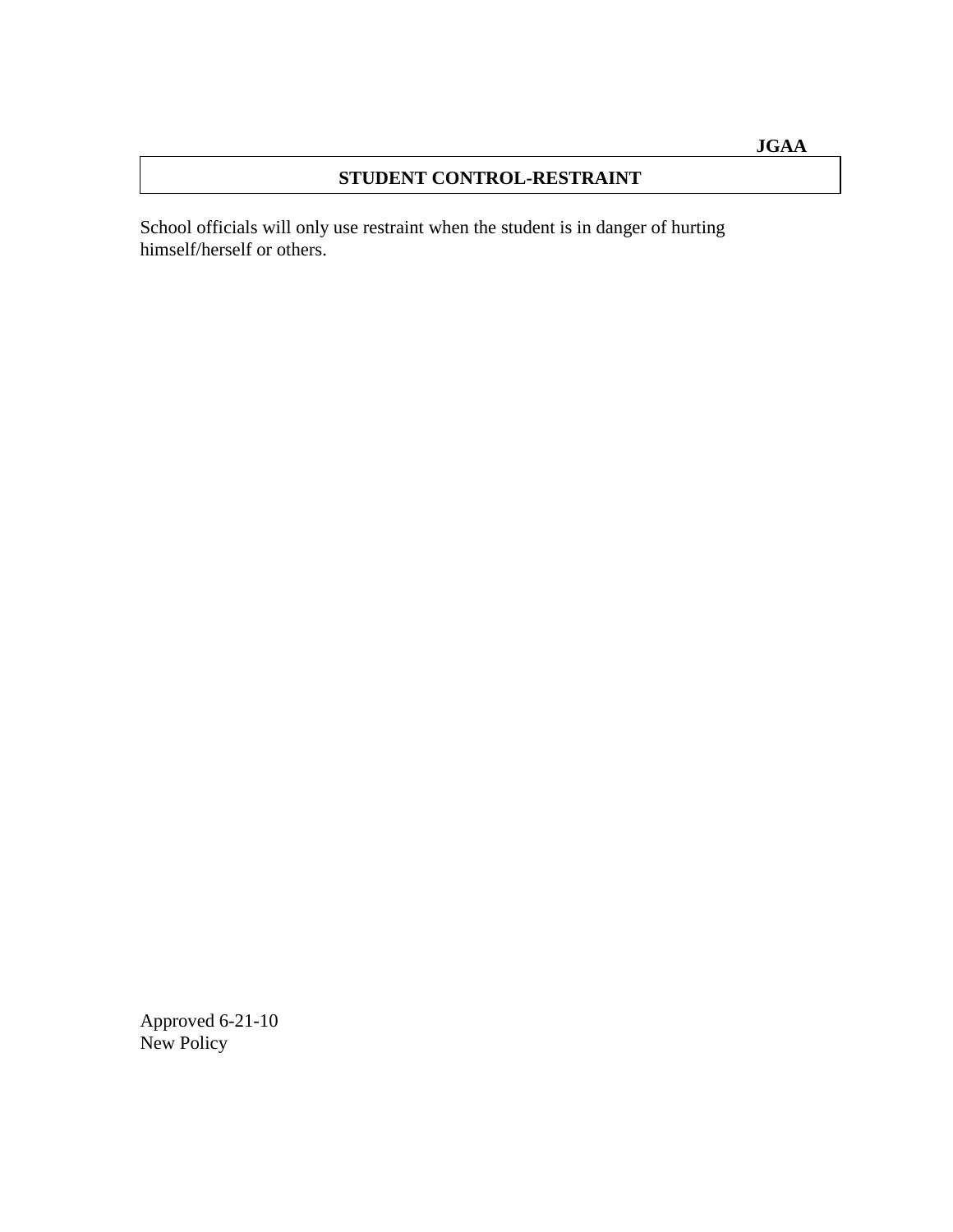#### **SUSPENSION OF STUDENTS**

Students may be suspended from school for immorality, refractory conduct, insubordination, infectious disease, habitual uncleanliness or other conduct that would tend to impair the discipline of the school or harm the other students, but such suspension will not extend beyond the current term (*A.C.A. 6-18-507*). In the Fort Smith Schools, authority to suspend a student is delegated to the school principal or designee. At the time of suspension, the student should be informed of the reasons for suspension and the procedures for readmittance. The student should also be advised and allowed to make a statement relative to the situation or on his/her behalf at the time of suspension.

Upon suspension of a student, the school will immediately contact the student's parent or legal guardian to notify him/her of the suspension. Contact will be attempted in the following order: a telephone call, voice mail, email, or first class mail. Standardized suspension forms will be utilized.

Notification of suspension will include the reasons for suspension, the manner in which the student may be readmitted to school and the student's right to appeal.

Secondary students who are suspended are required to attend the Program to Assist Suspended Students (PASS). Failure to attend PASS may result in additional sanctions. Students are expected to make up class work during the suspension and may receive full credit upon satisfactory completion. All make-up work should be returned to the appropriate teacher upon the student's return to school. The sole responsibility for completing assigned work rests with the student.

In some incidences where the nature of the infraction or misconduct is deemed disruptive to the extent that the student should not be in school, the suspension will be followed by a Recommendation for Expulsion. In such cases, the policy for expulsion will be followed.

Any suspension that has previously been reviewed by the principal at the request of the parent/guardian will be reviewed by the Department of Student Services.

All such cases must be reported to the superintendent.

Approved 7-23-12 Supersedes JGD dated 6-25-07 Supersedes JGD dated 8-28-95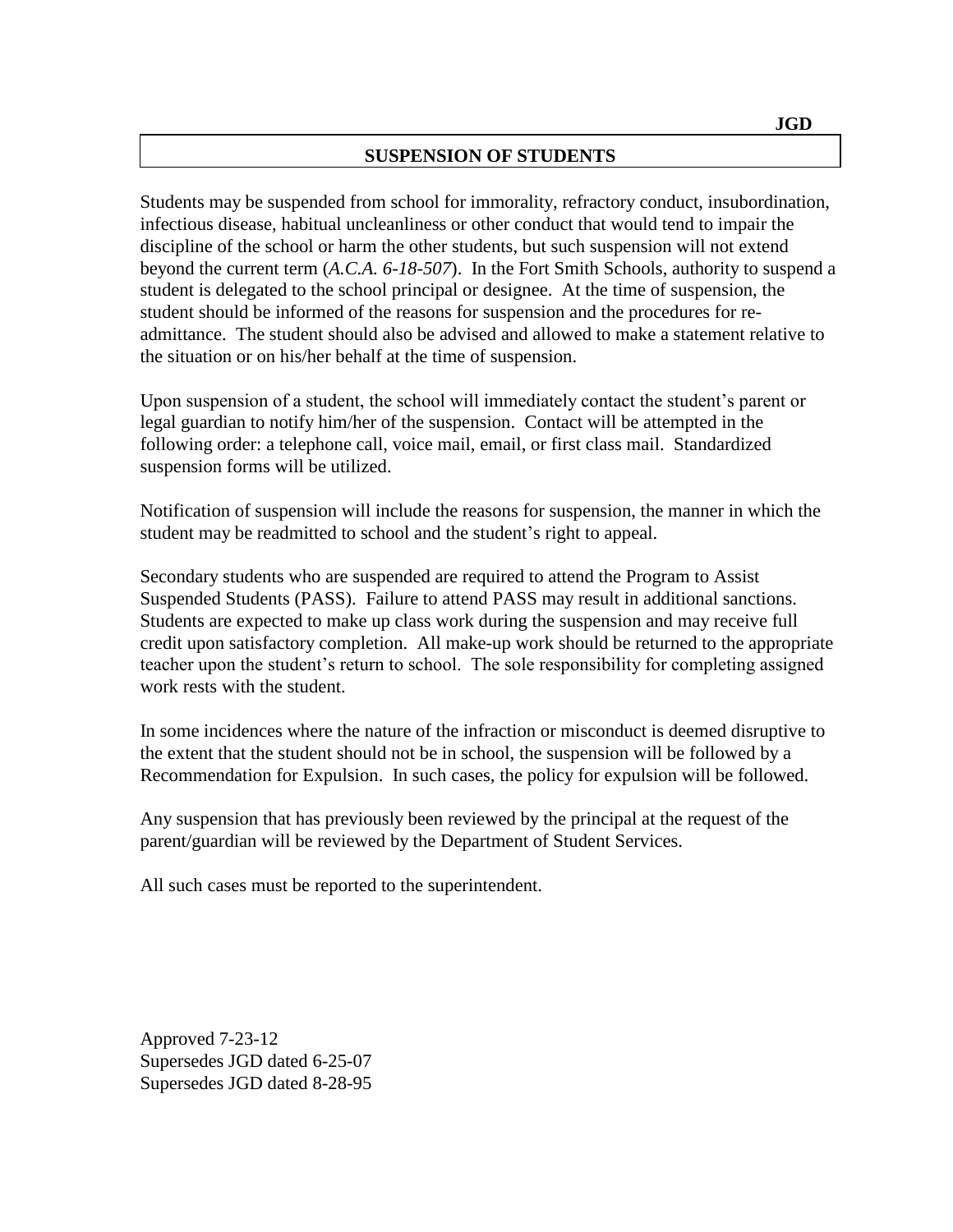### **SUSPENSION PROCEDURES**

- A. A teacher may temporarily dismiss any student from class for disciplinary reasons.
- B. The teacher shall, when feasible, accompany the student to the office of the principal or designee and shall as soon as practical file with the principal a written statement about the student's dismissal from class.
- C. After a conference which will include at least the principal or assistant principal, the teacher and the student, the principal or designee shall determine whether to reinstate the student in class, reassign the student or take other disciplinary action.
- D. The principal or designee of any school is authorized to suspend students from school for disciplinary reasons up to 10 school days including the day upon which the suspension was initially imposed.
- E. Prior to such suspension, the principal or designee shall inform the student either orally or in writing about the infraction.
- F. If the student denies the charges, the principal shall explain to the student the evidence which forms a basis of the charges and shall permit the student to present his/her side of the story.
- G. When the principal considers that a suspension is proper, he/she shall send the student home with a Suspension Notice requesting a student/parent or guardian/principal conference within 24 hours if possible.
- H. The parent/guardian will be provided a copy of the Suspension Notice which shall include the reasons for the suspension, its duration, the manner in which the student may be readmitted to school and the procedure for review of the suspension.
- I. The principal or designee may require the attendance of the student involved at the said conference as a condition of considering reinstatement.
- J. When students have been notified that they are suspended from school, they shall remain away from all School District premises and any School District activities until the principal or designee reinstates them. Suspended students may return to school premises when accompanied by their parent/guardian for a student/parent or guardian/ principal conference.
- K. If no decision is reached during the conference by the principal for a reinstatement of the student or if any suspended student or a parent/guardian (when the student is a minor) requests a review of the suspension by the Superintendent, the principal or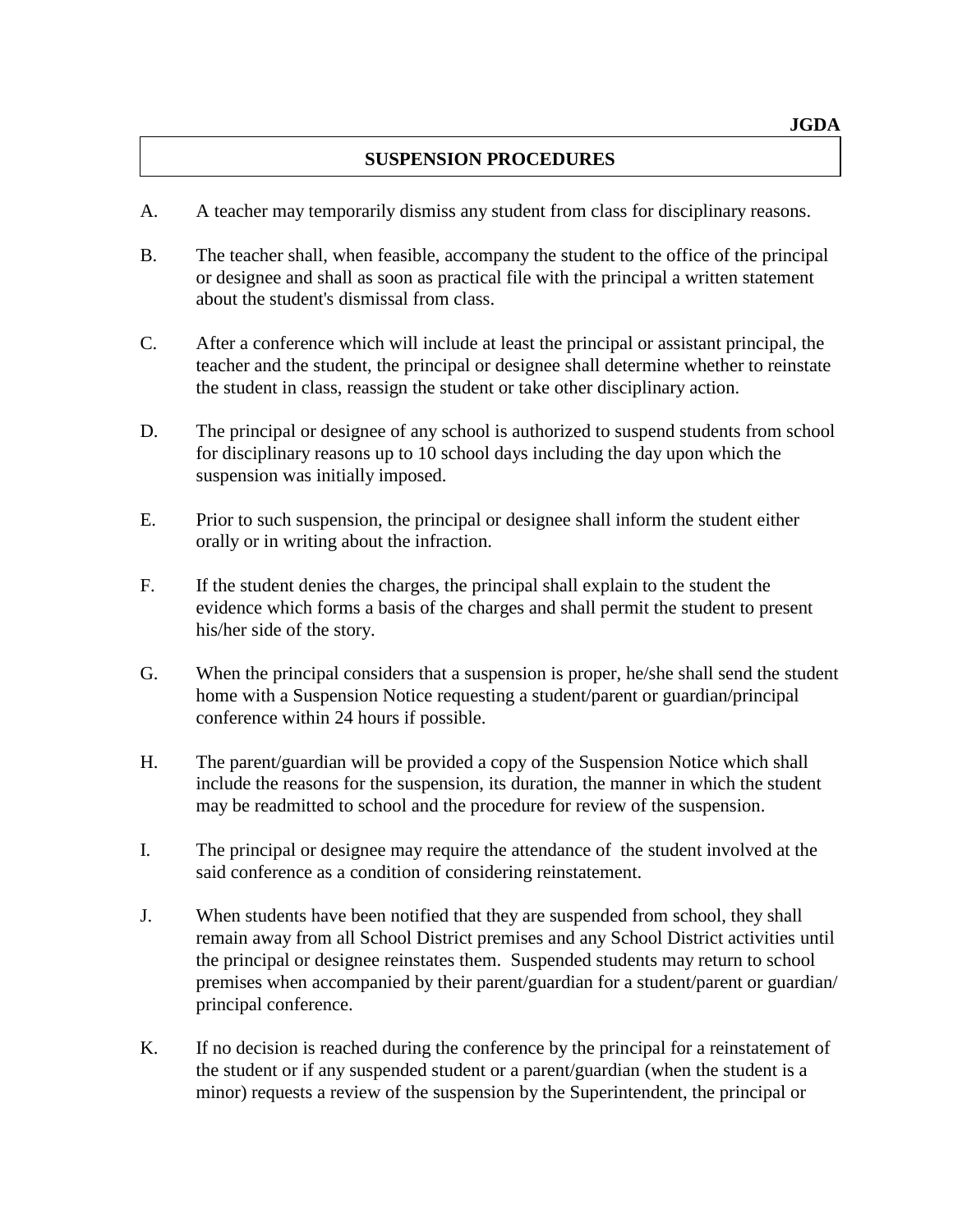designee shall advise the person of the review procedure.

- L. Suspensions of 5 days or less will be reviewed by the Superintendent or designee upon parent/guardian request; the decision reached in the review is final. All reviews must be requested within the term of the suspension. The Superintendent of Schools or designee shall have the authority to revoke, terminate or otherwise modify the suspension and will notify the principal and parent/guardian of his/her actions as soon as possible.
- M. A suspension of more than 5 days will be reviewed by the Superintendent or designee upon parent/guardian request; the decision reached in the review may be appealed to the Student Affairs Committee of the Board of Education. The Superintendent or designee or the Student Affairs Committee shall have the authority to revoke, terminate or otherwise modify the suspension and will notify the principal and parent/guardian of the actions.All appeals must be filed within the term of the suspension.
- N. A suspended student will not be readmitted to school until the suspension is completed or the appeal process, if applicable, is completed.
- O. If the school is undergoing a violent upheaval or if orderly educational processes have otherwise been substantially disrupted, students may be suspended indefinitely without notice, hearing and the other rights provided herein having been first given. In all such cases written notices, hearings and other rights shall be provided in accordance with the normal provisions at the earliest practical date after order is restored.
- P. A student may request that hearings with the Board of Education or Student Affairs Committee of the Board be private. The Board or Student Affairs Committee may consider its decision in executive session without the presence of anyone other than the Board or Committee. The Board or Committee shall reconvene in public session to vote on the matter.

Approved 6-22-09 Supersedes JGDA dated 7-25-05 Supersedes JGDA dated 5-24-99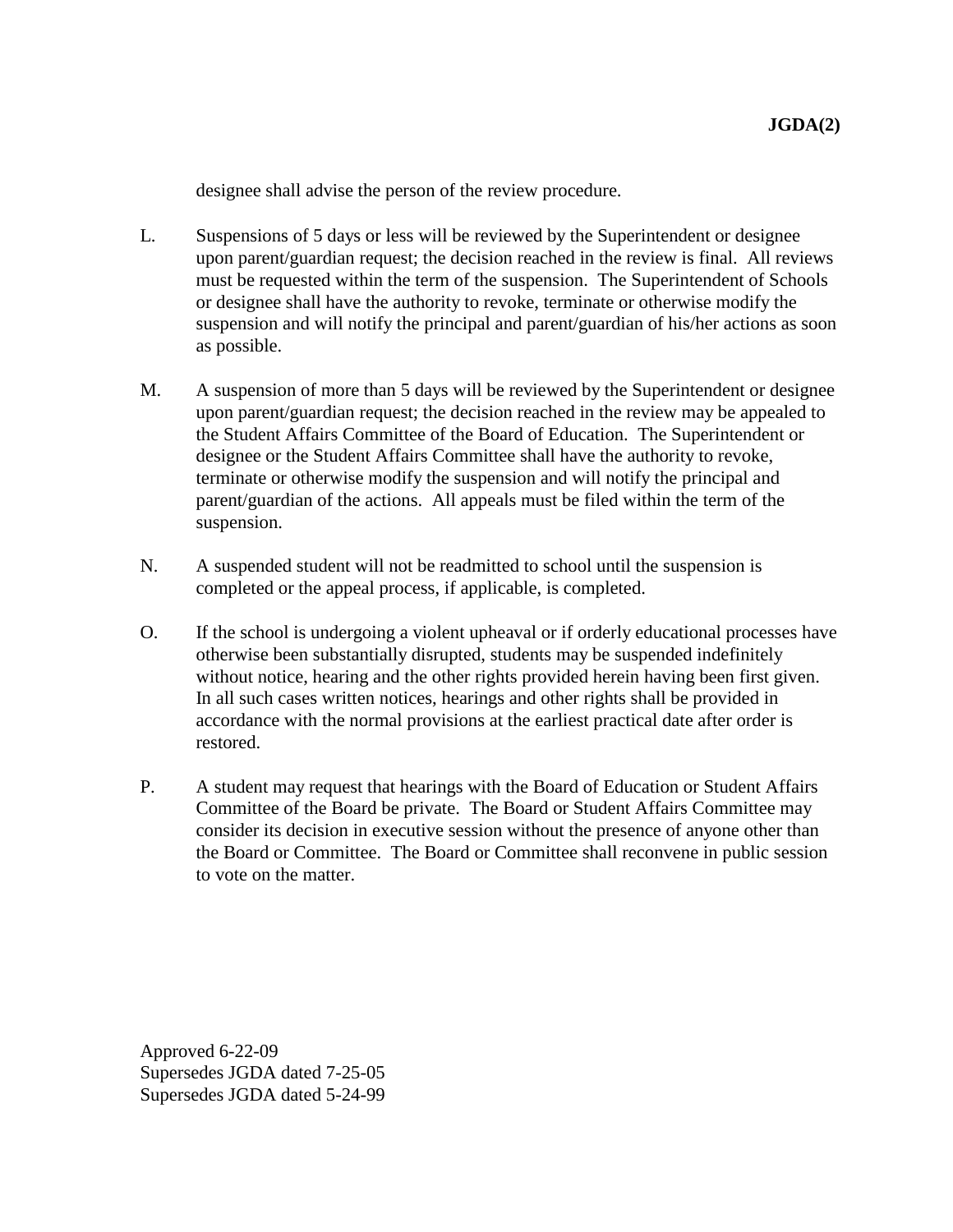#### **EXPULSION**

The Board of Education is authorized to expel a student for conduct it deems to be inappropriate or disruptive to the educational program.

It is anticipated that the procedure leading to expulsion will be preceded by suspension and will be covered by a policy on suspension of students.

The superintendent or his/her designee will give written notice to the parent/guardian that he has recommended to the Board of Education that a student be expelled. The recommendation for Expulsion will contain a statement or reasons for this recommendation. Upon request of the parent/guardian, the superintendent or designee will set up a hearing with the Student Affairs Committee of the Board. Notice of time and place of such hearing will be given to the parent/guardian following the request for a hearing.

*A.C.A. 6-18-507* provides that the directors of a school district may exclude students for immorality, refractory conduct, insubordination, infectious disease, habitual uncleanliness or other conduct that would tend to impair the discipline of the school or harm other students. Prior to readmission a parent, guardian, or person serving in loco parentis of a student who is expelled for a weapons violation will sign a statement acknowledging that the parents have read and understand the current laws regarding the possibility of parental responsibility for allowing a child to possess a weapon on school property.

Approved 6-25-07 Supersedes JGE dated 8-28-95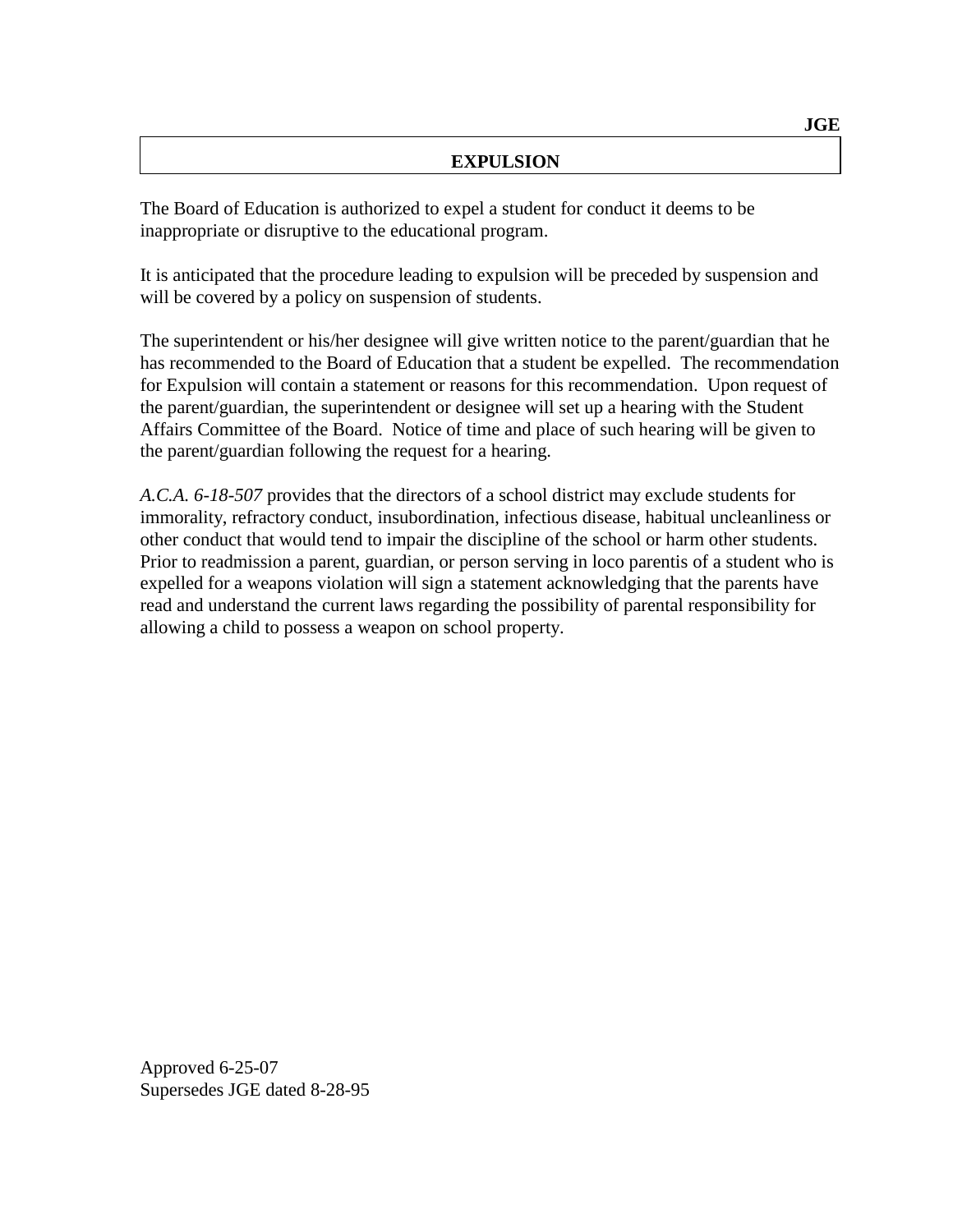#### **EXPULSION PROCEDURES**

- A. The principal of the school may recommend that a student be expelled from school with loss of credit. A written Recommendation for Expulsion which includes a statement of the charge against the student will be discussed with the parent/guardian if the student is a minor or with the student if the student is an adult. A copy of the Recommendation for Expulsion will be sent to the superintendent.
- B. If the superintendent or his or her designee concurs with the recommendation and the parent/guardian requests a hearing before the Board of Education, a hearing will be scheduled. The request for a hearing must be made within **thirty** calendar days of the recommendation for expulsion.
- C. In every case of a hearing held by the Student Affairs Committee or the Board of Education regarding the expulsion of a student, the President of the Board or another member selected by the Board will preside at the hearing. The student will be entitled to representation by a lawyer or lay counsel.
- D The superintendent or his or her designee will present evidence and may present witnesses or statements of those persons who have personal knowledge of the events or circumstances which give rise to the expulsion recommendation at the hearing.
- E. The student or representative may then present witnesses or statements by witnesses with personal knowledge of events or circumstances relevant to the issues.
- F. Cross-examination should ordinarily be limited to the question or questions on which the credibility of the witnesses has become an issue.
- G. Students may observe all evidence offered against them.
- H. Members of the Committee or the Board of Education may question any witness.
- I. At the conclusion of the hearing, the Board may discuss the matter and dispose of it by vote.
- J. The Board may expel a student for the remainder of the semester or for the remainder of the school year, or for 365 days in the event of a weapons violation. (*ACA 6-18-502*)
- K. If the Board does not expel the student with loss of credit, it may impose less severe disciplinary actions such as long-term suspension which may be without opportunity for make-up of school work. The Board will briefly state its findings at the end of the hearing.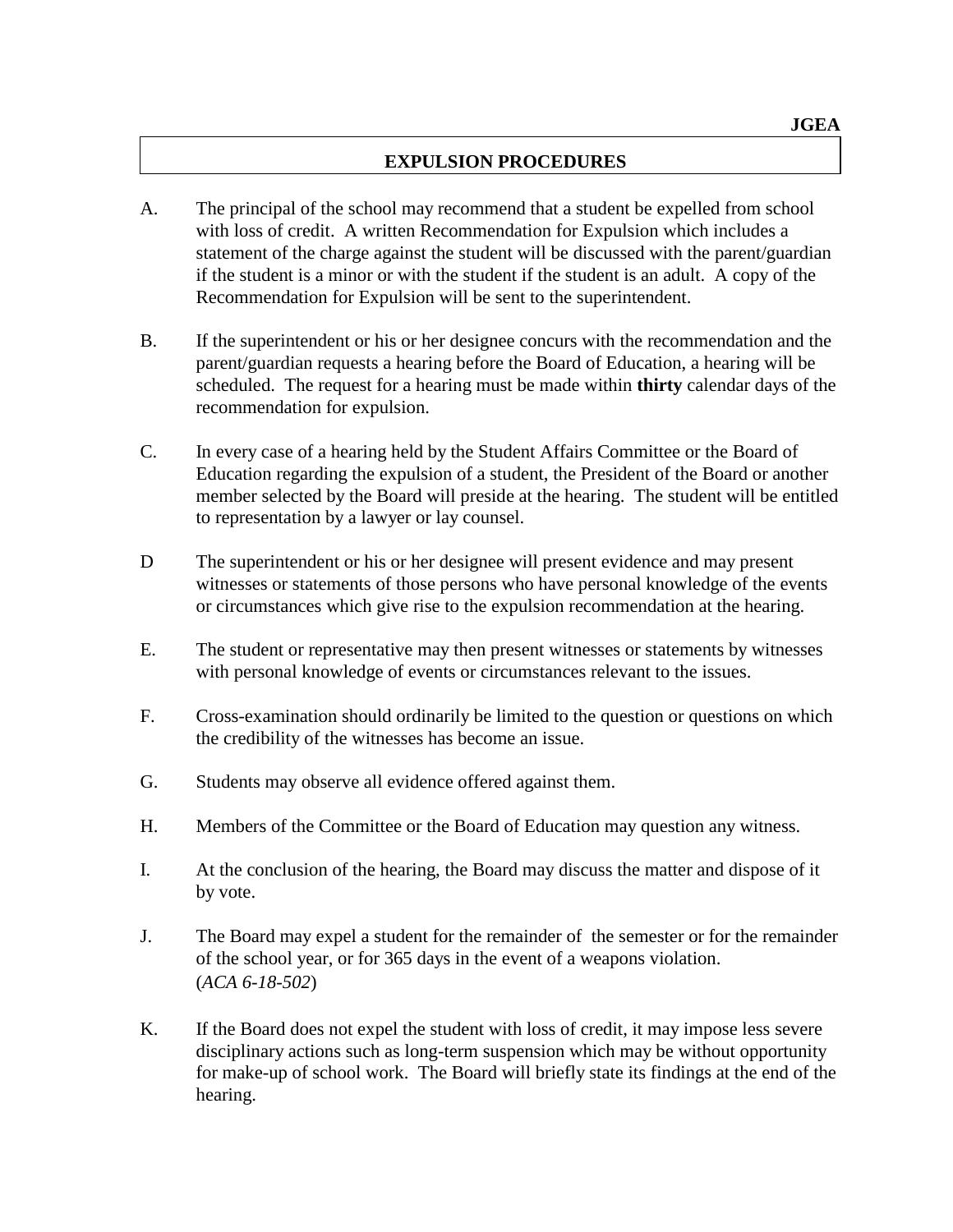- L. The Board will make a record of the evidence taken at the proceedings.
- M. If the student wishes, the record will be furnished to the student. Copies of all statements used as evidence will be included with the record.
- N. The President of the Board of Education or the presiding officer has the authority to limit unproductively long or irrelevant questioning.
- O. A student or the student's parent/guardian may request that hearings with the Board or the Student Affairs Committee of the Board be private. The Board or Student Affairs Committee may consider its decision in executive session without the presence of anyone other than the Board or Committee. The Board or Committee shall reconvene in public session to vote on the matter.

Approved 6-22-09 Supersedes JGEA dated 6-25-07 Supersedes JGEA dated 7-25-05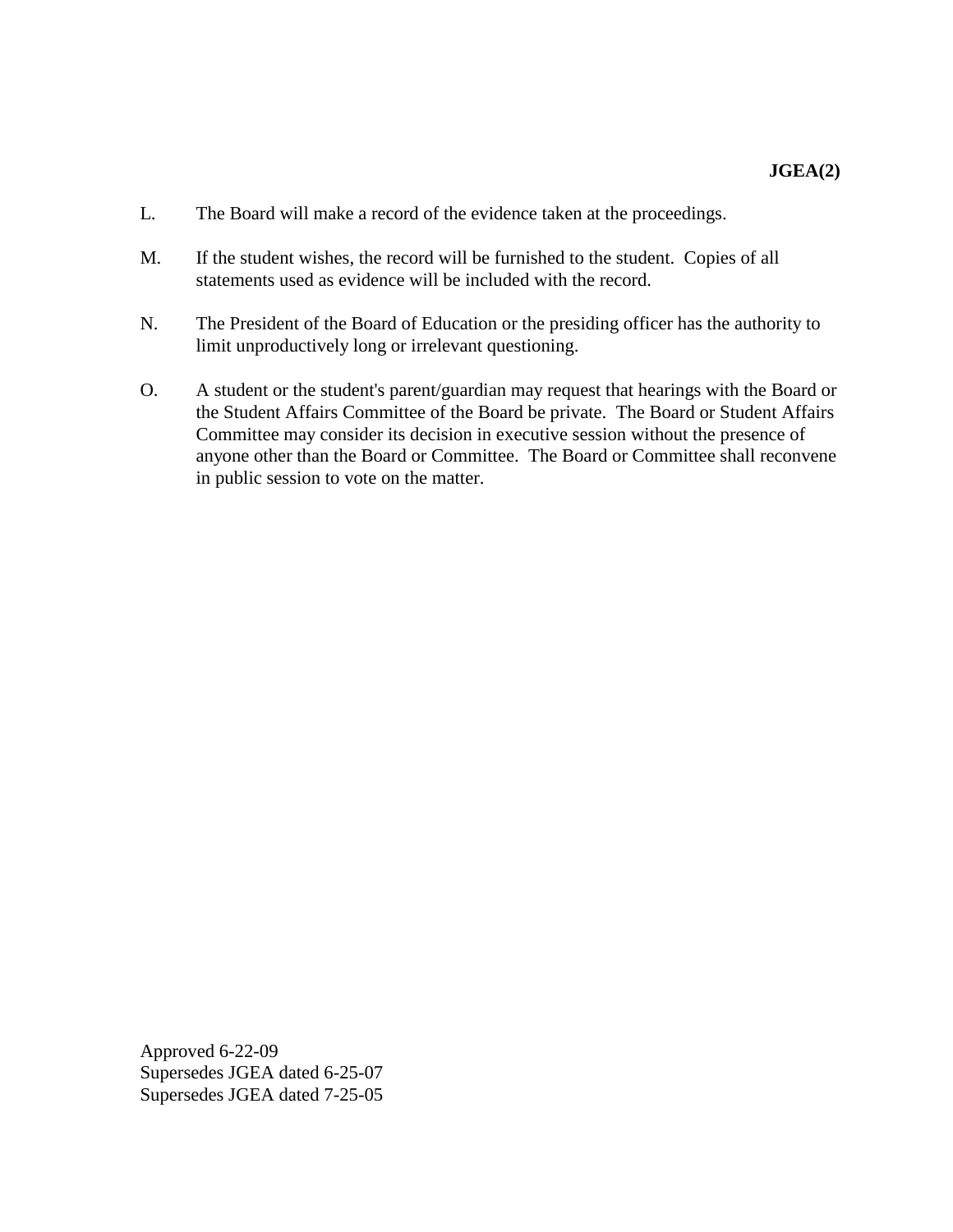### **GROUP HEARINGS FOR SUSPENSION OR EXPULSION**

When 2 or more students are charged with violating the same rule and have acted in concert and the facts are basically the same for all students, a group hearing may be conducted for them if the Board believes the following conditions exist:

- A. Group hearing will not likely result in confusion, and
- B. Students will not have their interests substantially prejudiced by a group hearing.

If during the hearing the Board finds that a student's interest will be substantially prejudiced by the group hearing, a separate hearing may be ordered for that student.

A student or student's parent/guardian may request that a hearing with the Board or Committee of the Board be private.

Approved 9-23-85 New Policy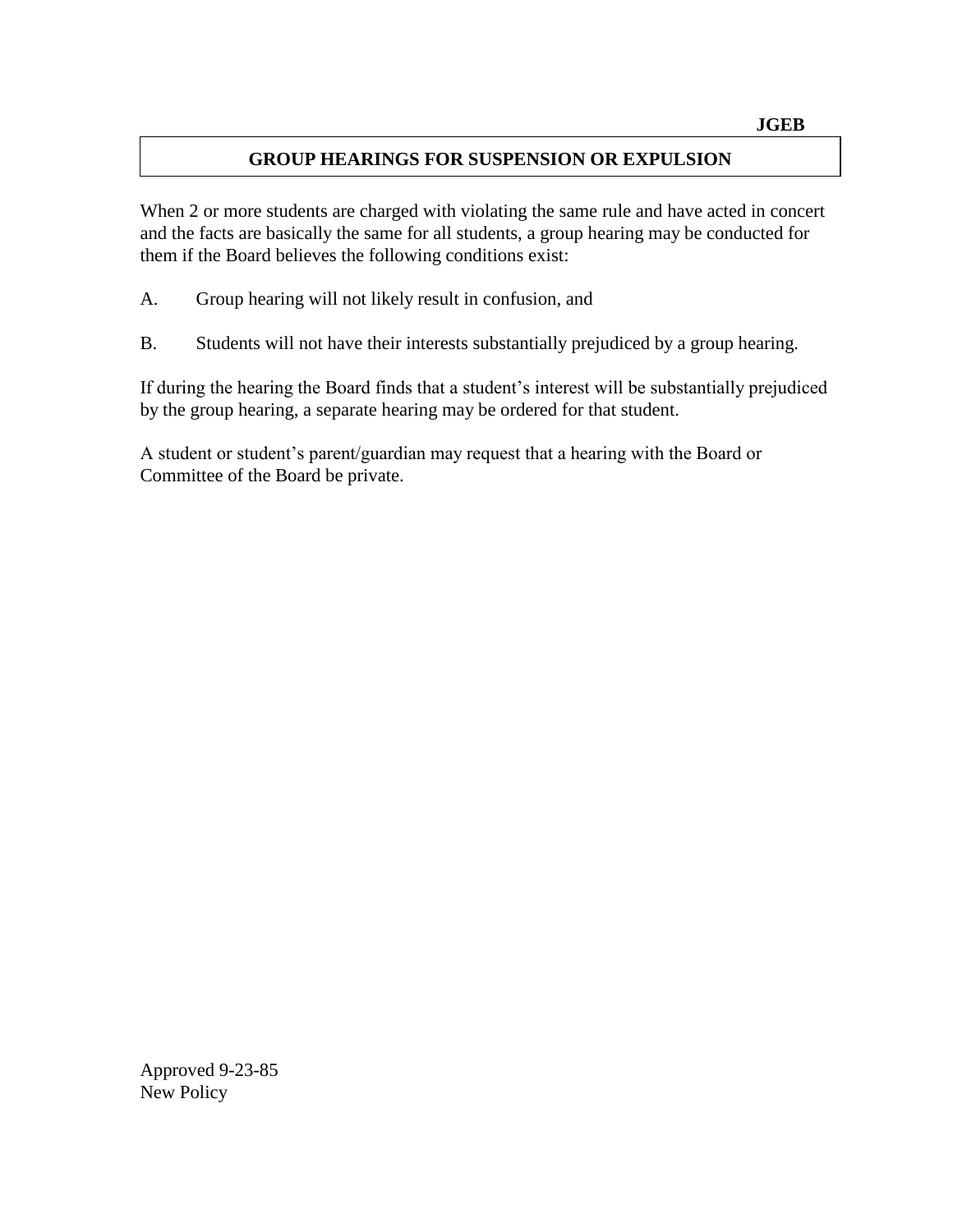### **DISCIPLINE FOR STUDENTS WITH DISABILITIES**

- A. Students with disabilities who engage in misbehavior are subject to normal school disciplinary rules and procedures so long as such treatment does not abridge the right to a free appropriate public education (FAPE).
- B. The Individualized Education Program (IEP) Committee for a student with disabilities should consider whether particular disciplinary procedures should be adopted for that student and included in the IEP.
- C. After removing a student for more than ten (10) school days in a school year, the district will convene a meeting of the student's IEP Committee to address behavior.

Approved 7-28-03 Supersedes JGF dated 5-24-99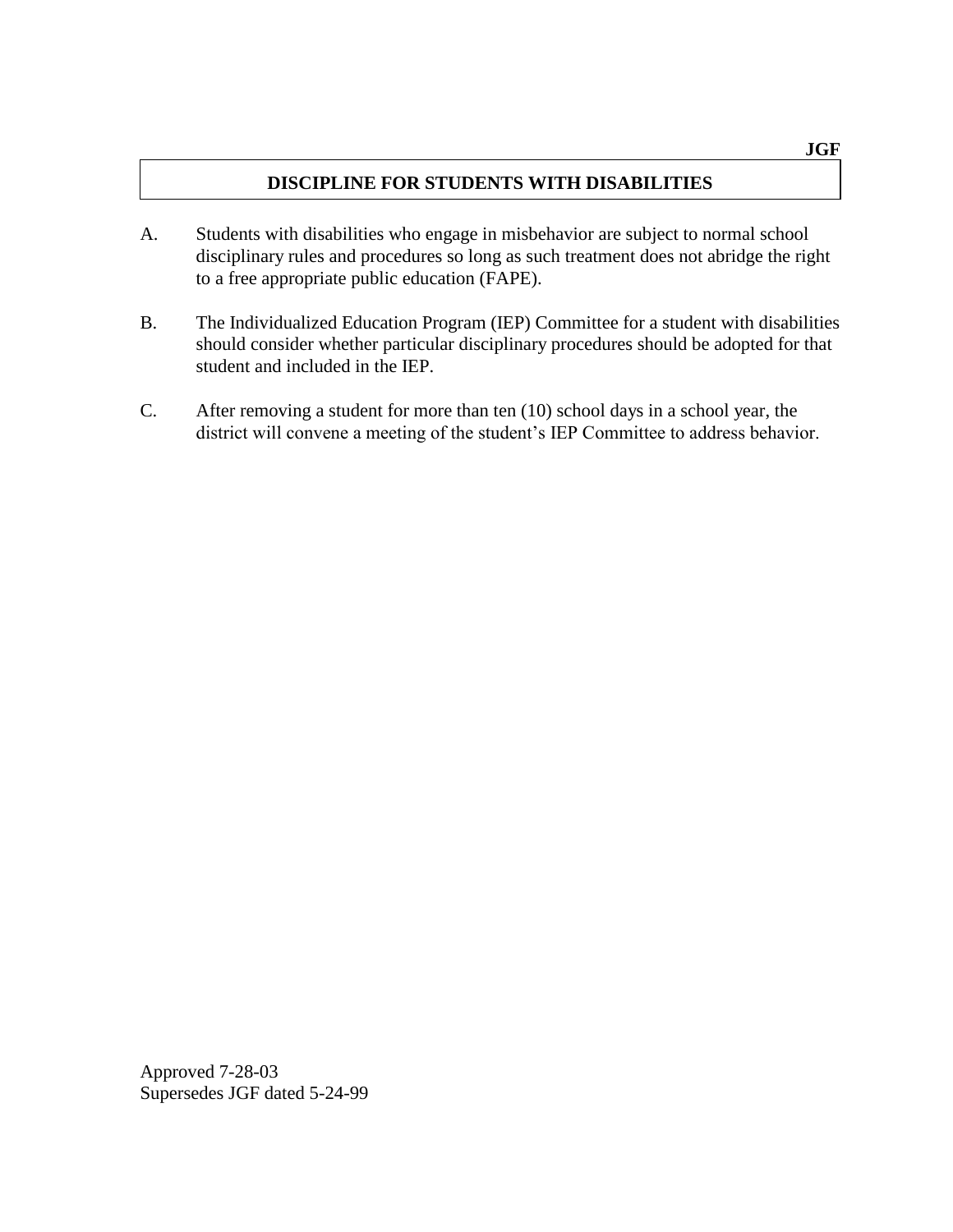#### **INSURANCE**

Accident insurance, supplemental to all other insurance carried by parent/guardian, is currently provided by the District for all students. Coverage is specified by the insurance policy. It is the responsibility of parent/guardian to file any necessary claims in a timely and expeditious manner.

Approved 5-24-99 Supersedes JHA dated 10-26-81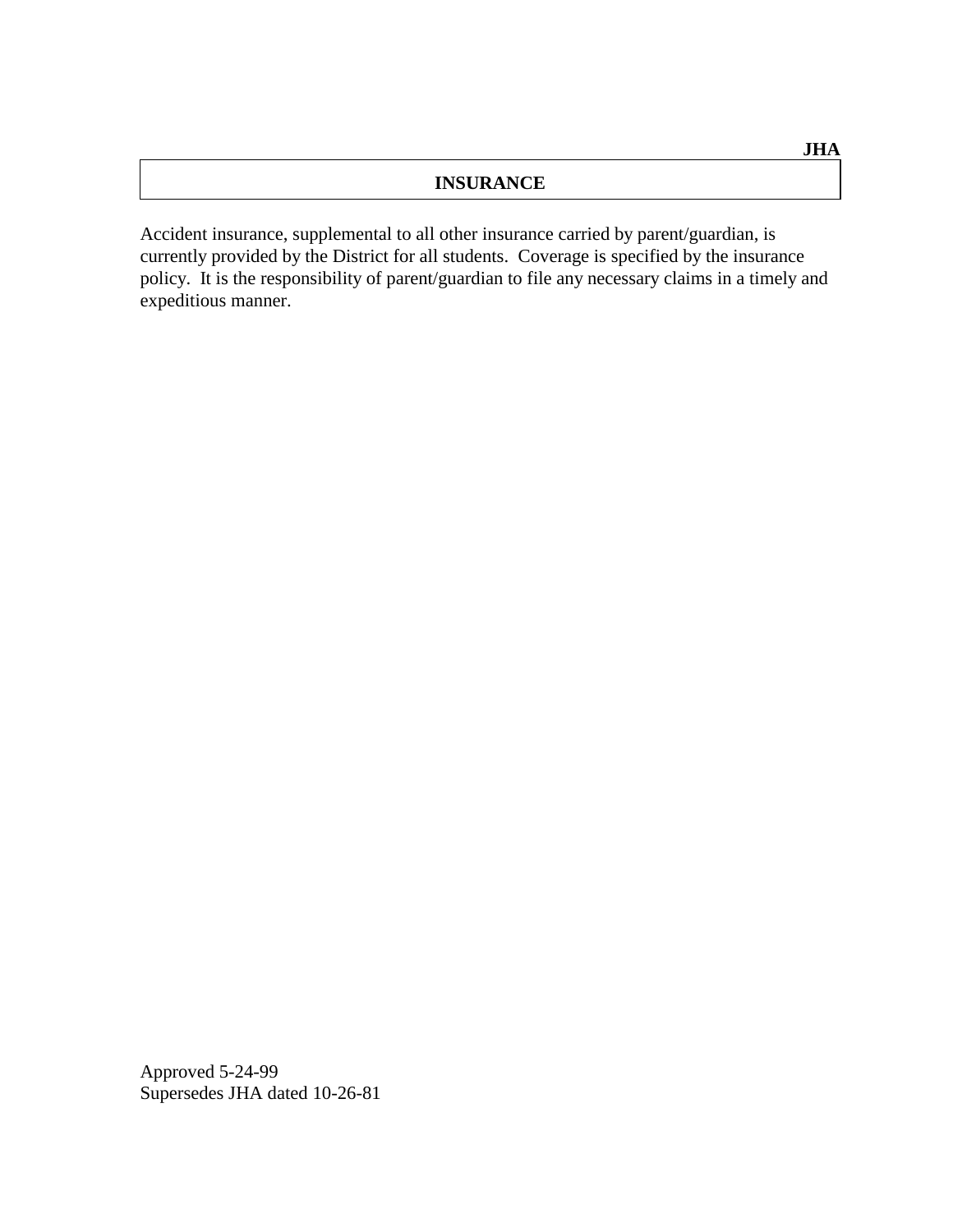#### **STUDENT WELLNESS**

#### PURPOSE AND GOAL:

The link between nutrition and learning is well documented. Healthy eating patterns are essential for students to achieve their full academic potential, full physical and mental growth, and lifelong health and well-being. Healthy eating is demonstrably linked to reduced risk for premature mortality and development of many chronic diseases as adults. Schools have a responsibility to help students develop and maintain lifelong, healthy eating patterns. Well planned and well-implemented school nutrition programs have been shown to positively influence students' eating habits.

All students should possess the knowledge and skills necessary to make nutritious and enjoyable food choices for a lifetime. In addition, staff members are encouraged to model healthy eating and physical activity as a valuable part of life. The Fort Smith School District will take positive steps to encourage such healthy eating habits and physical activities.

- I. Goals for nutrition, physical activity, and other school-based activities that are designed to promote student wellness:
	- A. Nutrition Education
		- 1. The Fort Smith School District will provide a comprehensive learning environment for developing and practicing lifelong wellness behaviors.
		- 2. The Fort Smith School District will promote a comprehensive approach to nutrition in Kindergarten through  $12<sup>th</sup>$  Grade.
	- B. Nutrition Promotion

Fort Smith Public Schools work to improve the health and well-being of its students by developing and promoting nutrition guidance and education that link scientific research to the nutritional needs of students.

- C. Physical Activity
	- 1. A quality physical education program is an essential component for all students to learn about and participate in physical activity. Physical activity should be included in a school's daily education program from grades K through12. Physical activity should include regular instructional physical education, co-curricular activities, and recess as appropriate.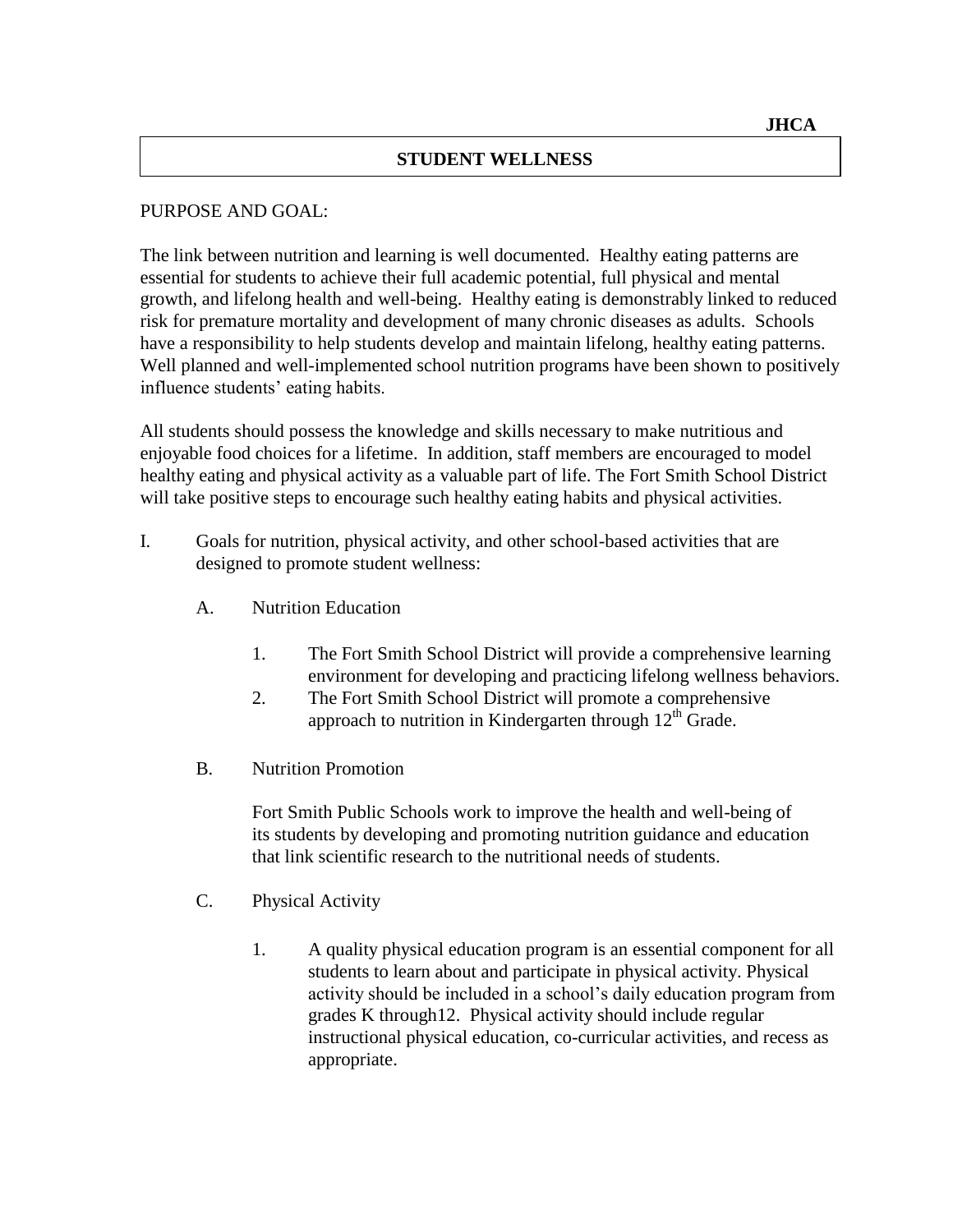- 2. The Fort Smith School District will meet or exceed all physical activity requirements as described in the *Arkansas Department of Education Rules Governing Nutrition and Physical Activity Standards in Arkansas Schools.*
- D. Other School-Based Activities
	- 1. School Dining Areas
		- a. School dining areas will have sufficient space for students to sit and consume meals.
		- b. School dining areas will be clean, safe, and pleasant.
		- c. Adequate time will be given for students to enjoy healthy eating.
	- 2. Fundraising
		- a. All fundraising projects for sale and consumption of food items within the school day will follow the district's nutritional standards when determining the items being sold.
		- b. Groups doing fundraisers outside the school day will be encouraged to consider non food sales and/or items supportive of healthy eating when possible.
	- 3. Professional development Nutritional and physical activity education opportunities will be a part of the district's regular professional development program.
- II. Nutrition guidelines for all foods available on school campuses during the school day:

The Fort Smith School District supports and promotes proper dietary habits contributing to students' health status and academic performance. All foods available on school grounds and at school-sponsored activities during the school day should meet or exceed the state nutrition standards. Emphasis should be placed on foods that are nutrient dense per calorie. To ensure high-quality, nutritious meals, foods should be served with consideration toward variety, appeal, taste, safety, and packaging.

- III. Assurance that guidelines for reimbursable meals will not be less restrictive than regulation and guidance as defined in the federal *Child Nutrition Act and the Richard B Russell National School Lunch Act:*
	- A. The Fort Smith School District will offer breakfast, lunch, and after-school snack programs and will adhere to guidelines for reimbursable meals not to be less restrictive than the most current regulations and guidance issued by the Secretary of Agriculture.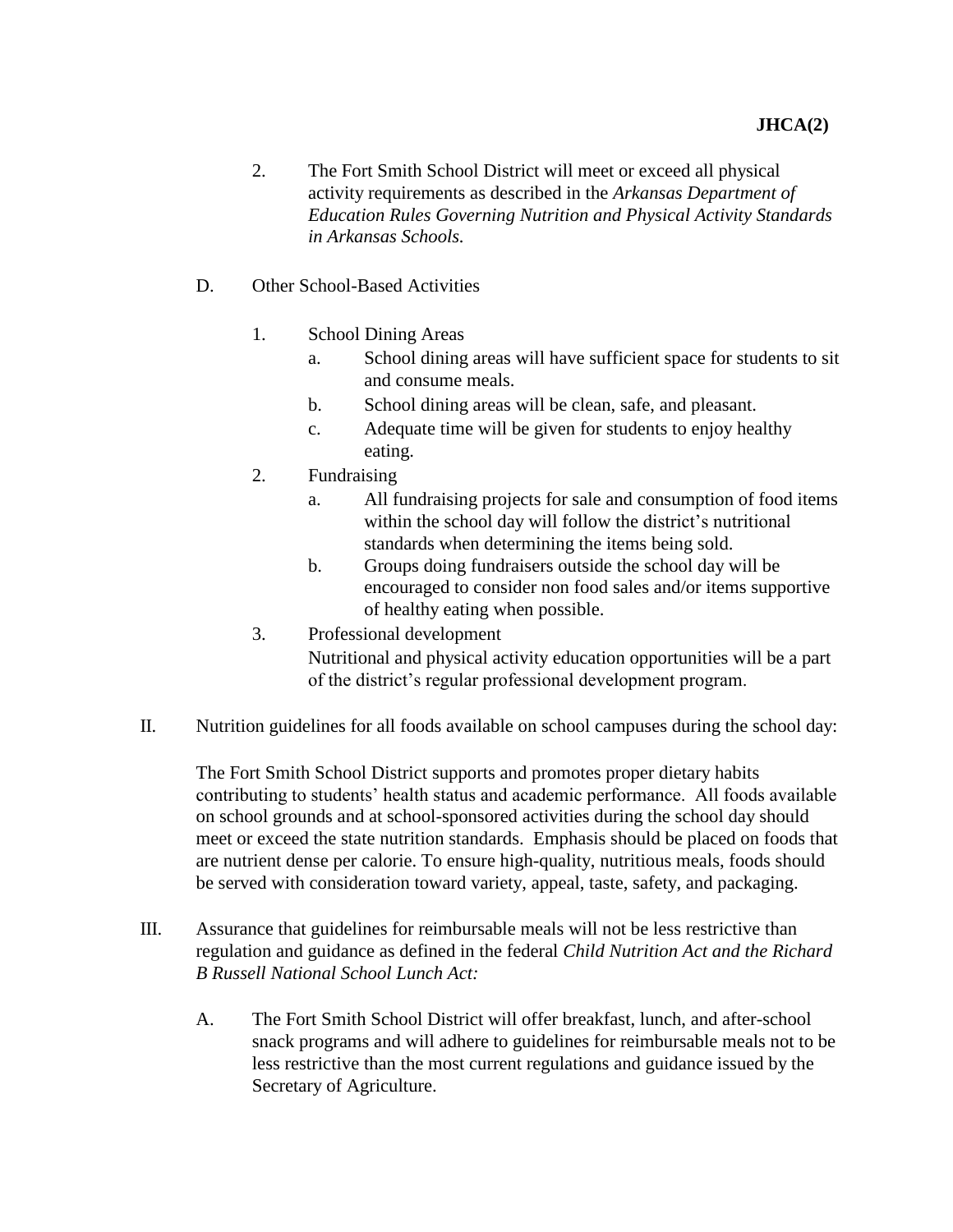- B. The full meal school breakfast and lunch programs will continue to follow the USDA Requirements for Federal School Meal Programs.
- IV. Plan for measuring the implementation of the local wellness policy:

The Fort Smith School District will comply with all state regulations pertaining to nutrition and physical activity including annual assessment and modification of the wellness plan

V. Involvement of parents, students, and representatives of the school food authority, the Board of Education, school administrators, and the public in development and maintenance of the school wellness policy:

The Fort Smith School District will include all the necessary shareholders in the creation and maintenance of the wellness policy.

Approved 7-23-12 Supersedes Policy JHCA dated 7-24-06 New Policy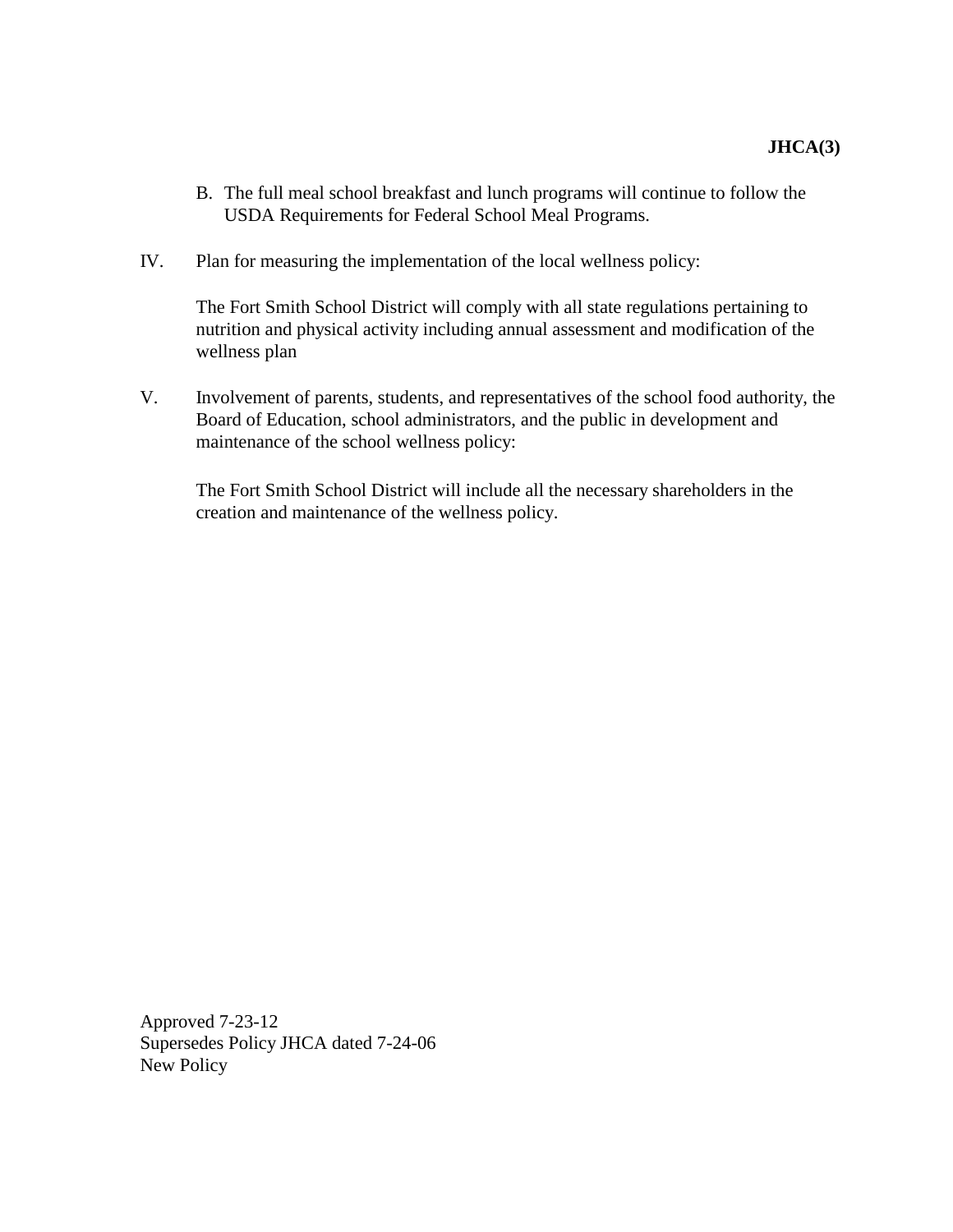#### **EXCLUSION OF STUDENTS FOR HEALTH REASONS**

Students shall be excluded from school for health reasons through the principal's office. Students may be excluded for any reason recommended by a medical doctor. A student suspected of having or being able to transmit a communicable disease is excluded from school; however, if the suspected condition is found not to exist, the student may be readmitted. In case of an actual communicable disease, the student is readmitted on the completion of the period of exclusion required by the health department. Students should not be sent home without first informing the parent/guardian.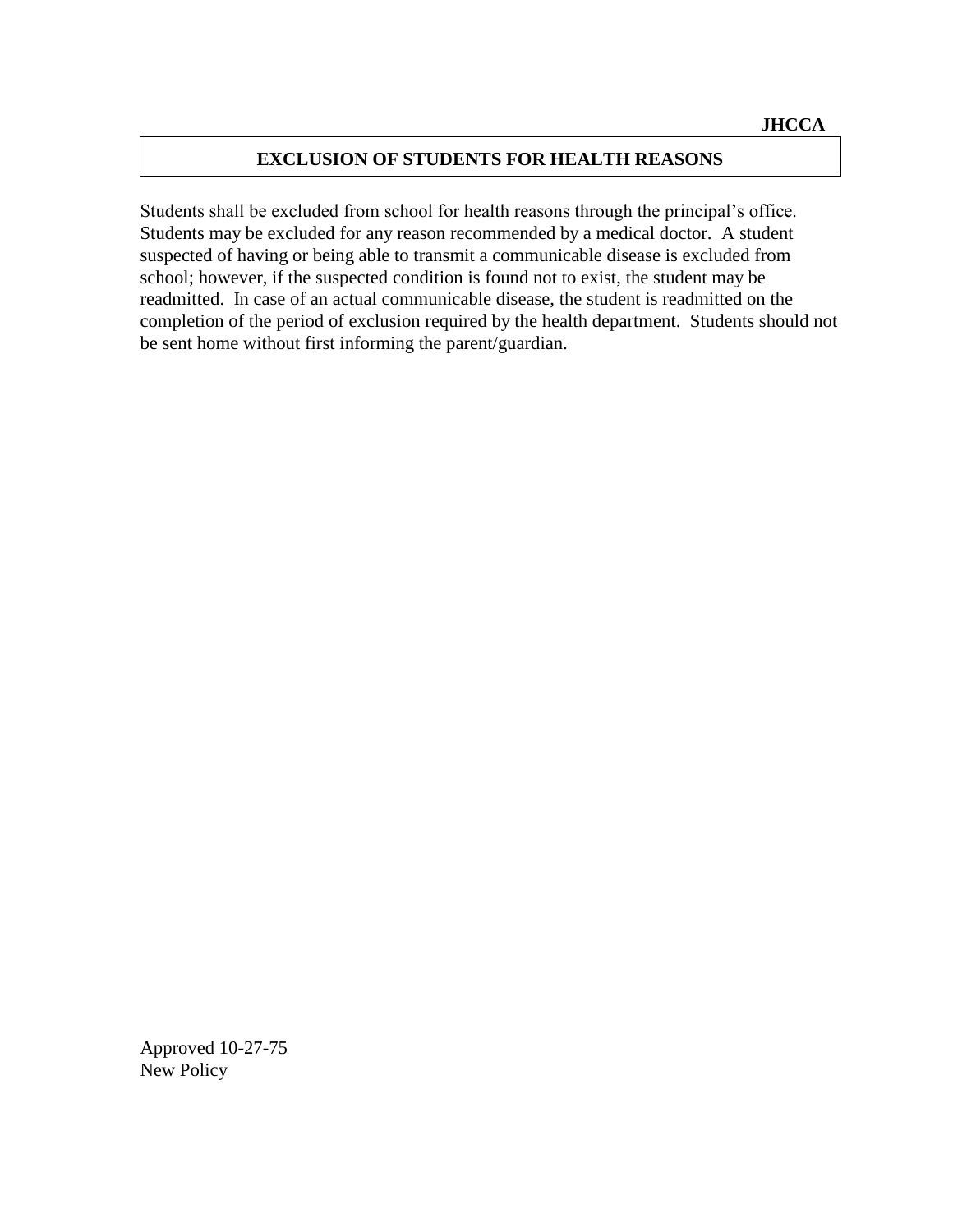### **STUDENTS WITH SPECIAL HEALTH CARE NEEDS**

Advances in medicine have resulted in an increased number of students with special health care needs attending public schools. Health care technology has increased the survival rates of low birth-weight infants, children with chronic illnesses and congenital anomalies and those who have survived traumatic injuries. Some of these children have special needs such as technology assistance, medication and supplemental nutrition which must be addressed during the school day. An even greater number of children have long-term chronic medical conditions such as diabetes, asthma, anemia, hemophilia, epilepsy and leukemia. Some of these conditions require daily management in the school setting, while other conditions may require only intermittent management.

According to the law, a free appropriate public education means the provision by school districts of both special education and the related services that students need to make their schooling possible. Related service is defined to include, among other kinds of services, school health services. In addition, there are students who require school health services who are not in need of special education. It is the responsibility of the school to provide school health services for these individuals as well.

In order to provide school health services which will enable these individuals to participate in the educational process, as well as better ensure the safety of all students and staff, the District has set forth administrative polices and procedures in accordance with Arkansas Act 1146. This Act requires that school districts develop comprehensive school health policies and procedures to address the management of students with special health care needs.

Although the terms "medical services" and "school health services" sound similar, they have very different meanings in the law. Medical services are defined as services that must be performed by a physician. Educational personnel should never perform these tasks. School health services are provided to permit a student to benefit from his/her educational program. School health services may include administering medication, performing clean intermittent catheterization, suctioning tracheotomy tubes, providing tube feedings, diapering or monitoring medical support systems. The School District will provide a particular health service when it:

- A. Is necessary to enable the student to attend school;
- B. Can be performed by a school nurse or some other qualified person;
- C. Is not unduly expensive; and
- D. Does not require constant attention by a staff person.

The administrative policies and procedures for the Fort Smith School District regarding students with special health care needs address each of the following areas: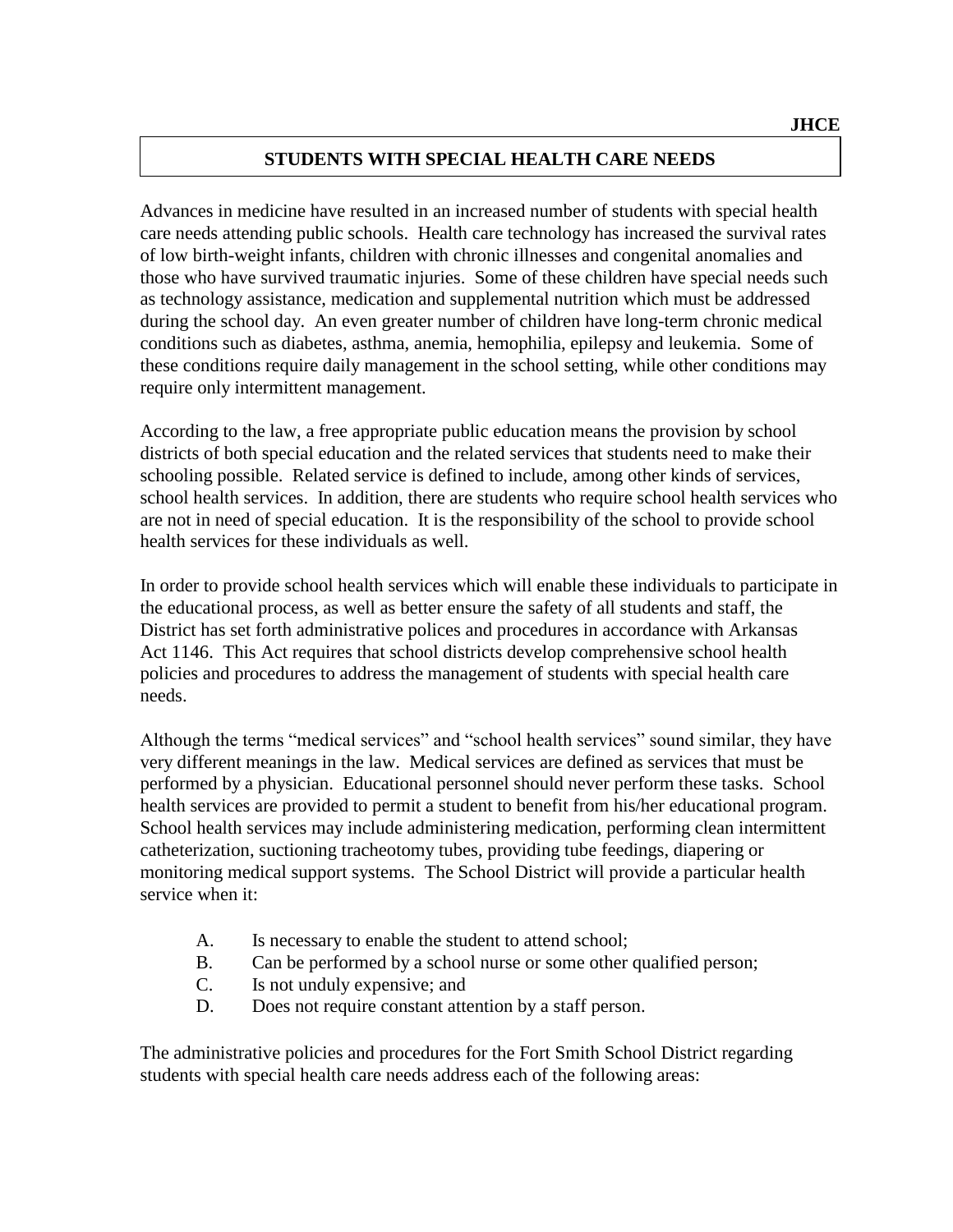### **JHCE(2)**

- A. Provision of services/training of personnel;<br>B. Special administrative considerations;
- B. Special administrative considerations;<br>C. Provision of services/training of person
- Provision of services/training of personnel;
- D. Special administrative considerations;<br>E. Medication;
- Medication;
- F. Transportation;
- G. Right to privacy and health information; and
- H. Infection control

Approved 7-28-97 New Policy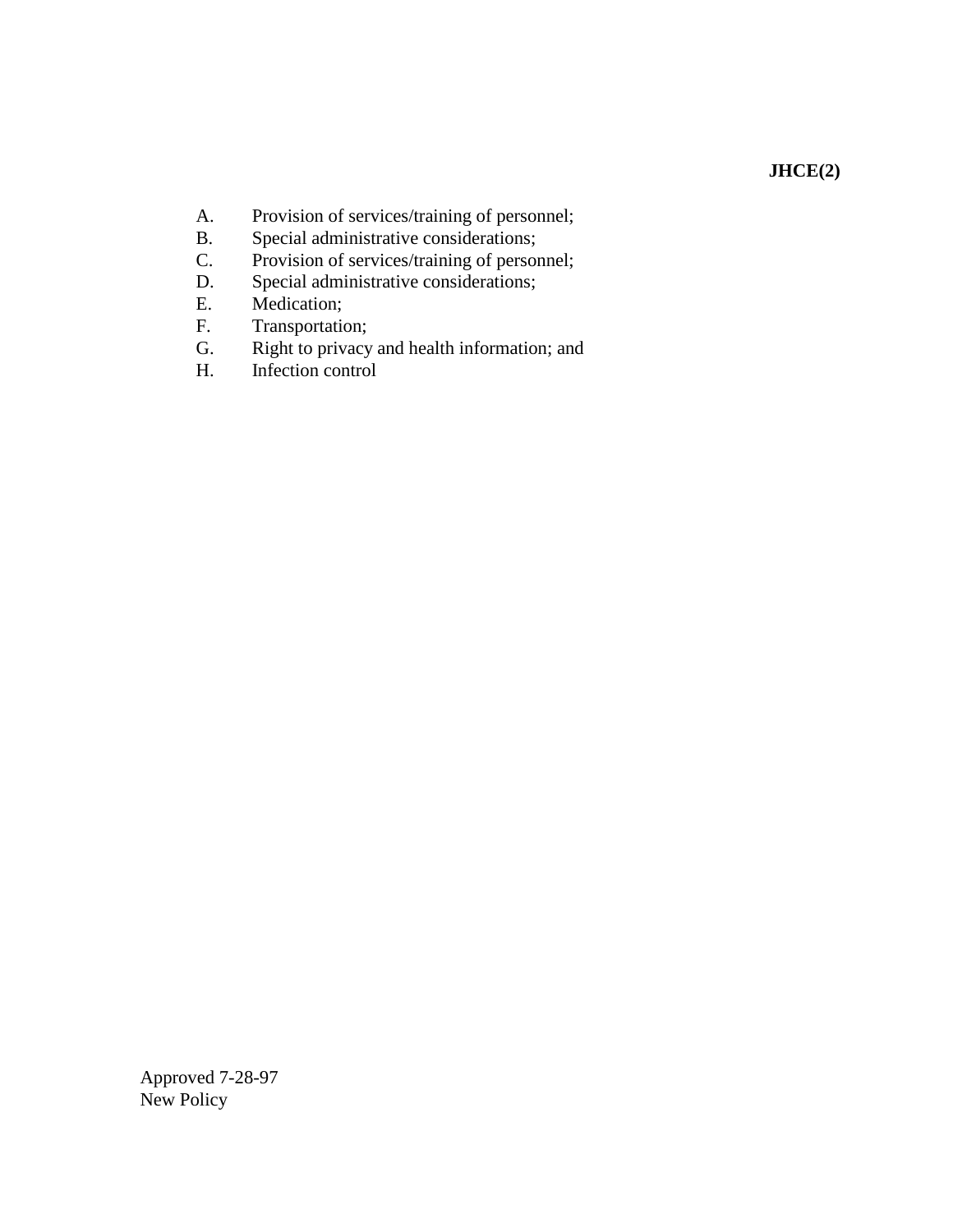#### **SUPERVISION OF STUDENTS**

Supervision is required for all students while in classroom or on playgrounds. Without such supervision, students are not permitted to occupy schoolrooms or to make use of playgrounds at any time during school hours.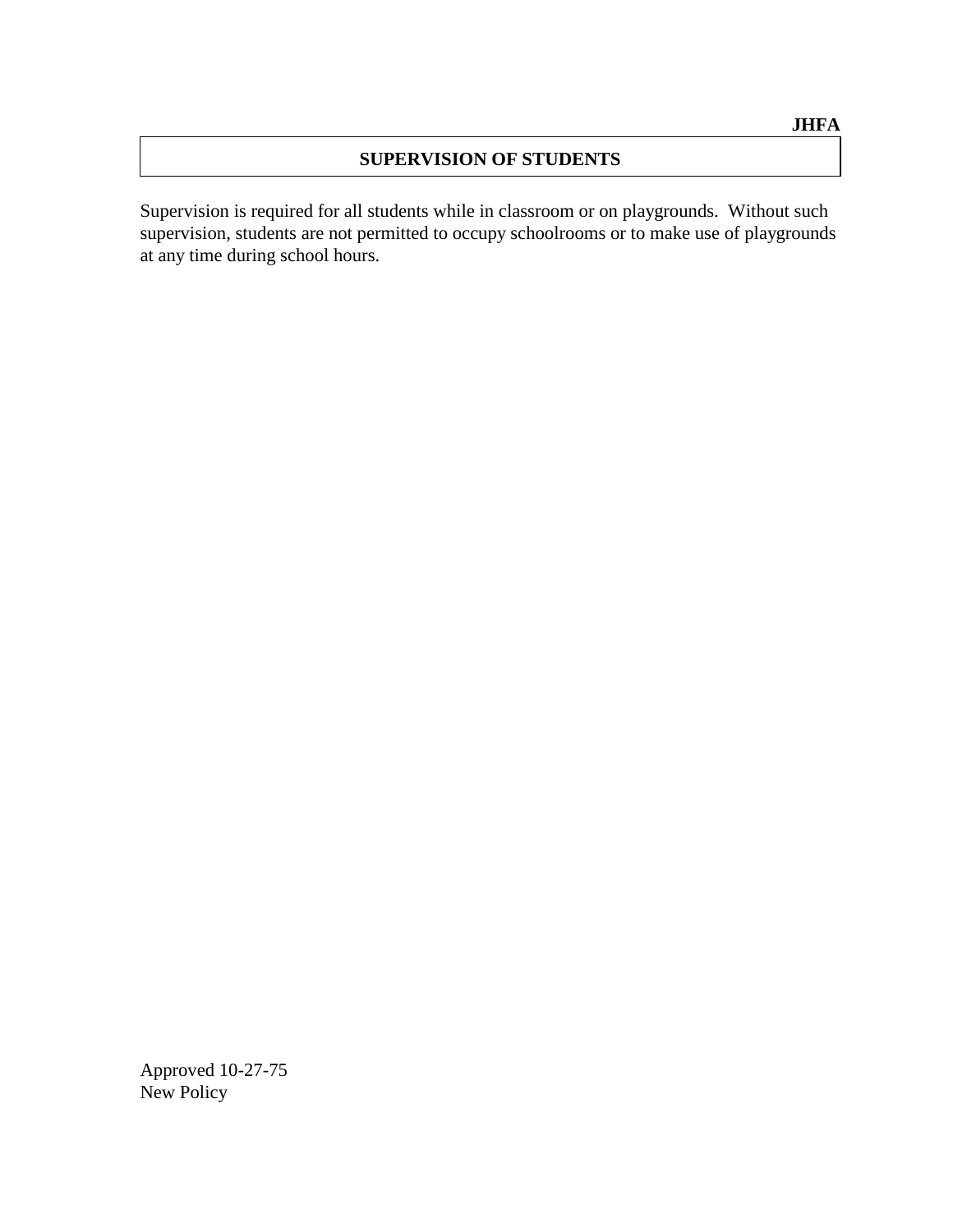#### **ACCIDENT OR ILLNESS AT SCHOOL**

Designated personnel in each school are responsible for giving emergency care to students injured at school and for filling out an accident report, a copy of which is sent to the school administration building. If the accident indicates the need for medical care, a parent/guardian is contacted and asked to take the student to the family physician. If the family physician cannot be located and if the injury indicates need for immediate care, the student is taken to the emergency room of a local hospital. Serious illness is to be treated in the same manner.

Approved 5-24-99 Supersedes JHFE dated 10-27-75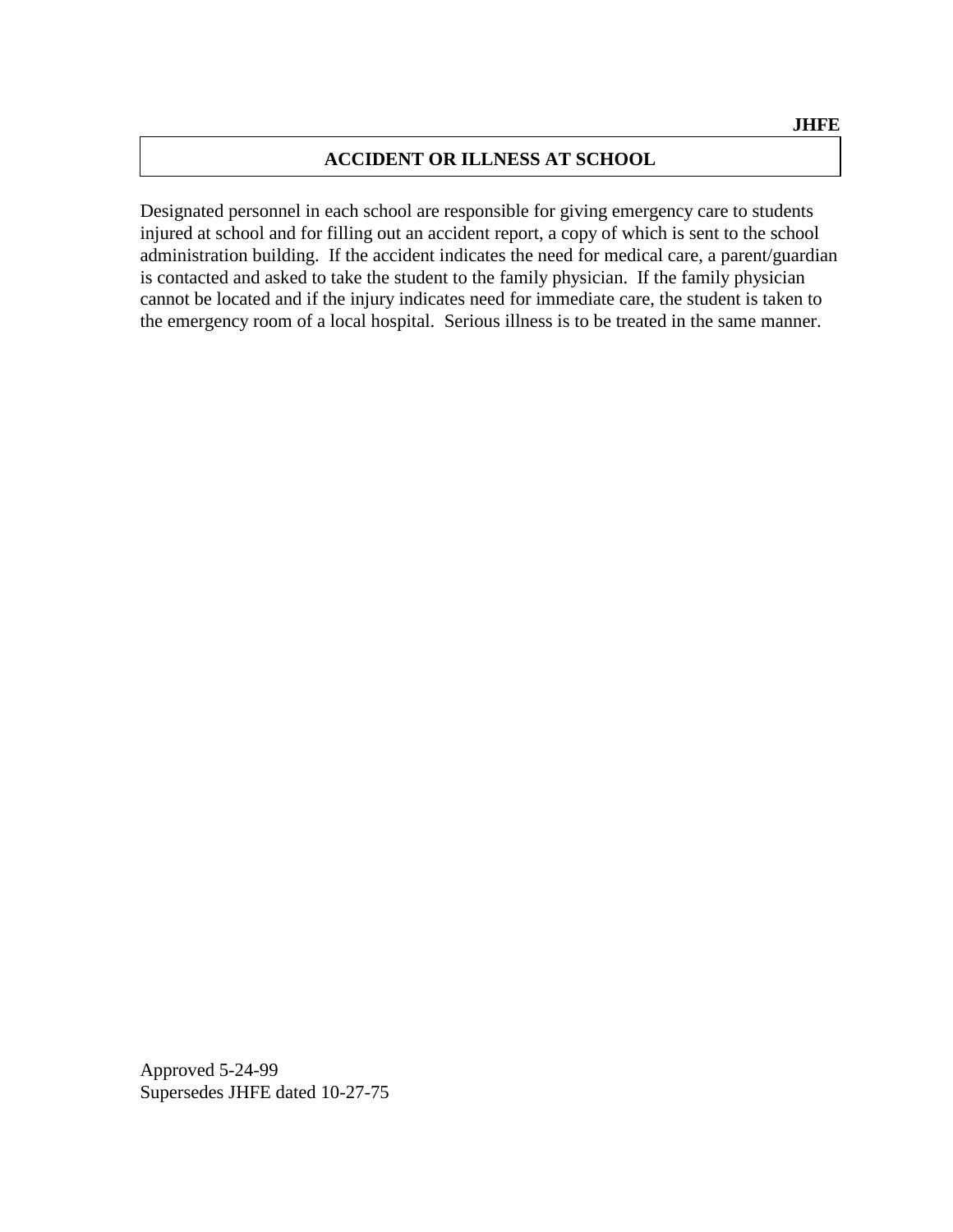### **STUDENTS TAKEN FROM SCHOOL**

A student is to be taken from school only by a person who has the right to the student's custody unless previous arrangements are made with the school by note or phone call.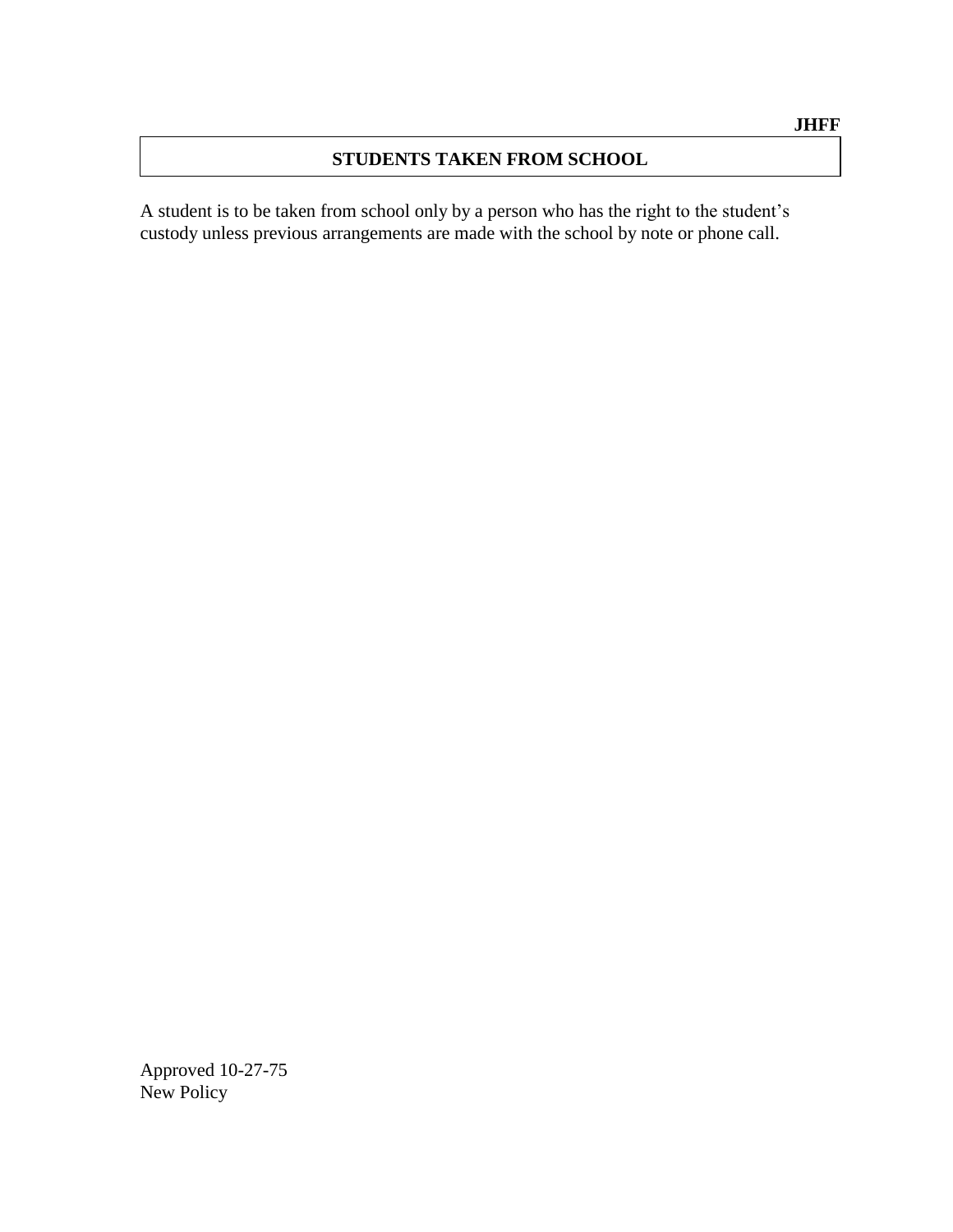## **FIRE DRILLS**

School Board policy and Arkansas statute stipulate that it is the duty of the principal to have the required fire drills each month and to establish in each school a fire marshal program.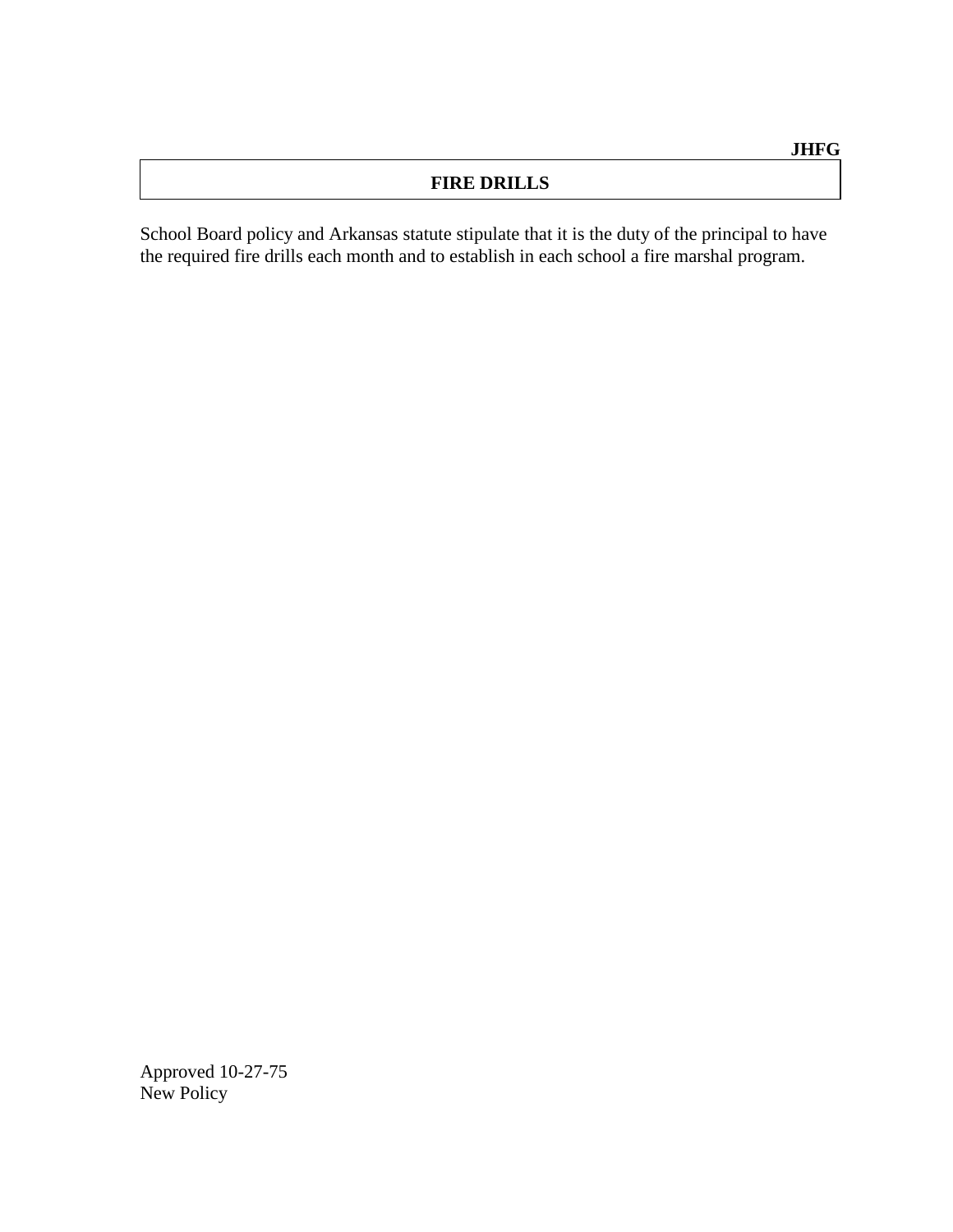| ----<br>∸∼ |
|------------|
|            |

**JL**

Teachers are asked to use purposeful tact in discouraging and prohibiting students from presenting them with gifts of value, whether individually or as a group project.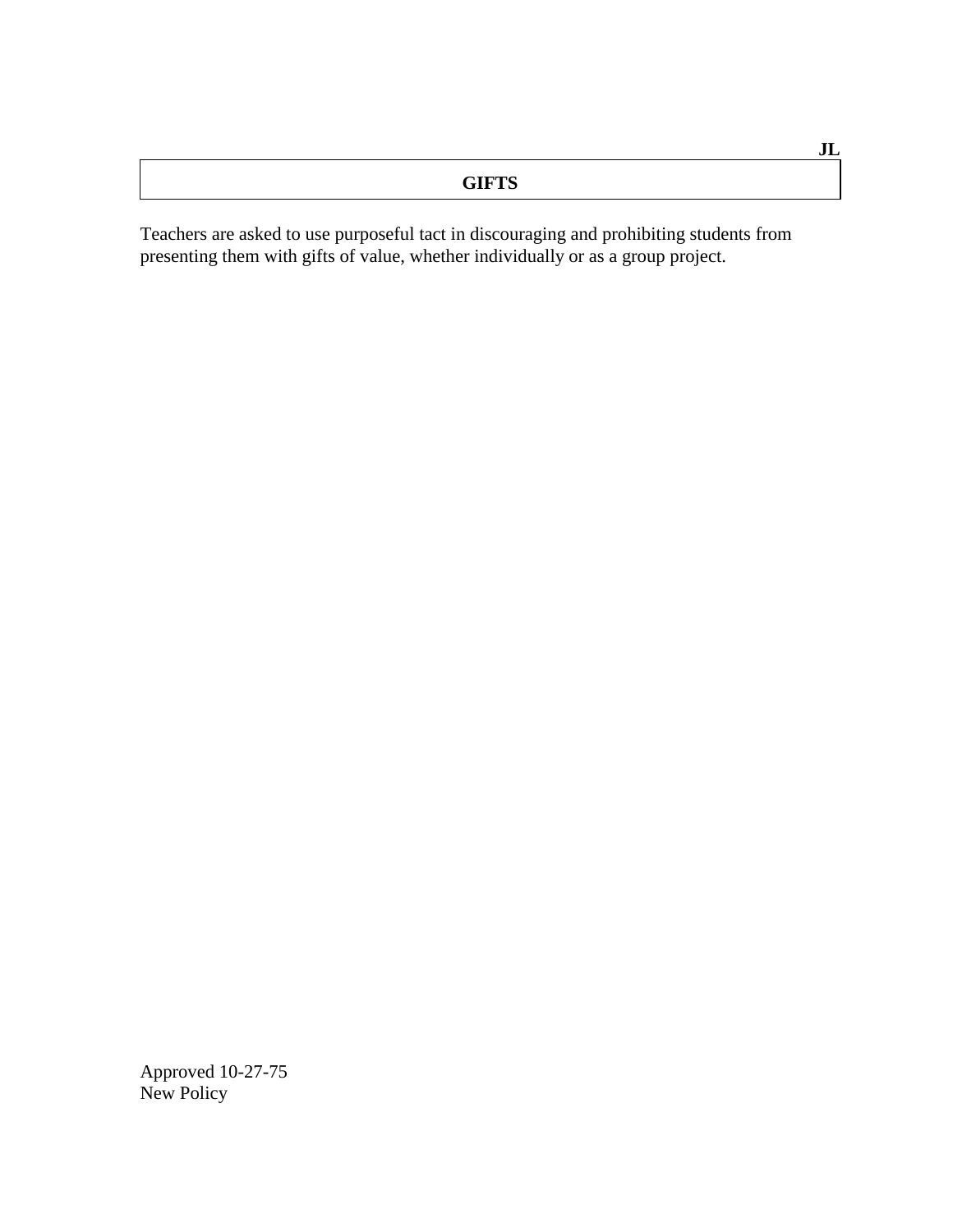## **SOLICITATIONS – GENERAL**

No person shall be permitted to take pictures of the school buildings or students for commercial purposes without prior authorization. Names of students will not be provided for advertising purposes.

No person or agent shall be permitted to solicit or exhibit or sell any book, paper, map, globe or other articles, or solicit for any purpose, or distribute circulars, handbills or take up contributions in any school or on the school premises.

The above actions can be permitted only by permission of the Superintendent or his/her designee. Such permission should be in writing or schools should have advance notice by telephone from Service Center personnel.

Approved 5-24-99 Supersedes JLB dated 7-22-85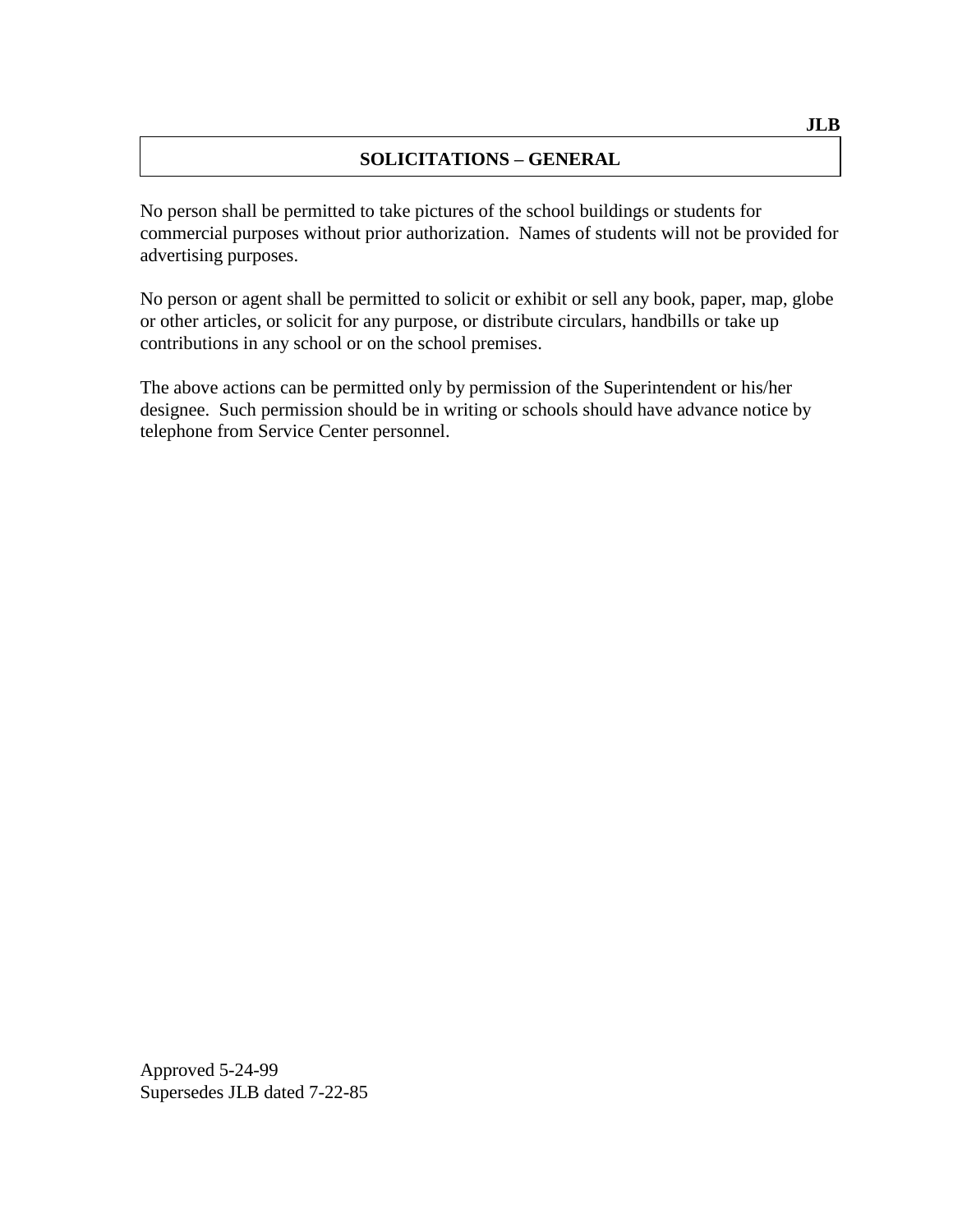## **SOLICITATION OF FUNDS**

Students are not to be used for solicitation of funds or drives for school-sponsored organizations unless such solicitation or drive is specifically approved by the principal. No door-to-door sales or solicitations by students for school purposes shall be approved.

Approved 5-24-99 Supersedes JLC dated 10-27-75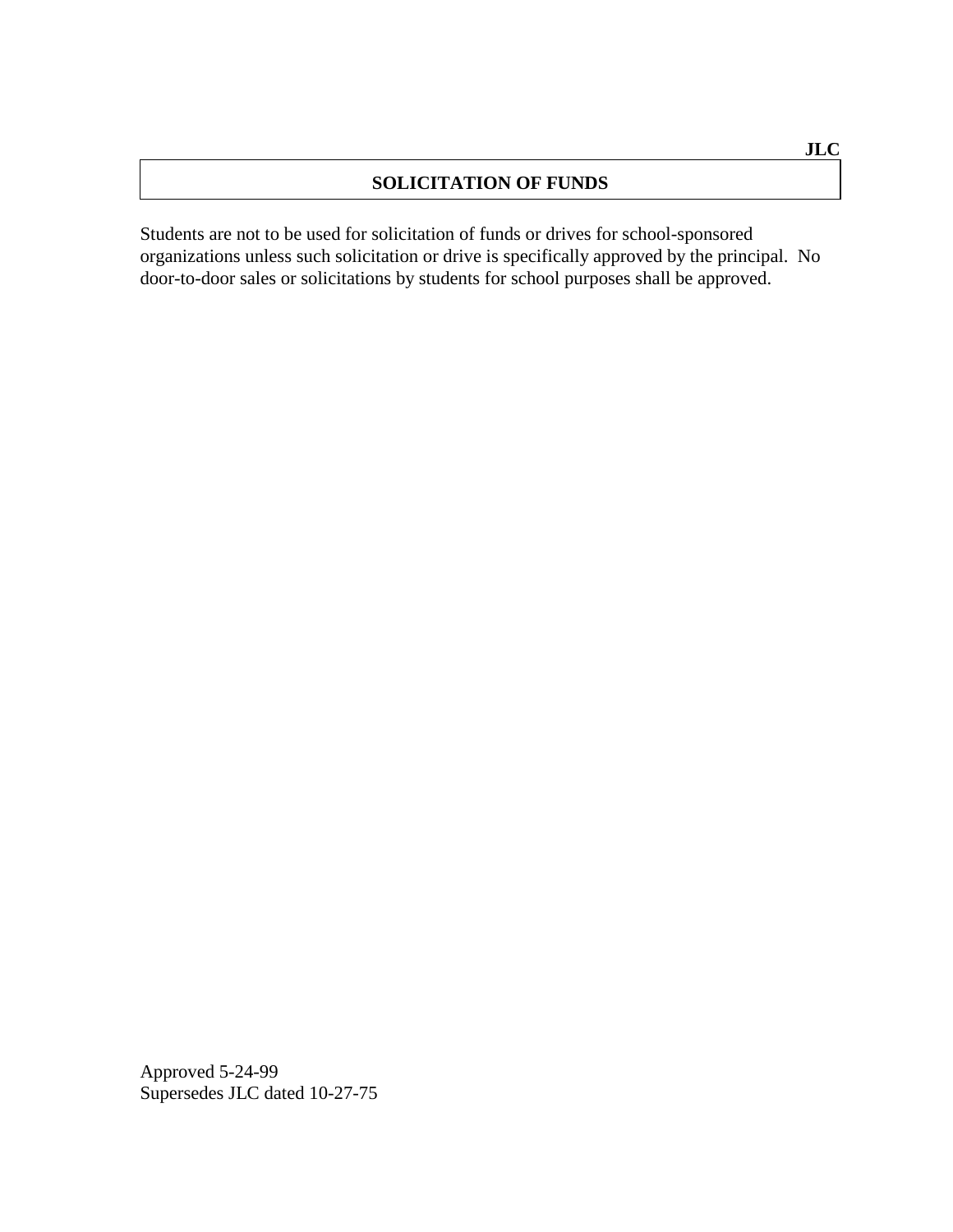## **STUDENT PICTURES**

Individual student pictures and class student pictures are permissible for students in Grades K-6. Pictures will be made by a licensed photographer or photographers selected on a bid basis by the Supervisor of Purchasing for the District.

Individual and/or class pictures may be offered to students for a price determined in the bid process. A percentage of revenue from the sales, as determined in the bid, shall be returned to each school's activity fund.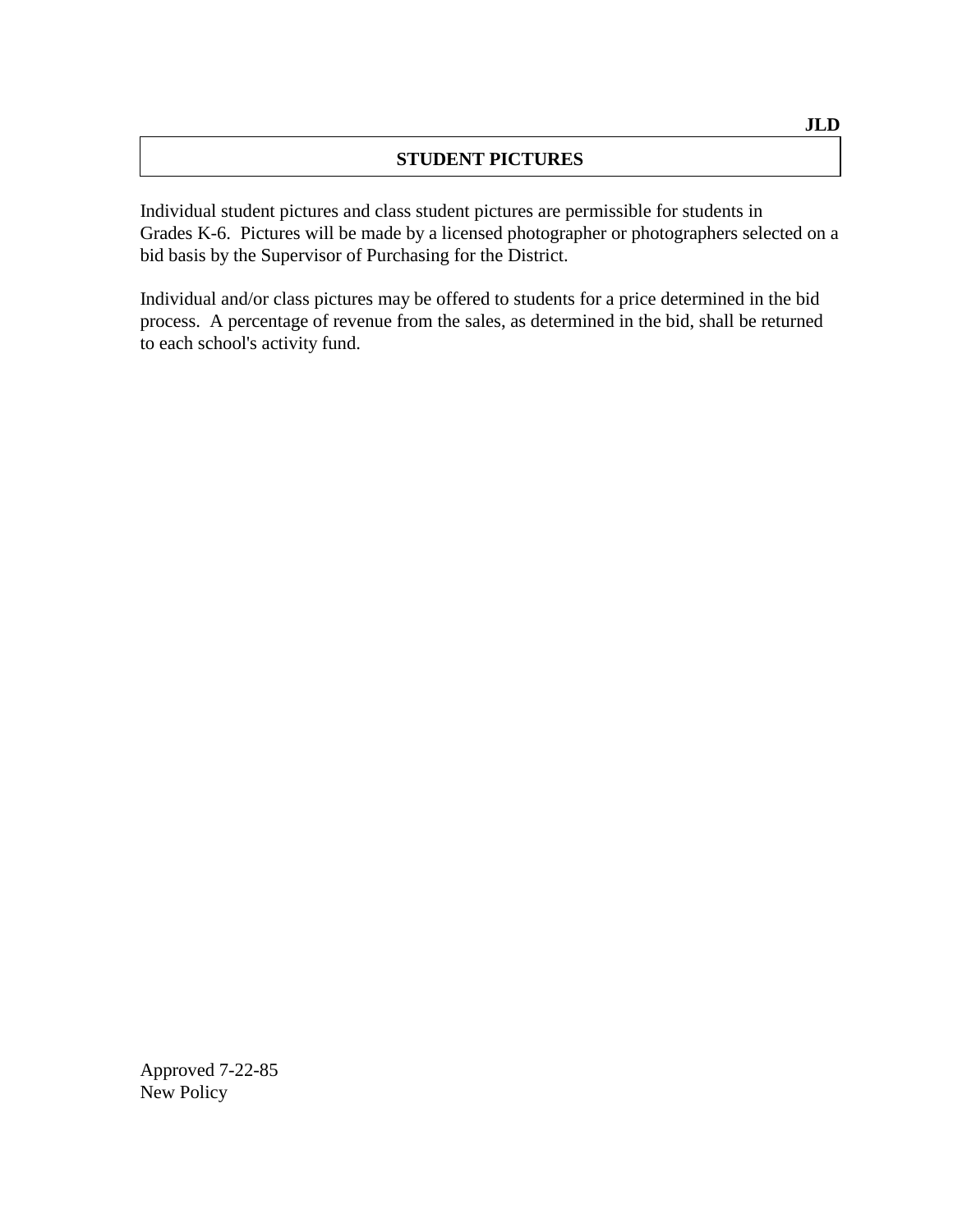#### A. RIGHTS TO PRIVACY

The Family Educational Rights and Privacy Act (FERPA) affords parents and students over 18 years of age (eligible students) certain rights with respect to the student's education records. The student's right to privacy regarding school records will be protected and any disclosure of information from students' permanent records shall serve legal and/or educational needs. Access to a student's records is available to authorized school officials, parent/guardian, and to officials of other schools in which the student seeks or intends to enroll. A school official is a person employed by the school as an administrator, supervisor, instructor, or support staff member; a person serving on the Board of Education; a person or company with whom the school has contracted to perform a special task (such as an attorney, auditor, medical consultant, or therapist;); or a parent or student serving on an official committee such as a disciplinary or grievance committee, or assisting another school official in performing his or her tasks. A school official has a legitimate educational interest if the official needs to review an education record in order to fulfill his or her professional responsibility.

A parent/guardian(s) or eligible student has the right to inspect and review the student's education records within 45 days of the day the school receives a request for access. Parents or eligible students should submit to the school principal [or appropriate school official] a written request that identifies the record(s) they wish to inspect. The school official will make arrangements for access and notify the parent or eligible student of the time and place where the records may be inspected.

Parents or eligible students may ask the school to amend a record that they believe is inaccurate. They should write the school principal [or appropriate school official], clearly identify the part of the record they want changed, and specify why it is inaccurate.

If the school decides not to amend the record as requested by the parent or eligible student, the school will notify the parent or eligible student of the decision and advise them of their right to a hearing regarding the request for amendment., Additional information regarding the hearing procedures will be provided to the parent(s) or eligible student when notified of the right to a hearing.

Access to transcripts of a student's records may be made available to persons or agencies outside the school provided written consent shall be given by a parent/guardian or eligible student. Student records will be furnished in compliance with judicial orders or pursuant to any lawfully issued subpoena.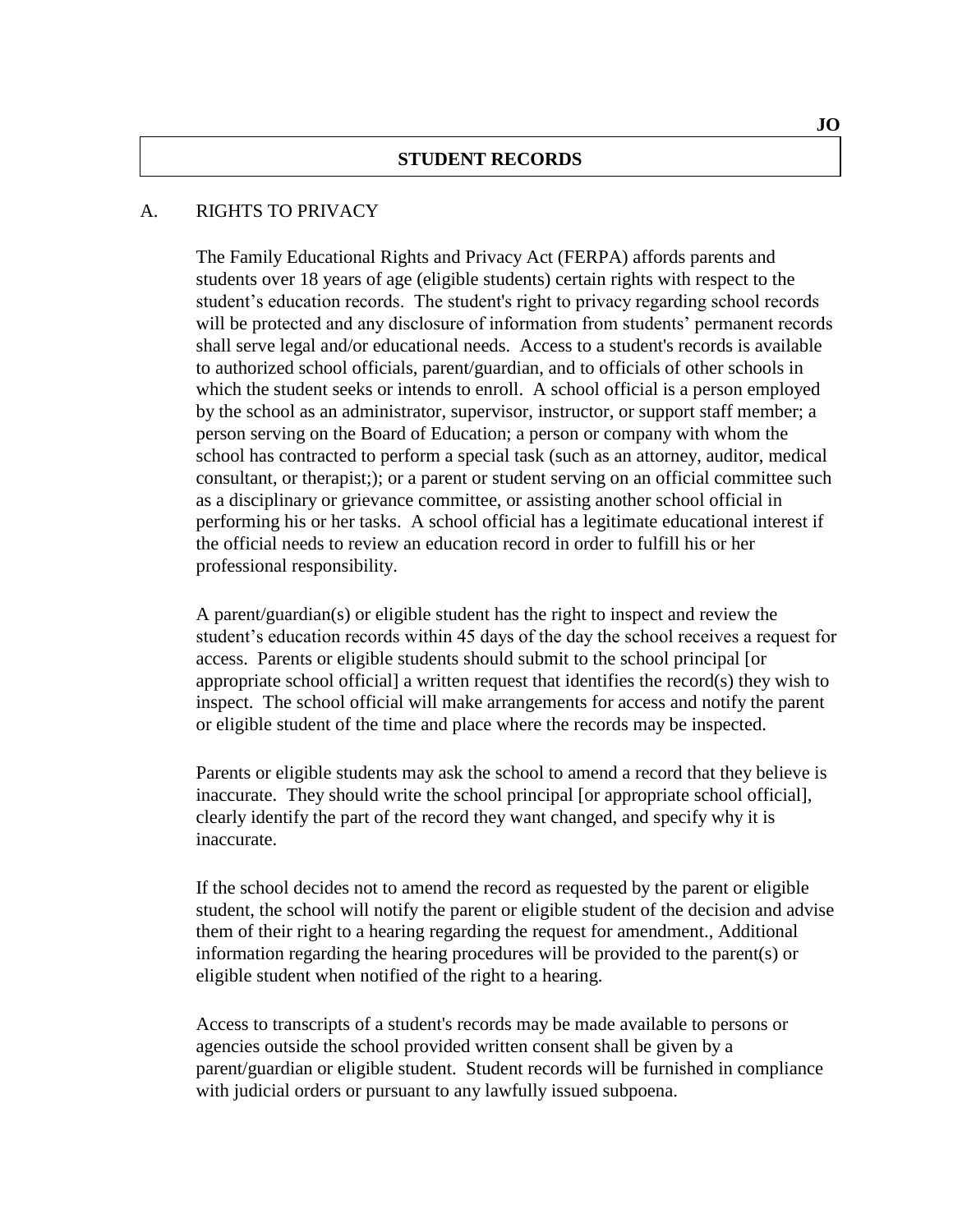A written record will be kept of persons requesting and seeing students' records. The Fort Smith School District maintains written and electronic student records.

The principal is the person in charge of records in each building and has a copy of this policy which parent/guardian may examine.

Comments found on records which are inaccurate, misleading, or inappropriate may be removed from the file.

School officials will not change grades, test scores, attendance records, or other objective data.

The right to file a complaint with the U.S. Department of Education concerning alleged failures by the *School District* to comply with the requirements of FERPA. The website for FERPA is ferpa@ed.gov. The name and address of the office that administers FERPA are:

> Family Policy Compliance Office U.S. Department of Education 400 Maryland Avenue, SW Washington, DC 20202-5901

#### B. DIRECTORY INFORMATION

The Fort Smith School District has designated certain personally-identifiable information contained in student records which would not generally be considered harmful or an invasion of privacy, if disclosed as directory information. High schools routinely disclose directory information to military recruiters upon request. Directory information may be released without prior notice unless a written refusal has been given to the building principal or the director of student services objecting to such release.

Directory information will include, but is not limited to, student's name, address, telephone listing, parent/guardian, date and place of birth, participation in officially recognized activities and sports, weight and height of members of athletic teams, degrees and awards received, dates of attendance, last school attended, and grade level classification.

Written objection to directory information release must be made within the first 10 days of each academic year or within ten days of enrollment, whichever is later.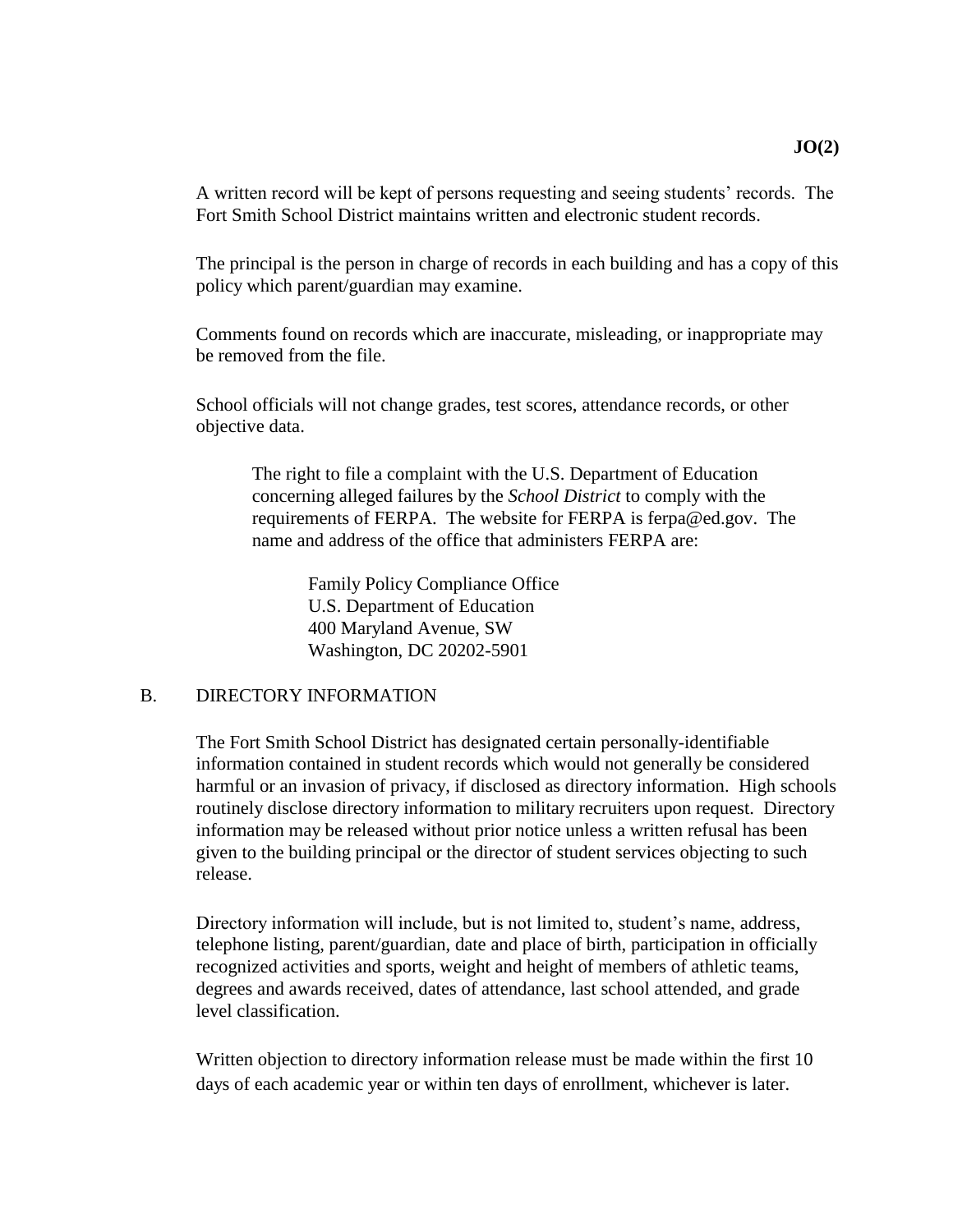### C. NON-CUSTODIAL PARENT ACCESS TO RECORDS

Under Arkansas law a non-custodial parent with visitation rights has the right to access all student records that are available to the custodial parent unless the right is specifically limited by the court. Both parents are assumed to have equal custodial rights unless a court order stating otherwise has been presented to school officials. The parents have the burden of furnishing the school with current court orders.

Approved 6-23-11 Supersedes JO dated 6-25-07 Supersedes JO dated 7-24-06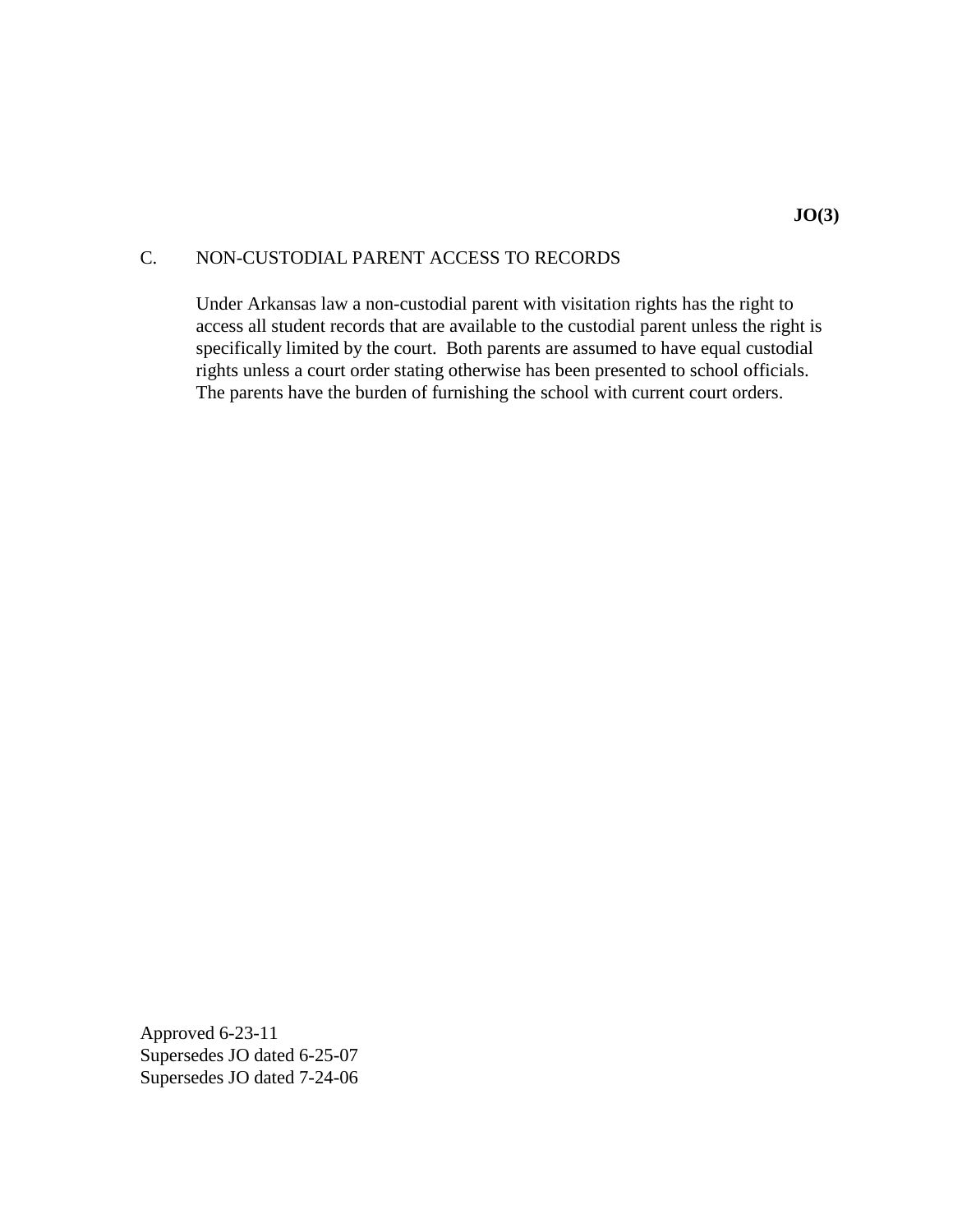## **PROTECTION OF PUPIL RIGHTS AMENDMENT (PPRA)**

PPRA affords parents certain rights regarding our conduct of surveys, collection, and use of information for marketing purposes and certain physical exams. These include the right to:

- A. *Consent* before students are required to submit to a survey that concerns one or more of the following protected areas ("protected information survey") if the survey is funded in whole or in part by a program of the U.S. Department of Education (ED)–
	- 1. Political affiliations or beliefs of the student or student's parent;
	- 2. Mental or psychological problems of the student or student's family;
	- 3. Sex behavior or attitudes;
	- 4. Illegal, anti-social, self-incriminating, or demeaning behavior;
	- 5. Critical appraisals of others with whom respondents have close family relationships;
	- 6. Legally recognized privileged relationships such as with lawyers, doctors, or ministers;
	- 7. Religious practices, affiliations, or beliefs of the student or parents; or
	- 8. Income other than as required by law to determine program eligibility.
- B. *Receive notice and an opportunity to opt a student out of–*
	- 1. Any other protected information survey, regardless of funding;
	- 2. Any non-emergency, invasive physical exam or screening required as a condition of attendance, administered by the school or its agent, and not necessary to protect the immediate health and safety of a student, except for hearing, vision, or scoliosis screenings, or any physical exam or screening permitted or required under state law; and
	- 3. Activities involving collection, disclosure, or use of personal information obtained from students for marketing or to sell or otherwise distribute the information to others.
- C. *Inspect,* upon request and before administration or use–
	- 1. Protected information surveys of students;
	- 2. Instruments used to collect personal information from students for any of the above marketing, sales, or other distribution purposes; and
	- 3. Instructional material used as part of the educational curriculum.

These rights transfer from the parents to a student who is 18 years old or an emancipated minor under state law.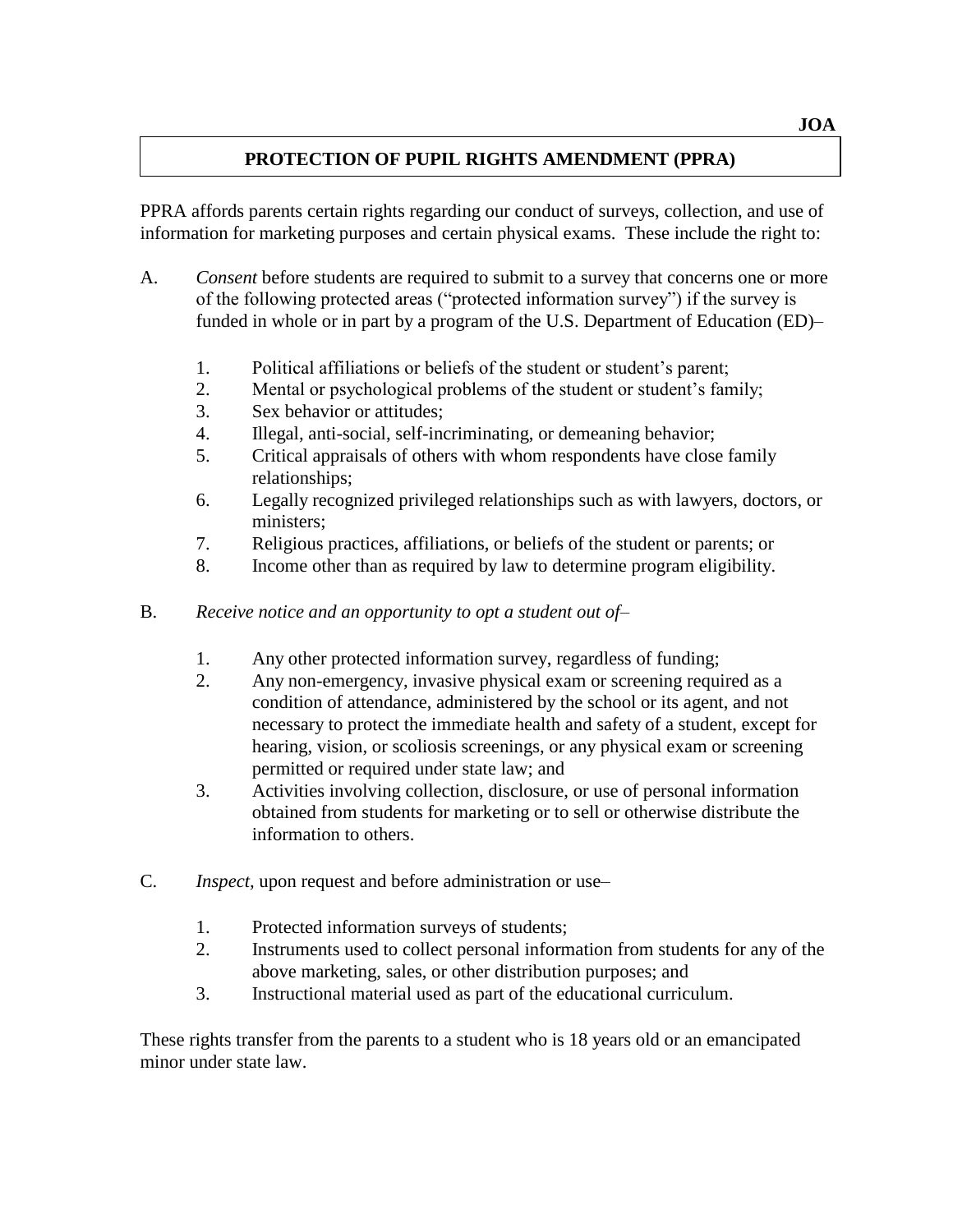*Parents who believe their rights have been violated may file a complaint with:*

Family Policy Compliance Office U.S. Department of Education 400 Maryland Avenue, SW Washington, D.C. 20202-5901

Approved 6-25-07 New Policy